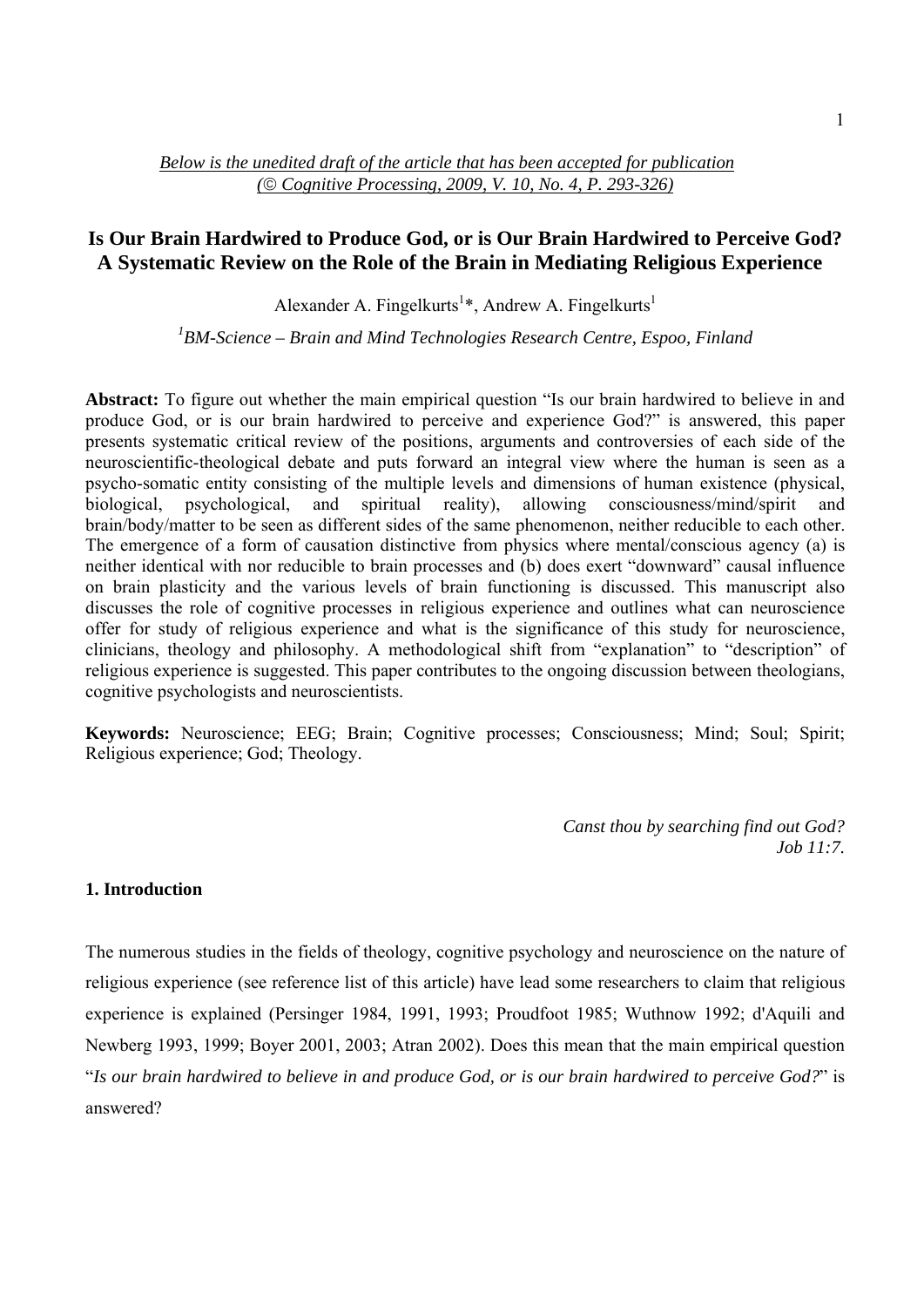In order to figure out this we will provide systematic critical review of the positions, arguments and controversies of each side of the neuroscientific-theological debate and will offer our point of view on the matter. The review will include mostly practical/experimental/sociological studies, whereas broad theoretical/philosophical works will mostly be left out, as the works that greatly exceed its evidential grasp. The aim of this review is to critically examine the extent to which neuroscientific data of religious experience can be used to explain it. Additionally, biological framework of religious experience will be established and concrete research program will be offered. We will also outline main benefits of the research on religious experience and its importance to the fields of neuroscience, clinical studies, theology and philosophy. In this context we propose that this article be considered as a contribution to the ongoing discussion between theologians and neuroscientists.

## **2. Definition of religious experience**

-

In order to undertake an adequate study of religious experience we need to define what religious experience is. Unfortunately, the terms used to define the religious experience differ across studies and researchers, and researchers have focused on different levels of its description.

Considering that *religious experience* is one of the three major components of religious activity, the other two components - *belief* and *practice* (James 1902; Previc 2006) - should be left out of the definition of the religious experience. However, religious belief and practice are often included explicitly or implicitly in the definition of the religious experience (Barrett and Keil 1996; Boyer 2003)<sup>1</sup>. This creates confusion in subsequent conceptualisations and dilutes the term religious experience in much wider phenomenon such as religious activity (see Runehov 2004).

Considering that religious experience is deeply subjective, we need to give a modern understanding what subjective experience is and how it differs from perception. According to the contemporary agreement in the professional community *subjective experience* is a phenomenal world inside the brain (so called "world-for-me") that is the collection of simultaneously present phenomena (such as seeing, hearing, touching, feeling, embodiment, moving, and thinking) that happen to a person right now (Revonsuo 2006). "*Perception* is a causal chain establishing systematic covariance between distal external states and the experiential states at the phenomenal level in the brain (as effect). […] The

<sup>&</sup>lt;sup>1</sup> See also a consensus conference of scientists interested in studying spirituality and religiousness which created the criteria for each definition (Larson et al. 1998).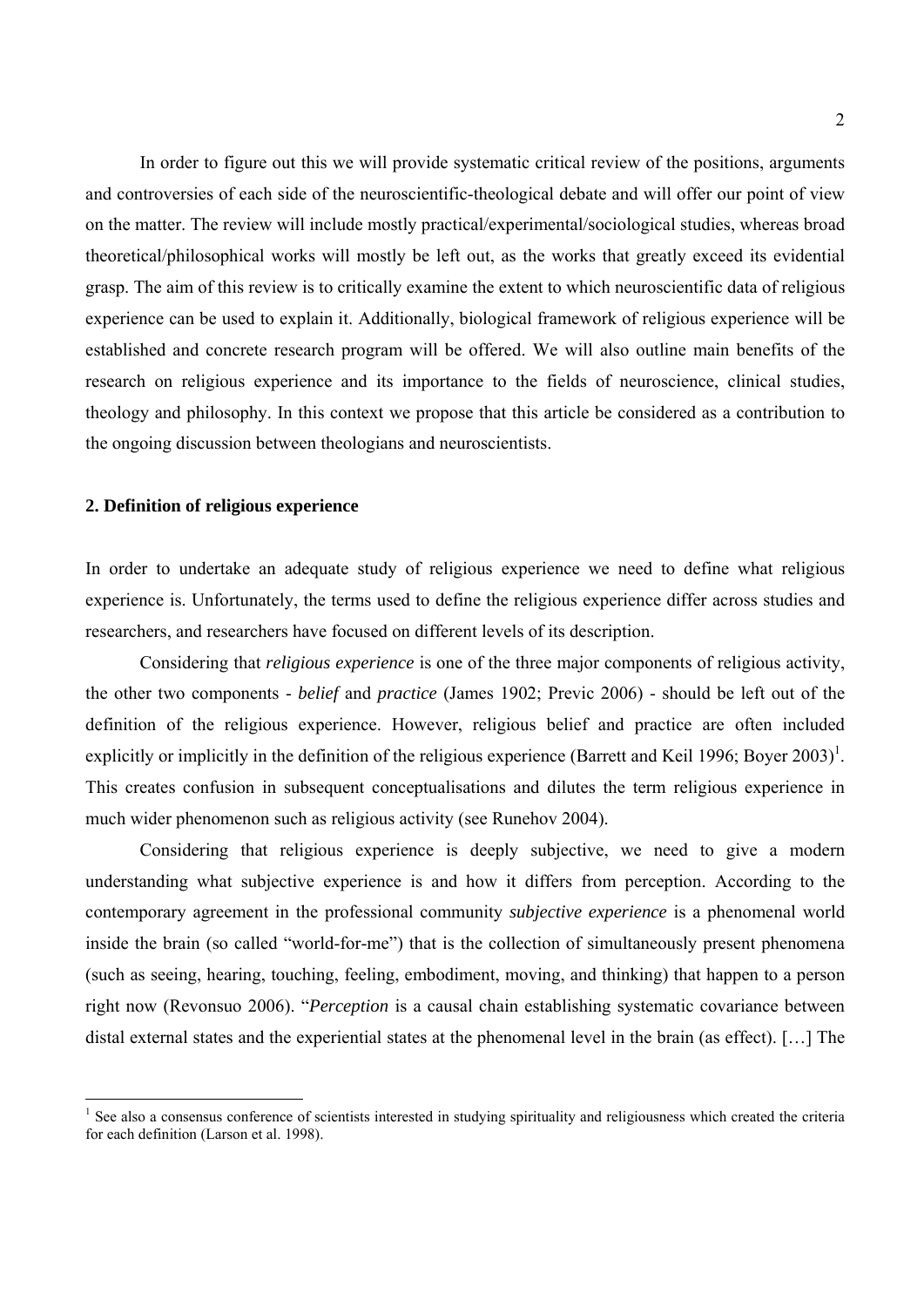last link in the causal chain establishing accurate perception is the phenomenal level, bringing about or rather, *being* or *constituting* perceptual *experience*" (Revonsuo 2006; p. 129).

What is important here is the following: "Neither the phenomenal level as a whole nor any of its parts are somehow "perceived" themselves. That is, they do not serve as *objects* of perception in anything like the manner that external physical objects do. […] The phenomenal level incarnates the ultimate *realizer* and *presence* of perceptual experience, not the objects of some further perceptual process or the modulator of some further state which could still be regarded as perceptual" (Revonsuo 2006; p. 129). This means that we do not perceive phenomenal objects at all; we simply experience patterns of activation at the phenomenal level of brain organization. In other words, phenomenal objects are self-presenting, – they do not exist without being experienced; they are constitutive of the experience (Revonsuo 2006).

Now, let us look closely at religious experience per se. Phenomenologically religious experience consists of both explicit components (e.g., "visions," "voices", etc.) and vague (numinous) components that often have an emotional flavour (Previc 2006). According to Hardy (1979, as cited by Saver and Rabin 1997), Beauregard and Paquette (2006), and Cahn and Polich (2006) the most prevalent numinous experiences include: (1) a sense of special patterning of events in a person's life by a divine being; (2) an awareness of the presence of a divine being; (3) a sense of union with a divine being or the divine universe; (4) an awareness of receiving help in answer to a prayer; (5) an awareness of being looked after or guided by a presence of God; (6) an awareness of a divine presence in nature; (7) experiencing in an extraordinary way that all things are "One" with a divine being; (8) the sense of having touched the ultimate ground of divine reality; (9) the experience of timelessness and spacelessness; (10) feelings of positive affect, peace, joy and unconditional love; (11) a metacognitive<sup>2</sup> shift in the relationship between thoughts and feelings – they come to be observed as arising phenomena instead of occupying full attention; and (12) blissful absorption into the present moment.

Together these explicit and numinous components can be present in a religious experience in any combination. Together they address all known cultural expressions of religion experience. Here we would like to stress that religious experience is not the result of person's observations and reflection, rather it comes to the mind's eye at once in complete internal integrity. Often religious experience arises (a) spontaneously in the most prosaic of circumstances, outside any tradition of religious doctrine and

-

<sup>2</sup> *Metacognition* refers to thinking about cognition (memory, perception, calculation, association, etc.) itself or to thinking/reasoning about one's own thinking (Metcalfe and Shimamura 1994).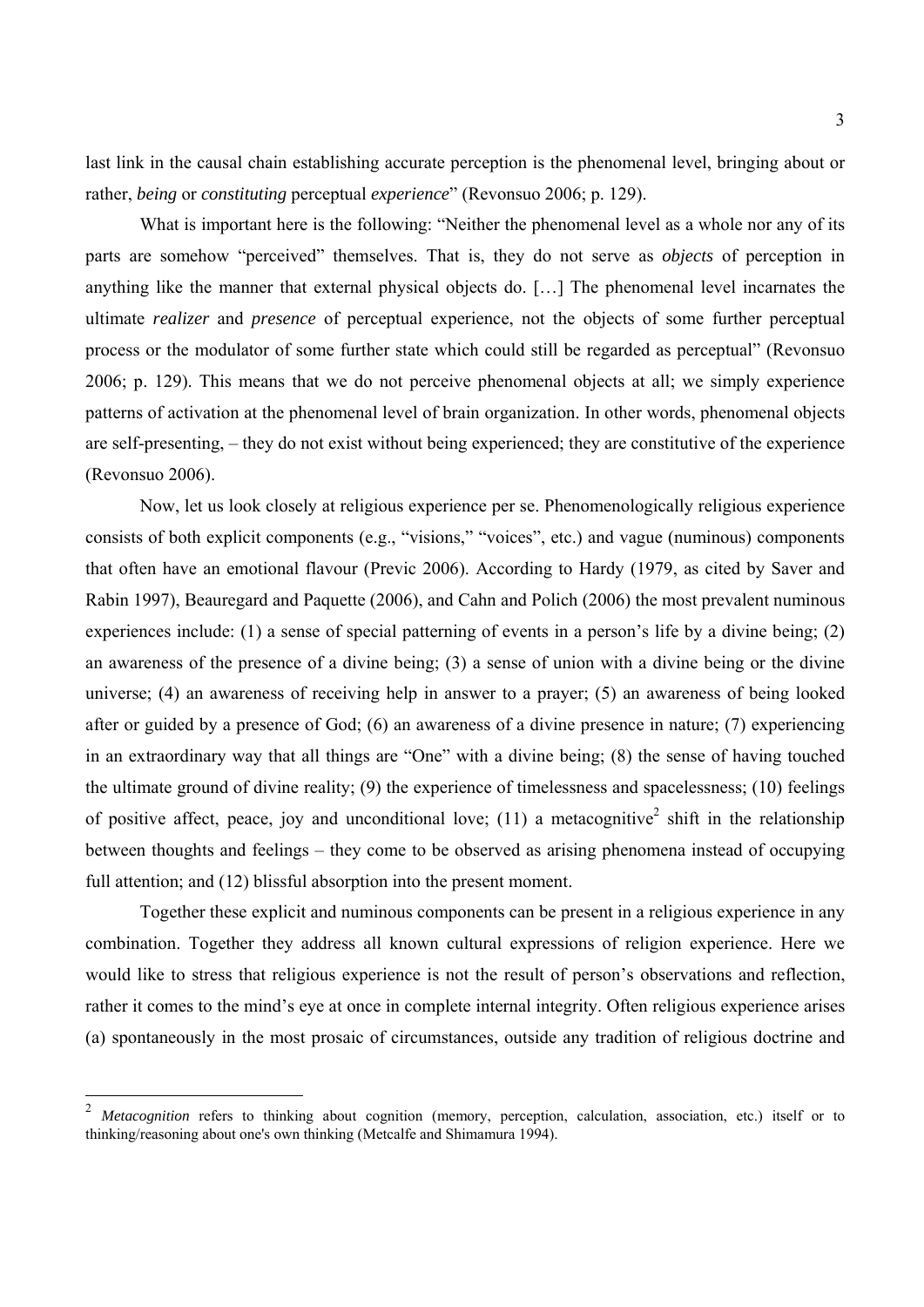practice and (b) involuntary, where individual does not feel that he/she is the agent or cause of his/her own experience (Taves 2005).

 Moreover, religious experience has two common yet very important characteristics: (a) it is invariably experienced as being *real*, even more real than the baseline reality<sup>3</sup> of every day life (for an extensive discussion on the reality issue, see Newberg and Lee 2005) and (b) it is characterised by the intense memorability.

Thus, based on the reasoning set out above, we can construct the following definition of religious experience: *religious experience is the very moment of experiencing of ultimate divine reality or ultimate divine truth, a transcendence of events or universe, timelessness, spacelessness, and divine being and/or union with it in any combination with an accompanied memorable feeling of reality, emotions and thoughts with a religious content*.

We use the word "religious" instead of "mystic" or "spiritual", because "religious" in our opinion is a narrower concept and also adds a cultural dimension. The cultural dimension is important because any experience is always subjective and personal, and each individual is inserted in a particular cultural environment. In the mystical experience, all 'otherness' disappears and the person becomes one with the transcendent. The person discovers that he or she is not distinct from the cosmos or the other reality but one with it. Here God or divine evaporates into abstract Ideality. Spiritual experience concerns experience of or communion with supernatural beings (the spirit(s)) or phenomena. Here, besides God a wide range of supernatural beings can be experienced: spirits of dead relatives, spirits of plants and animals and so on. Religious experience, however, relates to or consists of transcendent God or divine realm.

Taken together above mentioned reasoning, we have a narrow definition of religious experience which leaves out such components of religious activity as belief and practice, does not include such supernatural beings and/or phenomena as spirits of dead relatives, plants or animals and does not include extrovertive experiences (Marshall 2005) where features such as unity, knowledge, reality, love, luminosity and so forth, characterize experience of the natural world, but not the experience of something beyond the natural world such as a transcendent God or divine realm. At the same time, this definition is broad enough to pick out all known characteristics of religious experience and it permits culturally flavoured expression of God or divine.

-

<sup>&</sup>lt;sup>3</sup> Baseline reality is the reality that comprises our everyday perceptions and behaviours.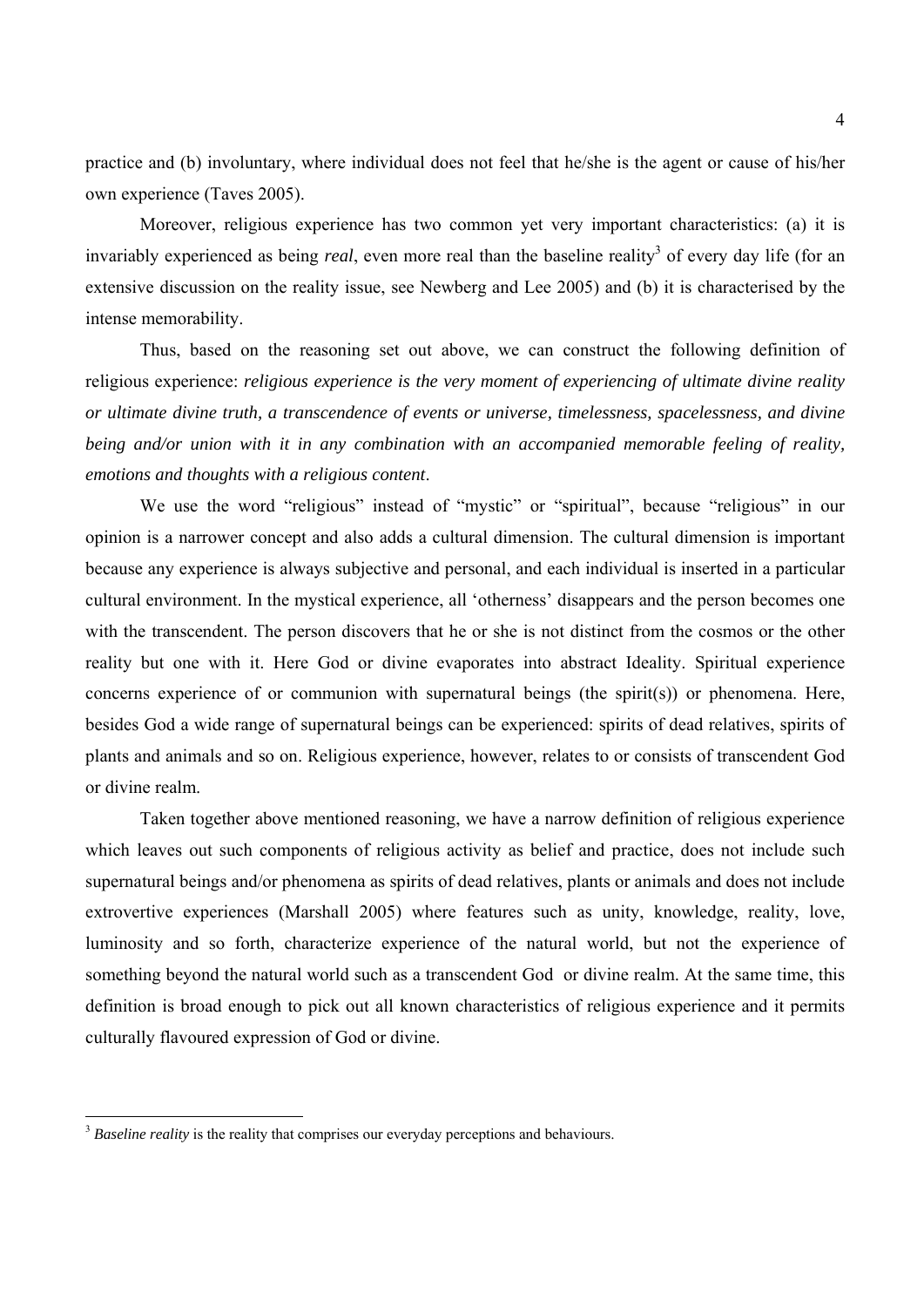Since we have a definition of religious experience which clearly distinguishes it from other phenomena, we now need a proper conceptualisation of religious experience on the basis of what is known about it from practical/experimental and sociological studies.

# **3. History of religious experience**

-

There is indirect evidence that the history of religious experience spans over 40,000 years. Indeed, it has been well established that Neanderthals (Trinkaus and Shipman 1993) and other homo sapiens of the Middle Paleolithic (e.g. 150,000 to 35,000 B.P.<sup>4</sup>) and Upper Paleolithic (35,000 B.P. to 10,000 B.P.) engaged in complex religious rituals (Joseph 2001). Moreover, primitive religious concepts (such as the concept of death) were already present in Neanderthals while the first clear evidence of mythical creatures in cave drawings (e.g., half-man, half-god) appeared approximately 40,000 years ago (Mithen 1996, 1999).

Religious rituals and drawings by themselves are not evidence of religious experience but one can suppose that it is a religious experience that drives the development of religious rituals and the establishment of religious drawings. Such an assumption is supported by the fact that all higher vertebrate forms (including humans) demonstrate experience-dependent behaviour (along with other types of behaviour), i.e. an adaptive change of behaviour as a result of experience. Additionally, Lewis-Williams and Dowson (1988) have shown that cave bizarre drawings bear a close association with the entopic visual experiences.

*Several aspects are important for our conceptualization in this brief review*:

- (1) Religious experience has a very long history (over 40,000 years). Thus, it is not a transient or temporary phenomenon in human history.
- (2) Available (even though limited) data suggests that religious experience appeared much later than the modern human being came onto the scene. Thus, the gap that exists between the development of anatomically modern humans ( $\approx$  200,000 years ago, McDougall et al. 2005) and the appearance of religious experience (over 40,000 years ago) raises the possibility that other factors besides the brain anatomy or morphology (size and shape) may have played a role in the emergence of mind or mental properties.

<sup>4</sup> Raw, i.e. uncalibrated, radiocarbon ages are usually reported in radiocarbon years "Before Present" (*BP*).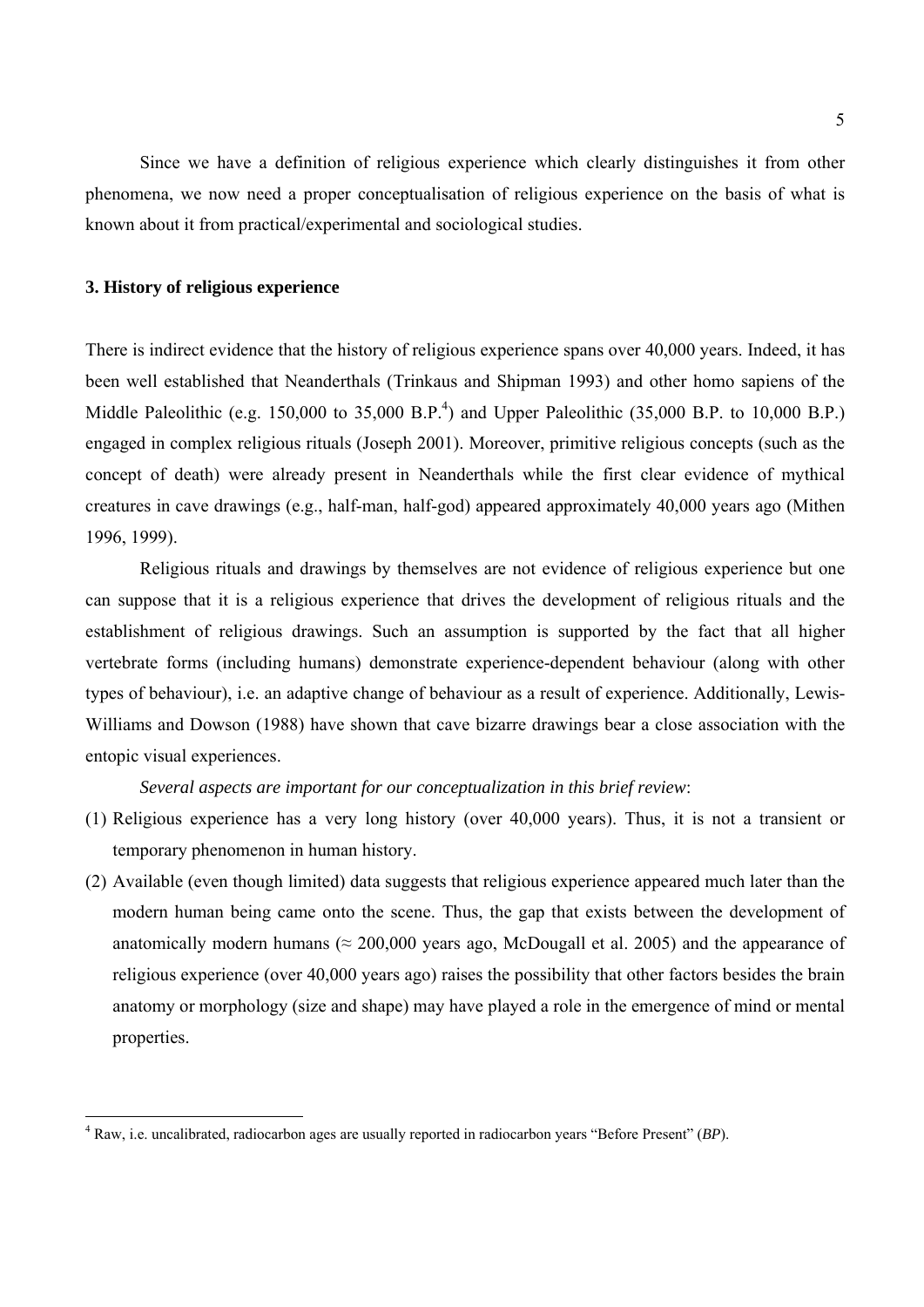(3) At the same time, available (but limited) data suggests that religious experience appeared almost simultaneously with such pre-cultural phenomena as language, drawings and rituals (Logan 2006). However, it is only much earlier the time when culture starts to exert its own strong influence on the way the individual perceives his/her environment and shapes his/her experience. Thus, we *cannot* conceptualise religious experience as a by-product of culture.

# **4. Universality of religious experience**

It seems that religious experience was and is a world-wide phenomenon. According to Burkert (1996) in prehistoric times no groups of people lived which had no religious experience (judging by the existence of religion). At the same time, groups existed which have no demonstrated such attributes of human culture as agriculture, clothing, money, laws and writing.

It is not uncommon for people to have a religious experience. All surveys since the 1960s indicated that 30-40% of respondents have had at least one or two religious experiences (Spilka et al. 1984); Gallop polls in the 1990s found that 53% of American adults had had religious experience (Gallup and Castelli 1990). In general, about 20–53% of all religious persons actually claim to have had such an experience (Saver and Rabin 1997). The National Survey of Youth and Religion found that 80% of teens reported having at least one type of religious experience (Smith and Denton, 2005). These values are especially interesting if one considers the number of atheists<sup>5</sup> + agnostics<sup>6</sup>. According to Harris Interactive poll (2006) the number of atheists + agnostics is 18% (United States), 52 % (Great Britain), 64% (France), 45% (Germany), 41% (Spain) and 27% (Italy). According to Eurostat survey (Eurobarometer poll 2005) the number of non-believers<sup>7</sup> is  $23%$  (Sweden),  $22%$  (Luxemburg),  $27%$ (Belgium), 27% (Netherland), 30% (Czech Republic), 26% (Estonia) and 18% in average for 25 countries of Europe.

It is striking that people from different religions (and cultures) experience certain *common* religious phenomena, for example the feeling of timelessness, divine love and being at one with the divine universe or divine being (Runions 1979; Hay 1990; Runehov 2004). Such commonality of experience Jung and von Franz (1964) described as "archetypal" – inborn tendencies to produce, create and respond in a similar and particular manner to specific images and stimuli.

-

<sup>&</sup>lt;sup>5</sup> *Atheist* - one who denies the existence of God.<br>
<sup>6</sup> *Agnostic* - one who is sceptical about the existence of God but not an atheist.<br>
<sup>7</sup> *Non-believer* - one who does not believe neither in any sort of spirit, God,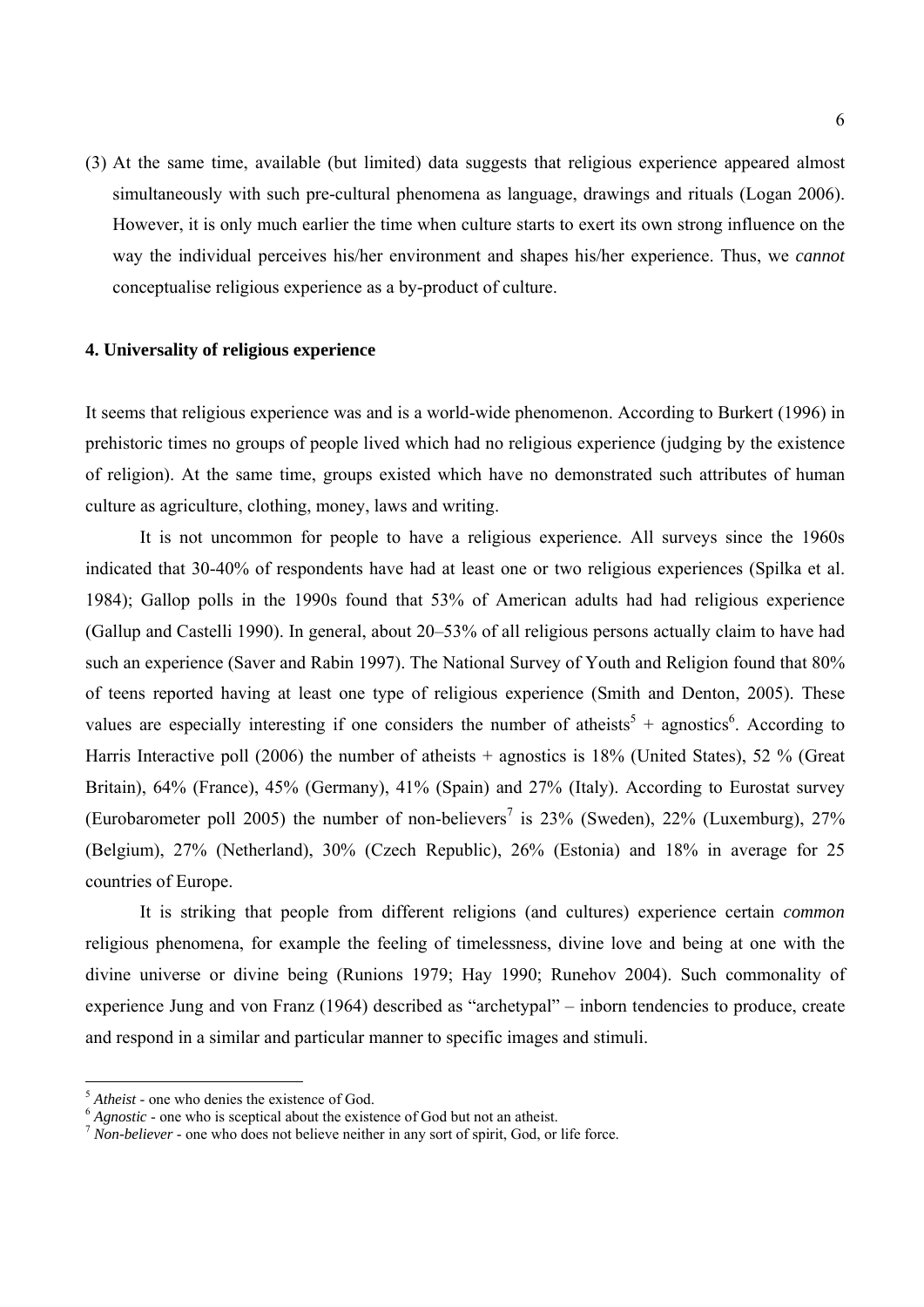It is also important to note that besides the fact that common religious experiences exist in all religions and cultures, religious experience exists also in all stages of individual development: from infancy through adolescence and into adulthood (Fowler 1981; Oser 1991; Tamminen 1994). Indeed, the literature in this field attests to the existence of profound religious experiences in children (see Robinson 1983; Armstrong 1985; Coles 1990; Stower and Ryan 1998). This experience in children may be conditioned by children's "intuitive theism" (default theory of the world) which is independent on cultural-environmental input such as parents' religiosity (atheism/theism), storybooks and family conversations (Evans 2000, 2001; Barrett and Richert 2003; Bering 2004; Kelemen 2004; Kelemen et al. 2005; Richert and Barrett 2006; Bloom 2007).

#### S*ummarising, we can note that*:

- (1) The common phenomenon of 'religious experience' exists in all religions and cultures. This suggests that there should be a reason for such commonality; otherwise this religious experience cannot survive through evolution. Indeed, why would the brain have evolved the systems that enable the humans to experience something that does not exist?
- (2) Religious experience exists in all stages of individual development starting from infancy and may happen in children whose parents are atheists. The pressure of culture is not strong in infancy (if nonexistent at all); therefore religious experience should not be conceptualised as a consequence of cultural influence.
- (3) The above facts highlight that religious experience is a fundamental and universal characteristic of human being.

# **5. Variations of one religious experience versus a continuum of many religious experiences**

It is well known that religious experience can appear either naturally (in healthy people and without chemical interventions), either during psychiatric diseases (temporal lobe epilepsy, mania, obsessivecompulsive disorder and schizophrenia; for the references, see Table 1), or under the influence of psychotropic agents (phencyclidine, ketamine, amphetamines, LSD, psilocybin, mescaline and salvatorin A; for the references, see Table 2) and brain stimulation (Makarec and Persinger 1985).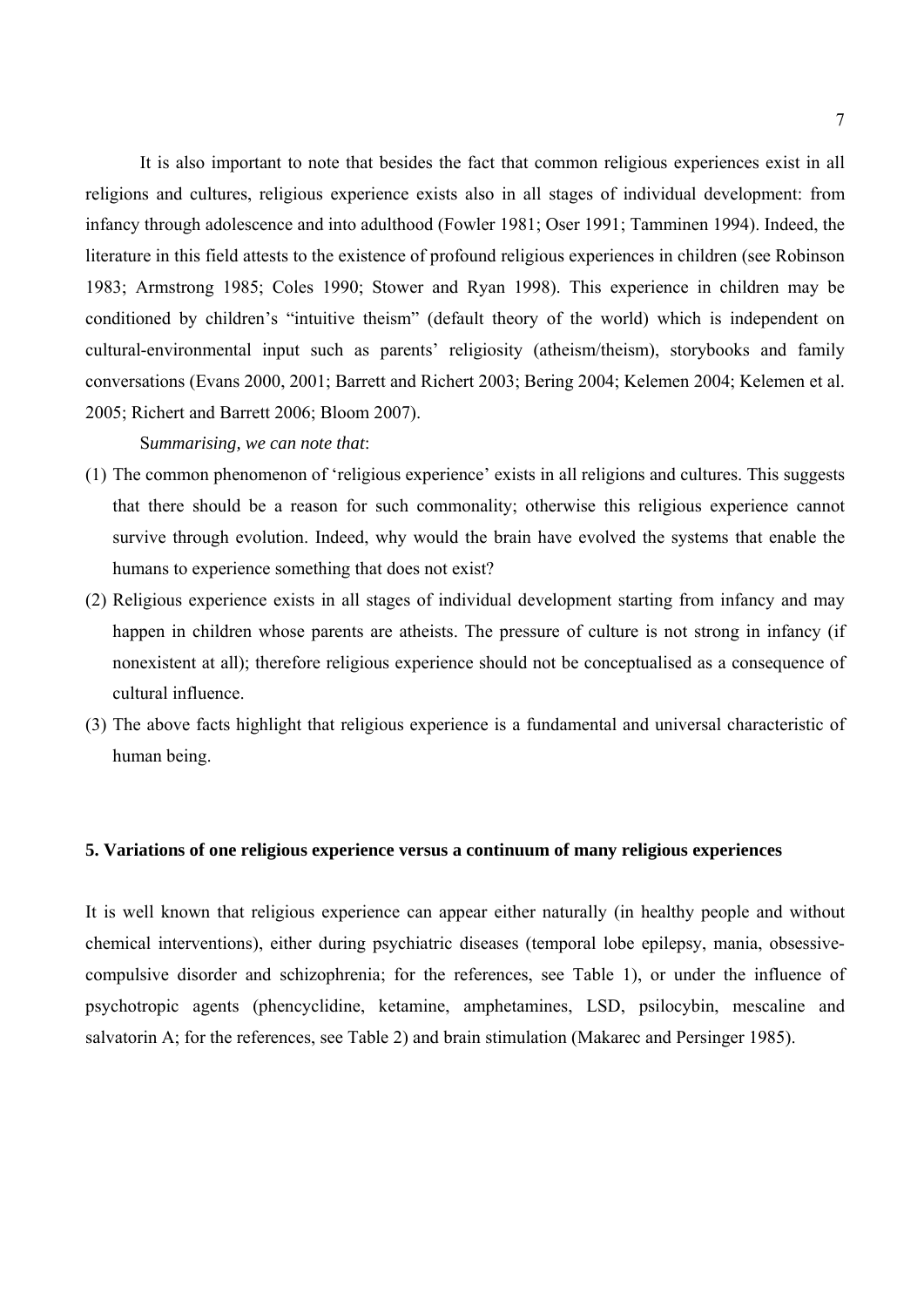|                                   | <b>Temporal lobe</b> | Schizophrenia/ | Bipolar disorder  | Obsessive-compulsive- |
|-----------------------------------|----------------------|----------------|-------------------|-----------------------|
| References                        | epilepsy             | schizotypy     | (mania/hypomania) | disorder              |
| review by Joseph, 2001            | +                    |                |                   |                       |
| Waxman & Geschwind, 1975          | +                    |                |                   |                       |
| Bear & Fedio, 1977                | +                    |                |                   |                       |
| Bear, 1979                        | +                    |                |                   |                       |
| Bear et al., 1982                 | +                    |                |                   |                       |
| review by Csernansky et al., 1990 | +                    |                |                   |                       |
| review by Saver & Rabin, 1997     | +                    |                |                   |                       |
| Wuerfel et al., 2004              | +                    |                |                   |                       |
| MacDonald & Holland, 2002         | +                    |                |                   |                       |
| Morneau et al., 1996              | +                    |                |                   |                       |
| Persinger, 1984                   | +                    |                |                   |                       |
| Diduca & Joseph, 1997             |                      | +              |                   |                       |
| White et al., 1995                |                      | +              |                   |                       |
| Feldman & Rust, 1989              |                      | +              |                   |                       |
| Peters et al., 1999               |                      | +              |                   |                       |
| Spencer, 1975                     |                      | +              |                   |                       |
| Fenwick et al., 1985              |                      | +              |                   |                       |
| Cothran & Harvey, 1986            |                      | +              |                   |                       |
| Getz et al., 2001                 |                      | +              |                   |                       |
| Buckley, 1981                     |                      | +              |                   |                       |
| review by Previc, 2006            | +                    | +              | ÷                 | +                     |
| Brewerton, 1994                   |                      | +              | +                 |                       |
| Kroll & Sheehan, 1989             |                      | +              | +                 |                       |
| Gallemore et al., 1969            |                      |                | +                 |                       |
| review by Lewis, 1994             |                      |                |                   | +                     |
| Tek & Ulug, 2001                  |                      |                |                   | +                     |
| Tolin et al., 2001                |                      |                |                   | +                     |
| Fiske & Haslam, 1997              |                      |                |                   | +                     |

**Table 1.** Summary of studies on religious experience during psychopathologies.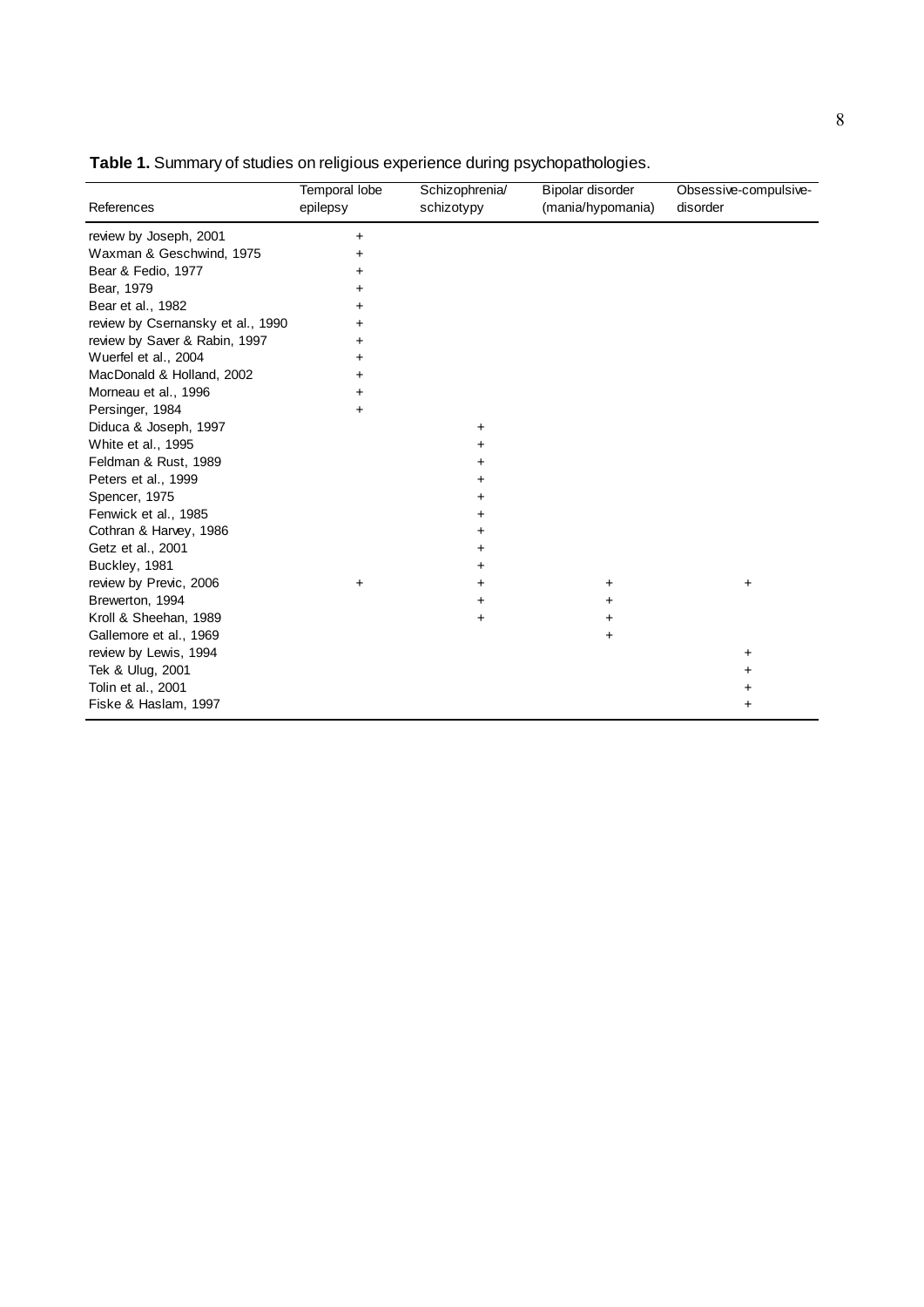|                                                                                                                                                                                    |                        |                | glutamate system dopamine<br>system |                          |                  | serotonine system        |                  |                                   | opioid<br>system |
|------------------------------------------------------------------------------------------------------------------------------------------------------------------------------------|------------------------|----------------|-------------------------------------|--------------------------|------------------|--------------------------|------------------|-----------------------------------|------------------|
| References                                                                                                                                                                         | Phencyclidine          | Ketamine       | Amphetamines                        | GS                       | Psilocybin       | N, N-dimethyl-tryptamine | Mescaline        | 3,4-methyl-enedioxy-methamphetami | Salvatorin A     |
| Hansen et al., 1988<br>Rosse et al., 1994<br>Mandell, 1980<br>Wright, 1989<br>Unger, 1963<br>Aghajanian & Marek, 1999<br>Glennon, 1990<br>Freese et al., 2002<br>Roth et al., 2002 | $\ddot{}$<br>$\ddot{}$ | $\ddot{}$<br>+ | +<br>$\ddot{}$                      | +<br>+<br>+<br>$\ddot{}$ | +<br>+<br>+<br>+ | +<br>+<br>+              | ٠<br>+<br>+<br>+ | +<br>+<br>$\ddot{}$               | +                |

**Table 2.** Psychotropic drugs and religious experience.

 This raises another important issue: are there many variations of a single religious experience or is there a continuum of many different religious experiences. Several converging lines of evidence suggested that there is a state of religious experience (a naturally occurring state in healthy people and without chemical interventions) and there are several altered states with a religious content (appearing during psychiatric diseases or under the influence of drugs). Let us look at these pieces of evidence more closely:

- (a) Although many people with psychopathological disorders may have religious experience, religious experience does not always occur in a pathological state in a previously healthy person.
- (b) Not all people with psychopathological disorders have religious experience.

-

(c) Religious experience in the general population is negatively associated with psychoticism<sup>8</sup>, depression and other mental illnesses (Batson and Ventis 1982; Francis and Wilcox 1996; Maltby

<sup>&</sup>lt;sup>8</sup> *Psychoticism* is one of the three traits of personality. High levels of this trait are believed to be linked to increased vulnerability to psychoses such as schizophrenia (Eysenck and Eysenck 1976).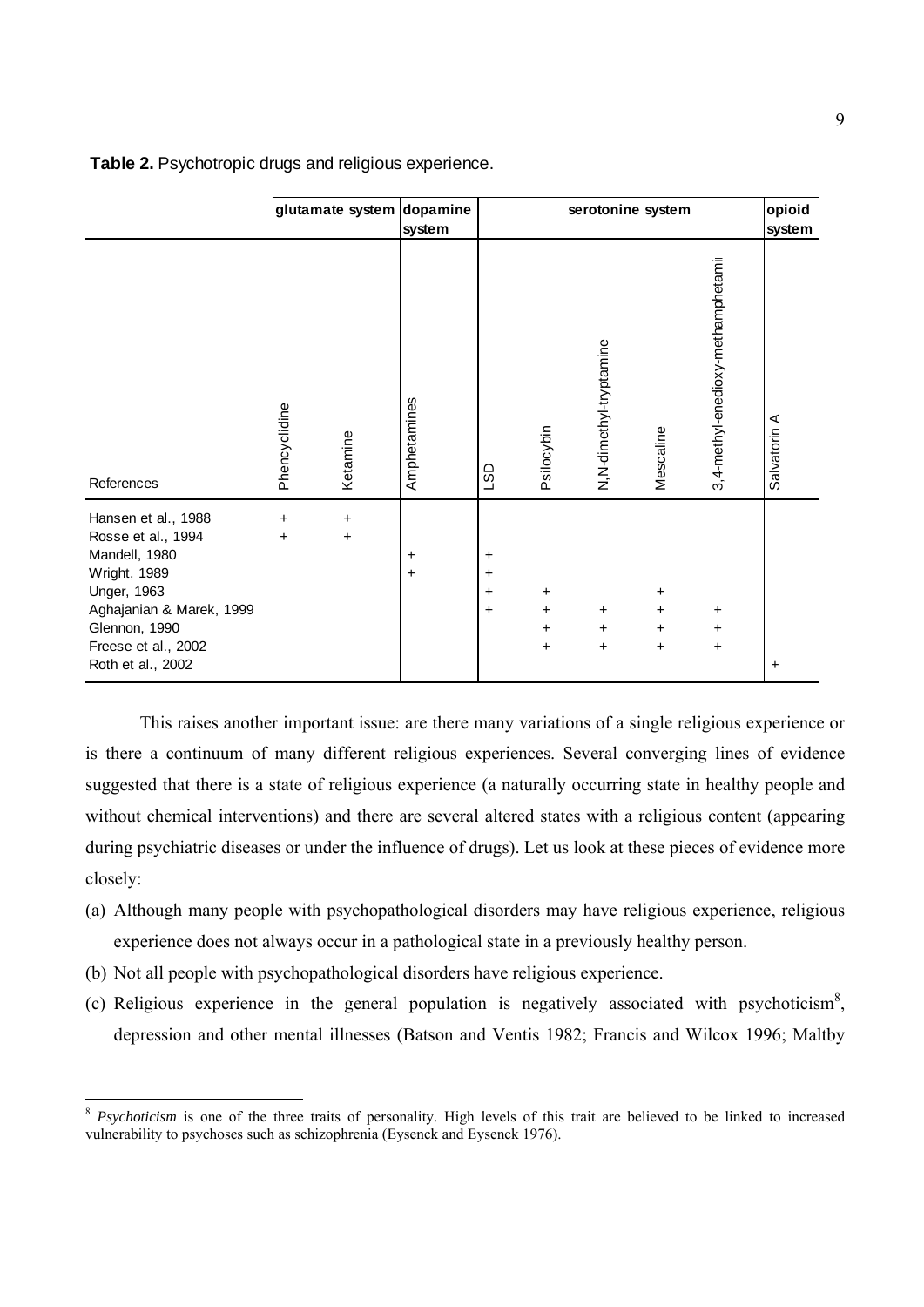1997; Roman and Lester 1999) so that religious experience in the vast majority of individuals is associated with non-pathological brain activity.

- (d) Patients with religious obsessions do not fundamentally differ from those with non-religious obsessions in terms of their religious practice and obsessive-compulsive-disorder symptoms (e.g., severity, frequency and type) (Tek and Ulug 2001).
- (e) Cultural and other factors determine to a great extent whether schizophrenic delusions take on a religious flavour or not. For example, grandiosity delusions may be supplanted with religious ones as the patient ages (Verdoux et al. 1998), religious delusions may give way to non-religious ones as a particular society becomes less religious (Klaf and Hamilton 1961): preoccupations and delusions of a religious nature in British schizophrenics decreased strongly between the mid-19th century and the mid-20th century, while those of a sexual character increased. Additionally, religious delusions seem to be much more common in more religious or magical societies (e.g., religious delusions are low in China but are higher in Korea and Jamaica and are significantly more prevalent among Protestants than Catholics) (Getz et al. 2001; Kim et al. 2001; Ndetei and Vadher 1985).
- (f) Not all subjects who consumed psychedelic drugs<sup>9</sup> reported religious experience; only about a third of all subjects had such an experience (Leary 1964; Leary and Clark 1963; Clark 1969).
- (g) It has been shown that meditation produces no effect on brain electrical activity when subjects have been given either an opiate or benzodiazepine antagonist<sup>10</sup> (Sim and Tsoi 1992).
- (h) Periods of religious experience for healthy people are rather brief, while persons with psychopathology have some kind of 'constant' intruder. Moreover, whereas the healthy person can conceptualise about the universe or God and remain intact, the patient with psychopathology is lost into confusion and is ultimately deprived of his concept of boundaries (Runehov 2004).
- (i) 'Normal' people have reported that their religious experience is more real than baseline reality, even when they are recalled from within baseline reality (Bucke 1961; Newberg and d'Aquili 1994; Newberg et al. 2001; for an extensive discussion on the reality issue, see Newberg and Lee 2005). At the same time, 'normal' individuals almost always refer to dreams as inferior to baseline reality

-

<sup>&</sup>lt;sup>9</sup> *Psychedelics* are psychoactive drugs whose primary action is to alter the thought processes of the brain. They induce intense and distorted sensory perceptions, hallucinations, feelings of euphoria or sometimes despair, and altered states of awareness or sometimes states resembling psychosis.

<sup>10</sup> In medicine, the term *opiate* describes any of the narcotic substances (alkaloids) found in opium. The *benzodiazepines* are a class of psychoactive drugs considered as minor tranquilizers with varying hypnotic, sedative, anxiolytic, anticonvulsant, muscle relaxant and amnesic properties, which are brought about slowing down the central nervous system. In pharmacology an *antagonist* is a binding partner of a receptor that inhibits the function of an agonist (a substance that binds to a specific receptor and triggers a response in the cell).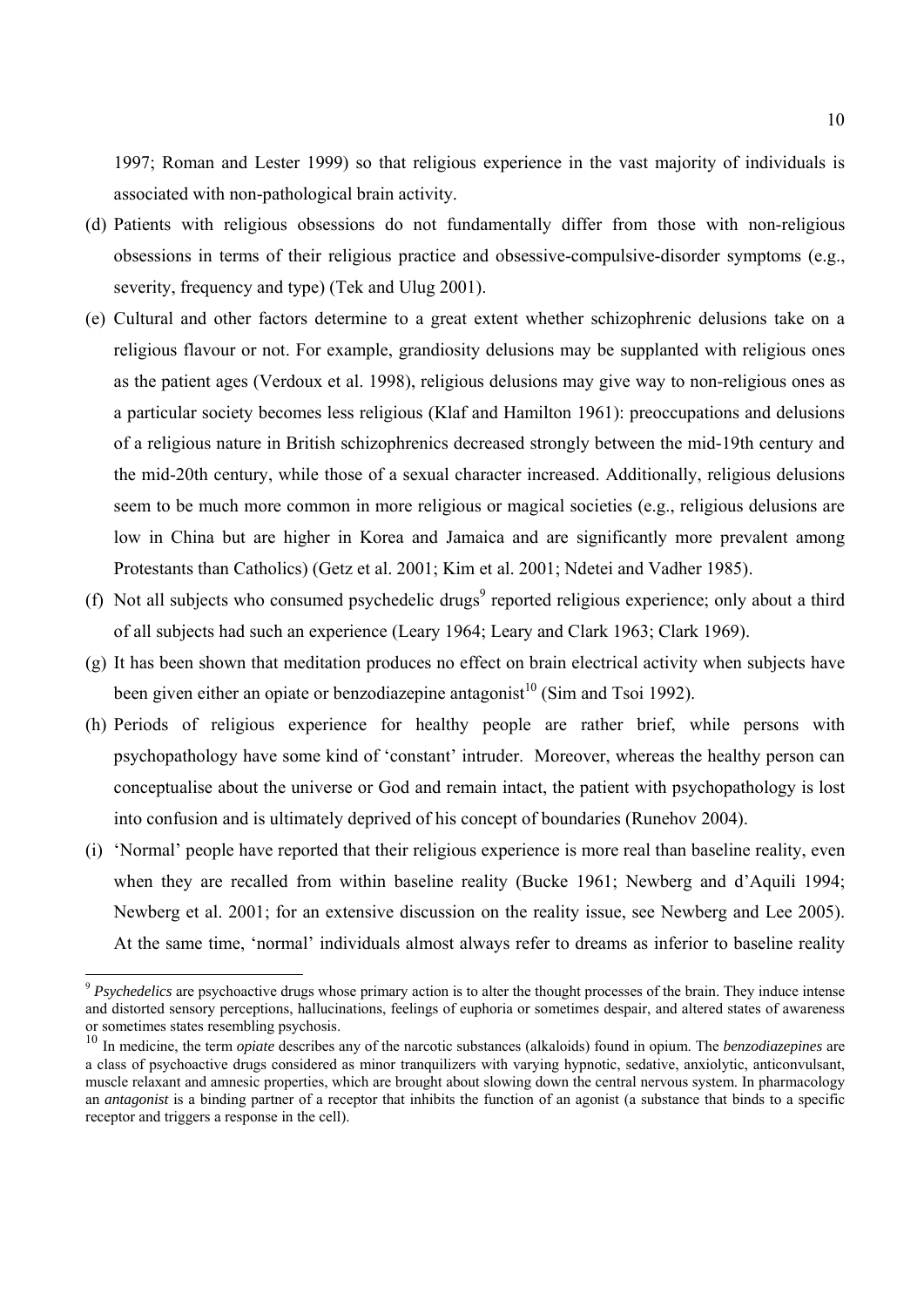when they are recalled and discussed within baseline reality. The same inferior feeling is true for psychotic hallucinations – after they are cured by psychotropic medications. A person having emerged from such a psychotic state will recall it as psychotic (Newberg and Lee 2005).

(j) Healthy adolescents reported a greater frequency of religious experiences than did their inpatient peers (Grossoehme et al. 2007).

Thus, there appears to be a clear distinction between spiritual pathology, pharmacologically induced spirituality and non-pathological religious experience.

# **6. Heredity and religious experience**

Studies of identical versus fraternal twins have suggested a genetic contribution to the tendency of a human to have a religious experience (Waller et al. 1990; D'Onofrio et al. 1999a,b; Eaves et al. 1990; Eaves 2004). For example, in study by Truett et al. (1992) who used 3.810 pairs of twins found that about 16% of the variance in their religiosity was due to heredity. Using mostly very large samples of twins (3.000-14.000 pairs of twins), behaviour geneticists have shown that genetic factors manifest a moderate degree of influence on religious devotion and conservatism (D'Onofrio et al. 1999a,b).

A twins and adoption study has reported that genetic variation contributes to about 50% of individual variation in religiosity (Bouchard et al. 1990). This research is in line with Waller et al. (1990) who studied the relationship between heredity and environment on the religiosity in 53 pairs of monozygotic twins (identical) and 31 pairs of dizygotic twins (fraternal) who had been reared apart and 458 pairs of identical and 363 pairs of fraternal twins who were raised together and found that about 50% of the variation in the religiosity was a function of genetic influences. Their analyses suggested that familial-environmental factors played at most a minor role in their religiosity dimensions.

More recently, Kirk et al. (1999) confirmed that genetic makeup is responsible for approximately 50% of the variation in religiousness – including spiritual feelings and beliefs – from within twin siblings. They also reported that the heritability of self-transcendence was estimated to be approximately 41% in women and 37% in men. Recent research on twins has generally confirmed this conclusion (Olson et al. 2001). Additionally, it was shown that religiosity appears to be influenced by heredity to about the same degree as intelligence (Previc 2006).

Thus, on the basis of these studies, there is reason to believe that religious experience has a biological basis. In another words, an *appropriate biological basis is needed* for a religious experience to occur.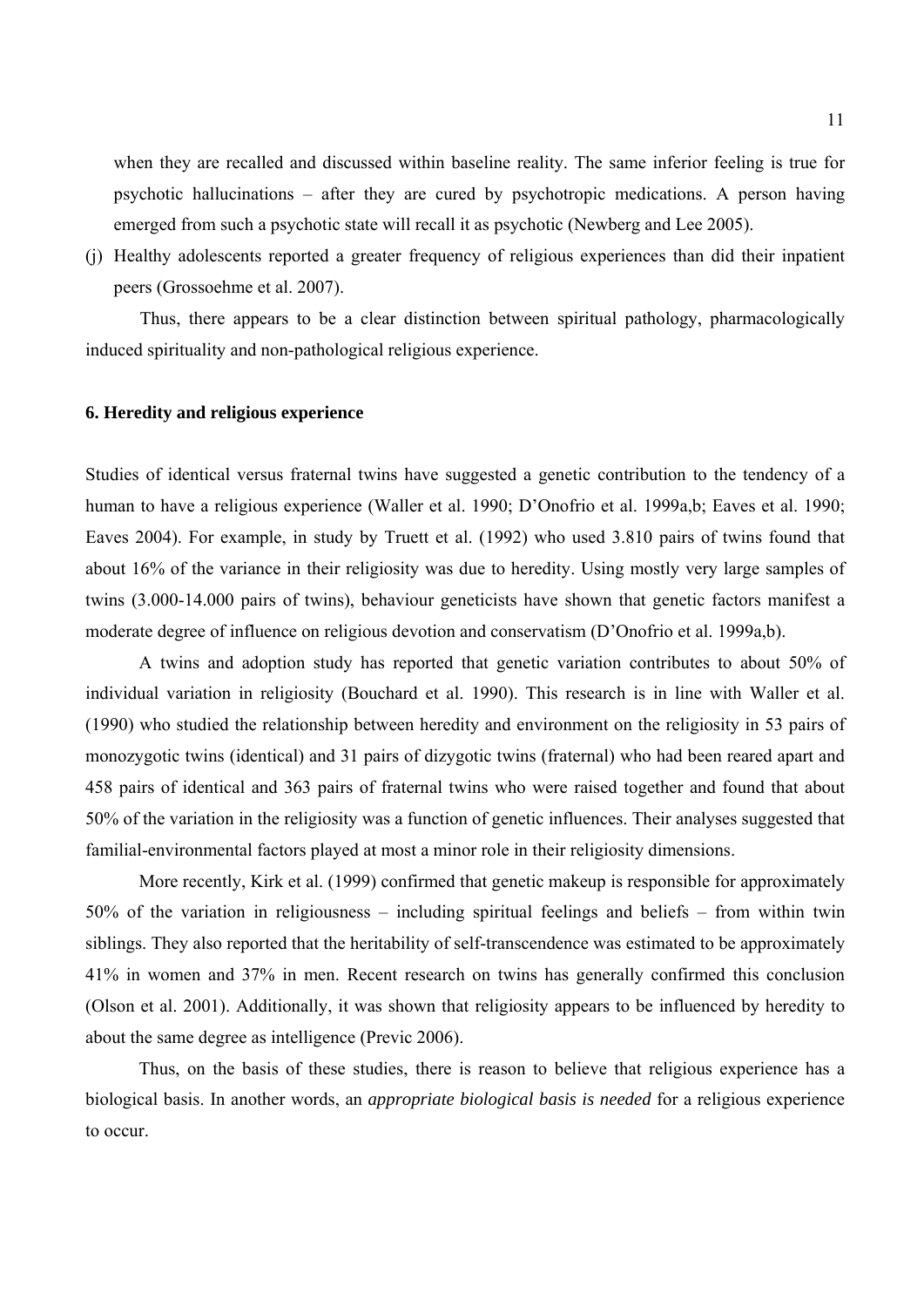Based on this short review, we can conclude that religious experience is not determined by environmental and cultural factors, rather it is modulated by them. Here we stress that social and cultural contexts are heavily influenced and even limited by the human's biological nature. Any cultural characteristic takes as a given, a starting point, the innate biological characteristics of the human. However, many of these characteristics exist as potential and can be realised only in interaction with the environment.

 The existence of a biological basis for religious experience suggests the significance of biological knowledge for theology (for discussion, see Clayton 2000). Here we need to understand whether biological peculiarities reflect the divine influences or ultimately physical influences. Clayton (2000) offered the following logic: "If biological explanations are ultimately nomological (law-based) in the strong way that physical explanations are, then there will be no room for divine influence; if they exhibit causal influences analogous to the way that one thought can (non-nomologically) influence another, then there will be room in principle" for divine influence.

# **7. Evolution and religious experience**

-

Speaking about biology and religious experience, Joseph (2001) asks the following question: if there is no divine entity in the world then why has our brain become adapted for perceiving and experiencing what supposedly does not exist? Here the issue of evolution is raised<sup>11</sup>. Joseph suggested that we are able to hear and see because there were and are vital auditory and visual stimuli in the surrounding environment; and in order to perceive and analyse this information, the human brain possessed specialised structures or circuits capable of doing so. According to Joseph (2001) the same evolutionary principles should be applied to religious experience.

 Therefore, from an evolutionary point of view, religious experience must contribute to the survival of those capable of experiencing it. In another words it should be adaptive. The adaptationist view is supported by the fact that the religious communities were far more likely to outlast their nonreligious counterparts – four times as likely in any given year (Sosis 2000; Sosis and Bressler 2003). Joseph speculates that those who evolved a religious-moral conscience capable of redirecting and controlling the dangerous limbic<sup>12</sup> impulses, were more likely to survive, and, presumably, more likely

 $11$  The quest for an evolutionary basis of religious experience is not new (see Walter 1995).

<sup>&</sup>lt;sup>12</sup> The *limbic system* includes the structures in the human brain involved in emotion, motivation, and emotional association with memory.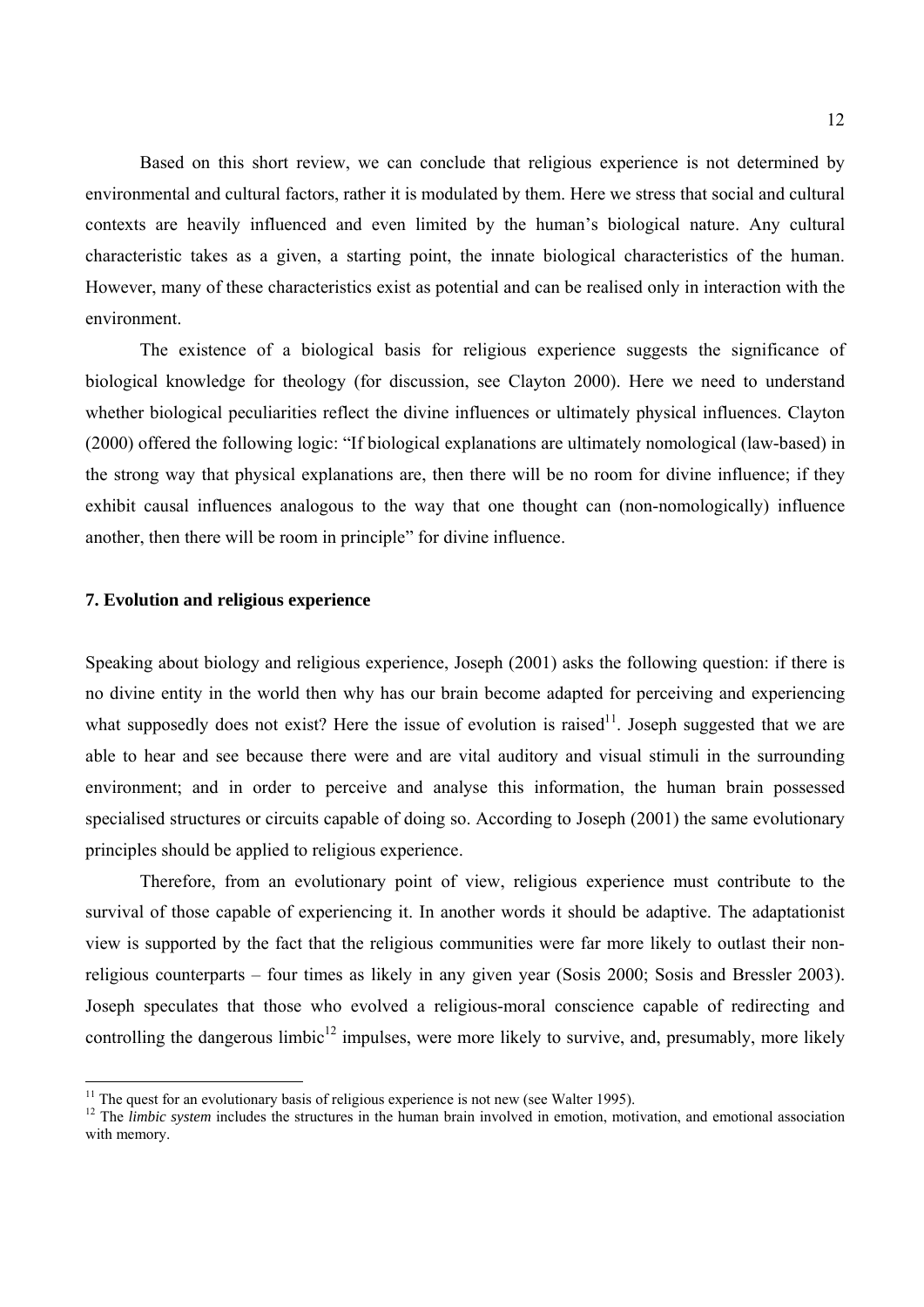to successfully breed (Joseph 2001). This idea is in line with the fact that religious experience has some protection against certain types of mental and physical ill-health (see reviews in Koenig and Cohen 2002; Marks 2005) and this "power" of religious experience has very likely contributed to its evolutionary success.

 Another point of view is that religious cognition is a by-product of the evolved mind and as such, religious experience has no adaptive value per se. Selection may preserve religious tendencies because it preserves the more broadly functional design that produces them (for general overviews see Barrett 2000; Boyer 2001, 2003). For example, Previc (2006) suggested that religious experience co-evolved with an expansion of the dopaminergic (DA) brain system and with such DA-mediated phenomena as abstract reasoning. See Table 3 for a list of the known functions of DA and other neurotransmitter brain systems involved in religious experience.

**Table 3 .** Known functions of the neuronmediator's systems which have been reported to be involved/modulated/(de)activated during religious experience.

| Neuronmediator's systems | <b>Functions</b>                                                                                                                                                                                                                                                                                                                                                                                                                                   | References                                                                                                                            |
|--------------------------|----------------------------------------------------------------------------------------------------------------------------------------------------------------------------------------------------------------------------------------------------------------------------------------------------------------------------------------------------------------------------------------------------------------------------------------------------|---------------------------------------------------------------------------------------------------------------------------------------|
| Dopaminergic             | Speeds up the internal clock; promotes internal noise and loosened associations; mediates abstract reasoning;<br>reduces perceptual sensitivity; involved in brain reward function and appetitive motivation processes; dopamine neurons<br>participate in the modulation of expectation, memory, activity, attention, drives, and mood; plays role in emotional tone                                                                              | Meck, 1996; Shaner, 1999; review by Previc, 2006;<br>Krummenacher et al., 2002; Bozarth, 1991;<br>Cohen & Carlezon, 2007              |
| Acetylcholinergic        | Elevated during dreaming and decreased during most hallucinations; is involved in behavioural inhibition; controls the<br>learning rate, which determines when to learn something new and when to retain what has been memorized;                                                                                                                                                                                                                  | review by Previc, 2006; Carlton, 1963; Doya, 2000                                                                                     |
| Serotoninergic           | Decreased during dreaming and hallucinations; includes inhibition of sensory stimuli and arousal; play an important<br>part of the biochemistry of depression, bipolar disorder and anxiety                                                                                                                                                                                                                                                        | review by Previc, 2006; Borg et al., 2003                                                                                             |
| Glutamatergic            | The interaction with the dopamine plays an essential role in mediating loss of consciousness; is implicated in epileptic<br>seizures and in the acquisition of conditioned fear and anxiety; participates in the pathophysiology of schizophrenia<br>and major depression; plays an "endocrine-like" role as part of a larger homeostatic system; is involved in most<br>aspects of normal brain function including cognition, memory and learning | Smythies, J. 1999a, b; review by Tsapakis & Travis,<br>2002; review by Moghaddam, 2003; Fernstrom &<br>Garattini, 1998; Danbolt, 2001 |

Even though different authors have emphasised different aspects of the evolutionary process in relation to the religious experience, one can derive a common denominator: as organisms become organised in more and more complicated ways, new properties emerge. Although the manifestation of new properties is dependent on the laws of physics, their behaviour is irreducible to any of the underlying levels (emergence principle<sup>13</sup>). At each level of emergence, new structures are created and new causal forces are at work (Clayton 2006). In this sense, according to Clayton (2007), divine entity "could guide the process of emergence through the introduction of new information (formal causality)

-

<sup>&</sup>lt;sup>13</sup> *Emergence* refers to the way a complex system and pattern arises out of a multiplicity of relatively simple interactions and the complexity of this system makes possible types of phenomena which could not be generated by the components alone or summed together (Kim 1992).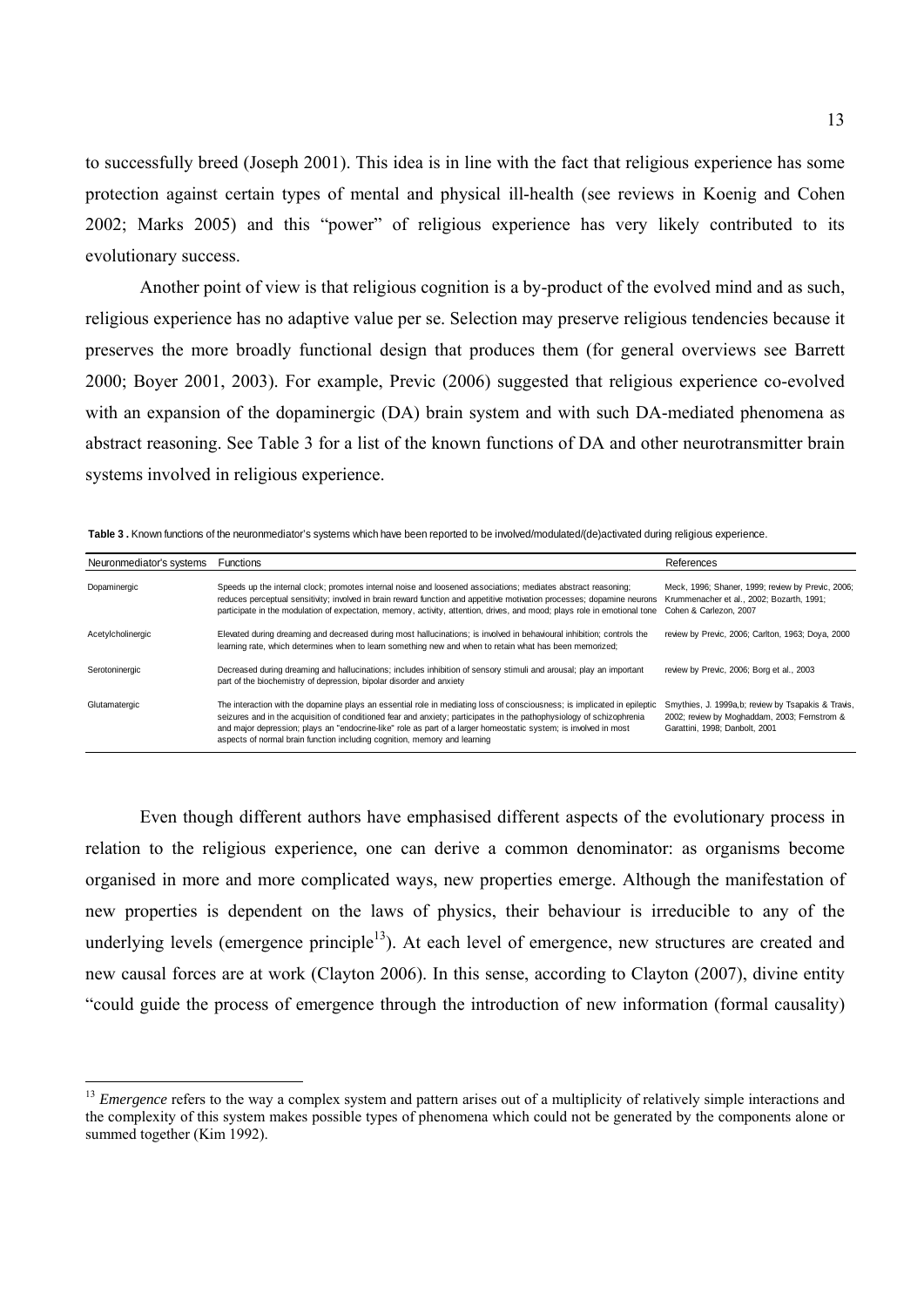and by holding out an ideal or image that could influence development without altering the mechanical mechanisms of evolution or adding energy from outside (final causality)."

 Indeed, during the course of evolution there emerged a level at which entities within the universe became capable of acting according to explicit conscious purposes. At that point conscious persons emerged capable of being affected by and affecting other conscious beings, in a manner fully consistent with, though also going beyond, the laws of physics (Clayton 2000). Here, one can speak about a totally new level of experience, behaviour and causal forces which are different from physical ones: human thoughts, human intentions, human decision-making and human symbolic interactions including language, culture and art and senses of truth and justice. Thus, in humans nature becomes aware of itself (Fingelkurts and Fingelkurts 2004). In this context and following the logic of Clayton (2000, see also Section 6), there might be a room for divine influences in biological evolution.

Two different points of view have emerged from this brief review: one treats the religious experience as a by-product of human evolution and another explains the origin of religious experience as the result of the divine influences in biological evolution.

# **8. Review of arguments**

This section does not provide a thorough review of research, but rather it simply presents an overview of the main arguments on whether our brain is hardwired to believe in and to produce God, or whether our brain is hardwired to perceive and experience God? It will become apparent that there are substantial theoretical disagreements between these two points of view.

# *8.1. Arguments for the "producing" point of view*

A "producing" point of view (sometimes it is referred as neuroscientific and/or cognitive) is a reductionistic one and can be summarised as follows: our brain is structured so as to provide us with experiences that make us believe there is a God, but this belief may merely be the result of internal brain activity and our interpretation of it.

The followings are the main arguments for such position: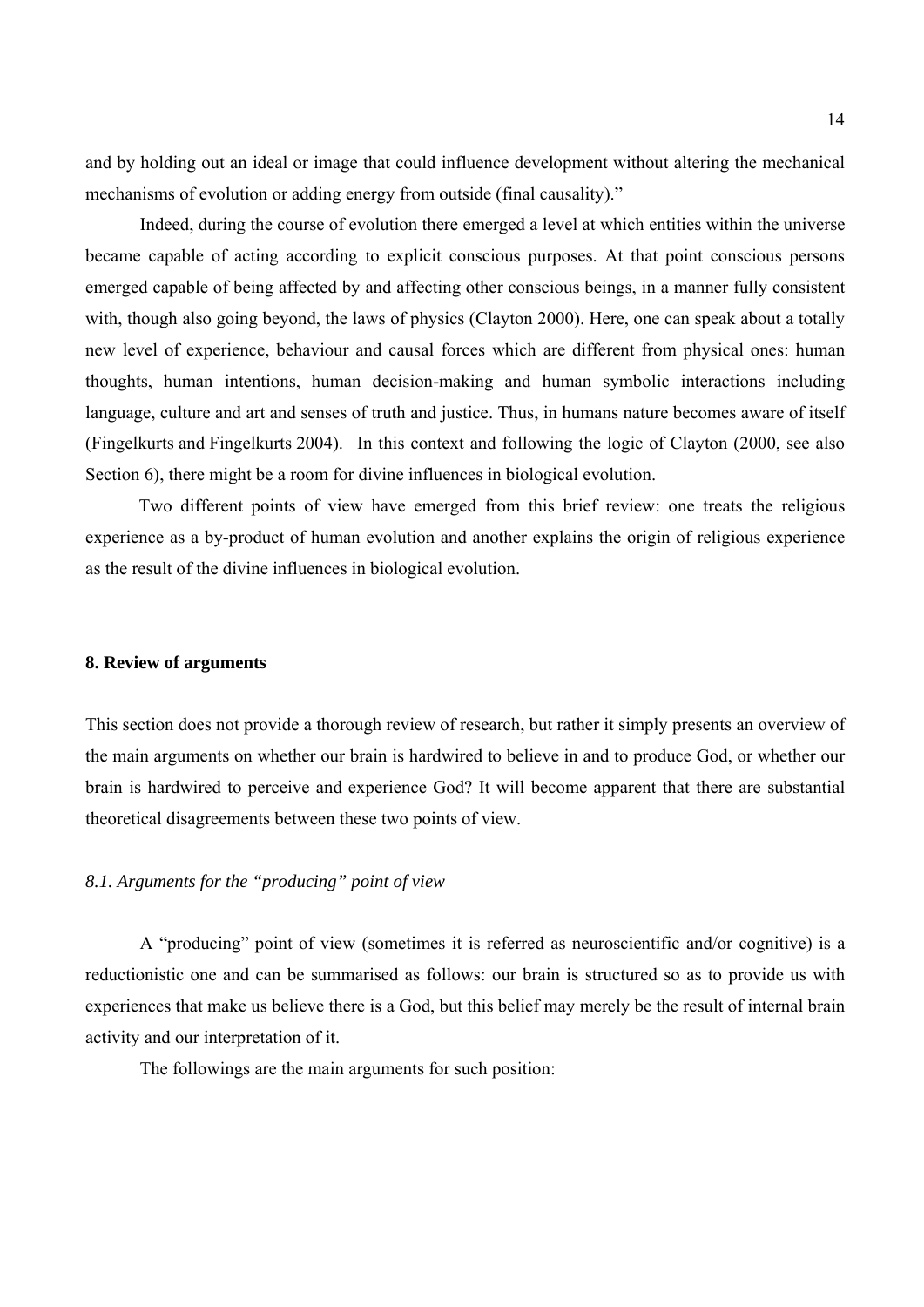*Argument 1*: It has been reported that the intense activation of the frontal and temporal cortices and limbic system, as well as (de)activation of the parietal cortex give rise to religious experience (for the full list of brain areas and structures and for the references, see Table 4).

|                                                                                                                                                                                                | d'Aquili & Newberg, 1993 | 1993<br>review by d'Aquili, | 2006<br>Previc,<br>review by | Newberg et al., 2001 | review by Newberg & Lee, 2005 | Cahn & Polich, 2006      | Newberg et al., 2003 | Muramoto, 2004 | <b>Yang</b> , 2006<br>review by Raine & | 2006<br>Beauregard & Paquette, | 2003<br>review by Boyer, | review by Joseph, 2001 | Azari et al., 2001a | Takahashi et al., 2005 | Ruby & Decety, 2003 | 1975<br>Waxman & Geschwind, | 2005<br>Saxe et al., 2004, | et al., 1982<br>Bear | & Fedio, 1977<br>Bear & | Britton & Bootzin, 2004 | Persinger & Makarec, 1987, 1993 | Lehmann, et al., 2001 | Aftanas & Golocheikine, 2001 | Wuerfel et al., 2004 | 1997<br>Graves,<br>Brugger & | 1985<br>$\frac{1}{\sigma}$<br>Fenwick et | MacDonald & Holland, 2002 | 1996<br>$\vec{a}$<br>Momeau et | Persinger, 1984, 1991 |
|------------------------------------------------------------------------------------------------------------------------------------------------------------------------------------------------|--------------------------|-----------------------------|------------------------------|----------------------|-------------------------------|--------------------------|----------------------|----------------|-----------------------------------------|--------------------------------|--------------------------|------------------------|---------------------|------------------------|---------------------|-----------------------------|----------------------------|----------------------|-------------------------|-------------------------|---------------------------------|-----------------------|------------------------------|----------------------|------------------------------|------------------------------------------|---------------------------|--------------------------------|-----------------------|
| <b>Frontal cortex</b>                                                                                                                                                                          |                          |                             | $\overline{\phantom{a}}$     |                      | ı                             | $\mathbf{I}$             |                      |                |                                         |                                |                          |                        |                     | ı                      |                     |                             |                            |                      |                         |                         |                                 |                       |                              |                      |                              |                                          |                           |                                |                       |
| Right frontal cortex<br>Inferior frontal cortex<br>Right medial orbitofrontal cortex (MOFC)                                                                                                    | T                        |                             |                              | Α<br>Α               |                               |                          | Α                    |                |                                         | Α                              | Α                        | A                      |                     |                        |                     |                             |                            |                      |                         |                         |                                 | A                     |                              |                      |                              |                                          |                           |                                |                       |
| Prefrontal cortex (PFC)<br>Lateral PFC<br>Dorsolateral PFC<br>Polar/medial/ventral PFC                                                                                                         | Α                        |                             | Α                            | Α                    |                               | I                        | Α                    | ı              | Α                                       |                                | Α                        |                        | Α<br>Α              |                        |                     |                             |                            |                      |                         |                         |                                 |                       |                              |                      |                              |                                          |                           |                                |                       |
| Left PFC<br>Left medial prefrontal cortex (MPFC)                                                                                                                                               |                          |                             |                              | Α                    |                               |                          |                      |                |                                         | Α                              |                          |                        |                     |                        |                     |                             |                            |                      |                         |                         |                                 |                       | Α                            |                      |                              |                                          |                           |                                |                       |
| <b>Temporal cortex</b>                                                                                                                                                                         |                          |                             | Α                            |                      |                               |                          |                      |                | Α                                       |                                | Α                        | $\overline{A}$         |                     |                        |                     | Α                           |                            | $\mathbf{I}$         | $\blacksquare$          |                         |                                 |                       |                              |                      |                              |                                          |                           |                                |                       |
| Ventromedial temporal lobe<br>Inferior temporal lobe (ITL)<br>Right middle temporal cortex (MTC)<br>Left temporal cortex<br>Superior-temporal cortex<br>Left insula                            |                          | ı                           |                              |                      |                               |                          |                      | I              |                                         | Α<br>Α                         | п<br>A                   |                        |                     |                        |                     |                             |                            |                      | ı                       | ı                       | Α                               |                       |                              |                      | ı                            | $\mathbf{I}$                             | -1                        | $\overline{\phantom{a}}$<br>-1 |                       |
| Limbic system                                                                                                                                                                                  |                          |                             |                              |                      |                               |                          |                      |                |                                         |                                |                          |                        |                     |                        |                     |                             |                            |                      |                         |                         |                                 |                       |                              |                      |                              |                                          |                           |                                |                       |
| Anterior cingulate cortex (ACC)<br>Left ACC<br>Left dorsal ACC<br>Posterior cingulate cortex (PCC)<br>Amygdala<br>Rigth amygdala<br>Hippocampus<br>Hypothalamus<br>Thalamus<br>Caudate nucleus | I, M                     | Α                           | Α                            | $A \mid$             |                               | $\overline{\phantom{a}}$ |                      |                | Α<br>A                                  | Α<br>A                         | Α<br>A<br>Α<br>A         | A<br>Α                 |                     |                        |                     |                             |                            |                      |                         |                         |                                 |                       |                              | ı                    |                              |                                          |                           |                                |                       |
| Right caudate<br>Left caudate                                                                                                                                                                  |                          |                             |                              |                      |                               |                          |                      |                |                                         | Α<br>A                         |                          |                        |                     |                        |                     |                             |                            |                      |                         |                         |                                 |                       |                              |                      |                              |                                          |                           |                                |                       |
| Temporo-parietal junction                                                                                                                                                                      |                          |                             |                              |                      |                               |                          |                      |                |                                         |                                |                          |                        |                     |                        |                     |                             | I                          |                      |                         |                         |                                 |                       |                              |                      |                              |                                          |                           |                                |                       |
| <b>Parietal cortex</b>                                                                                                                                                                         |                          |                             |                              |                      |                               |                          |                      |                |                                         |                                | Α                        |                        |                     |                        |                     |                             |                            |                      |                         |                         |                                 |                       |                              |                      |                              |                                          |                           |                                |                       |
| Posterior superior parietal lobule (PSPL)<br><b>Right PSPL</b><br>Left PSPL<br>Medial parietal cortex                                                                                          |                          | DA<br>DA                    |                              | DA DA DA I           |                               |                          |                      |                |                                         | Α<br>A                         |                          |                        | Α                   |                        |                     |                             |                            |                      |                         |                         |                                 |                       |                              |                      |                              |                                          |                           |                                |                       |
| Ipsilateral superior parietal lobule (SPL)<br>Inferior parietal lobule (IPL)<br>Left IPL<br>Right IPL<br>Angular gyrus                                                                         |                          | ı                           |                              |                      |                               |                          | Α<br>A               |                | Α                                       | Α<br>Α                         |                          |                        |                     |                        | Α                   |                             |                            |                      |                         |                         |                                 |                       |                              |                      |                              |                                          |                           |                                |                       |
| Occipital cortex                                                                                                                                                                               |                          |                             |                              |                      |                               |                          |                      |                |                                         |                                |                          |                        |                     |                        |                     |                             |                            |                      |                         |                         |                                 |                       |                              |                      |                              |                                          |                           |                                |                       |
| Extra-striate visual cortex (MOC and LG)                                                                                                                                                       |                          |                             |                              |                      |                               |                          |                      |                |                                         | Α                              |                          |                        |                     |                        |                     |                             |                            |                      |                         |                         |                                 |                       |                              |                      |                              |                                          |                           |                                |                       |
| Left brainstem                                                                                                                                                                                 |                          |                             |                              |                      |                               |                          |                      |                |                                         | Α                              |                          |                        |                     |                        |                     |                             |                            |                      |                         |                         |                                 |                       |                              |                      |                              |                                          |                           |                                |                       |

**Table 4.** Summary of studies on the involvement/modulation/(de)activation of brain areas/structures during religious experience.

 $I =$  Involvement;  $M =$  modulation;  $A =$  activation;  $DA =$  deactivation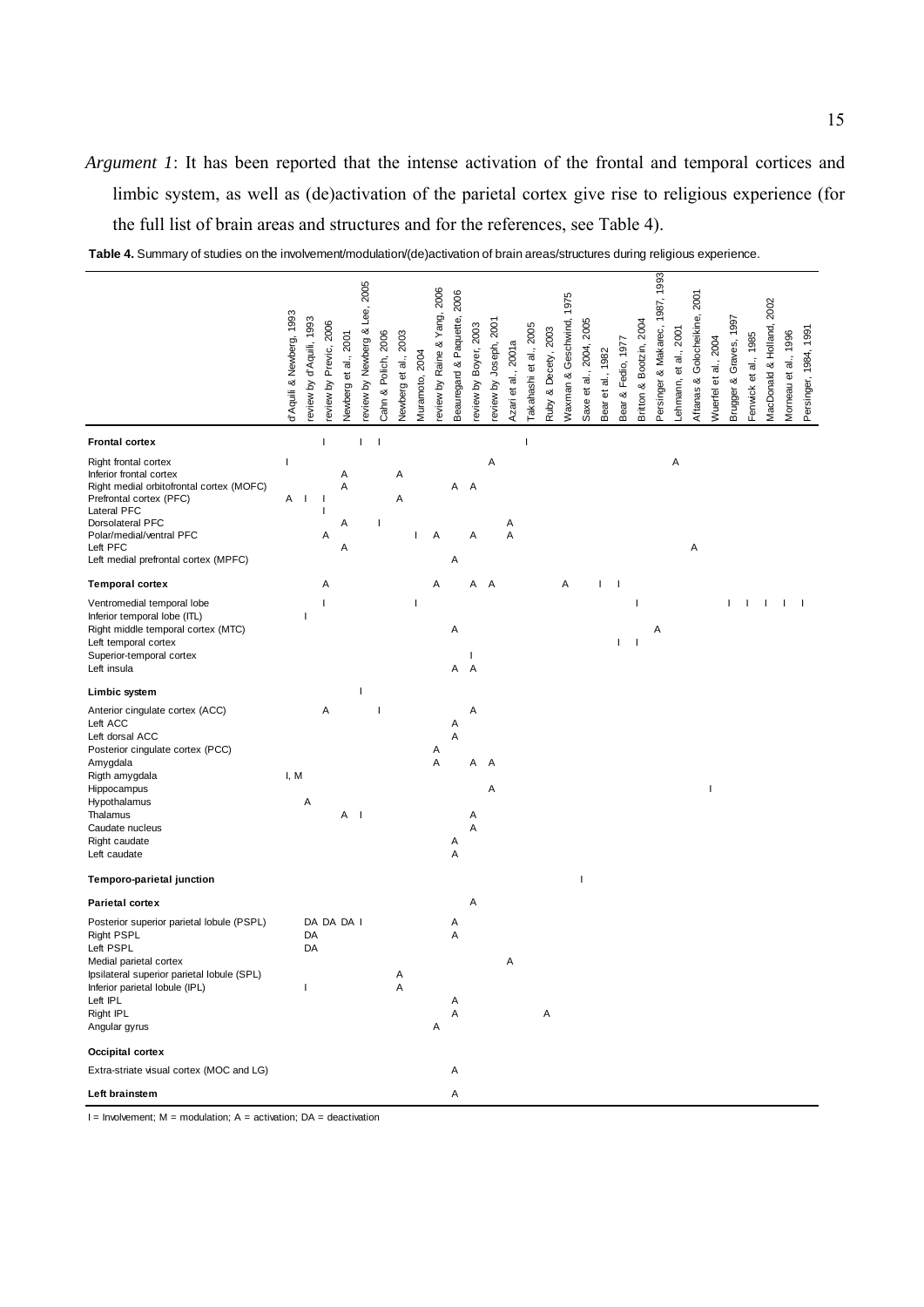# *Comments*:

(a) As one can see, the list of brain areas and structures involved in religious experience is quite extensive. A probable explanation for this is that different researchers used different techniques and methods to induce a religious experience. Most results perhaps, reflect not a religious experience per se (which is more or less homogeneous, see above) but rather diverse phenomena such as: *activity*  religious practice or execution of the ritual (meditation or prayer) and related cognitive activity; *beliefs -* reasoning about the truth of religious ideology; *moral reasoning* etc. A detailed and accurate inspection of the known functions of the brain areas and structures which have been reported to be involved/modulated/(de)activated during religious experience (Table 5) supports this position.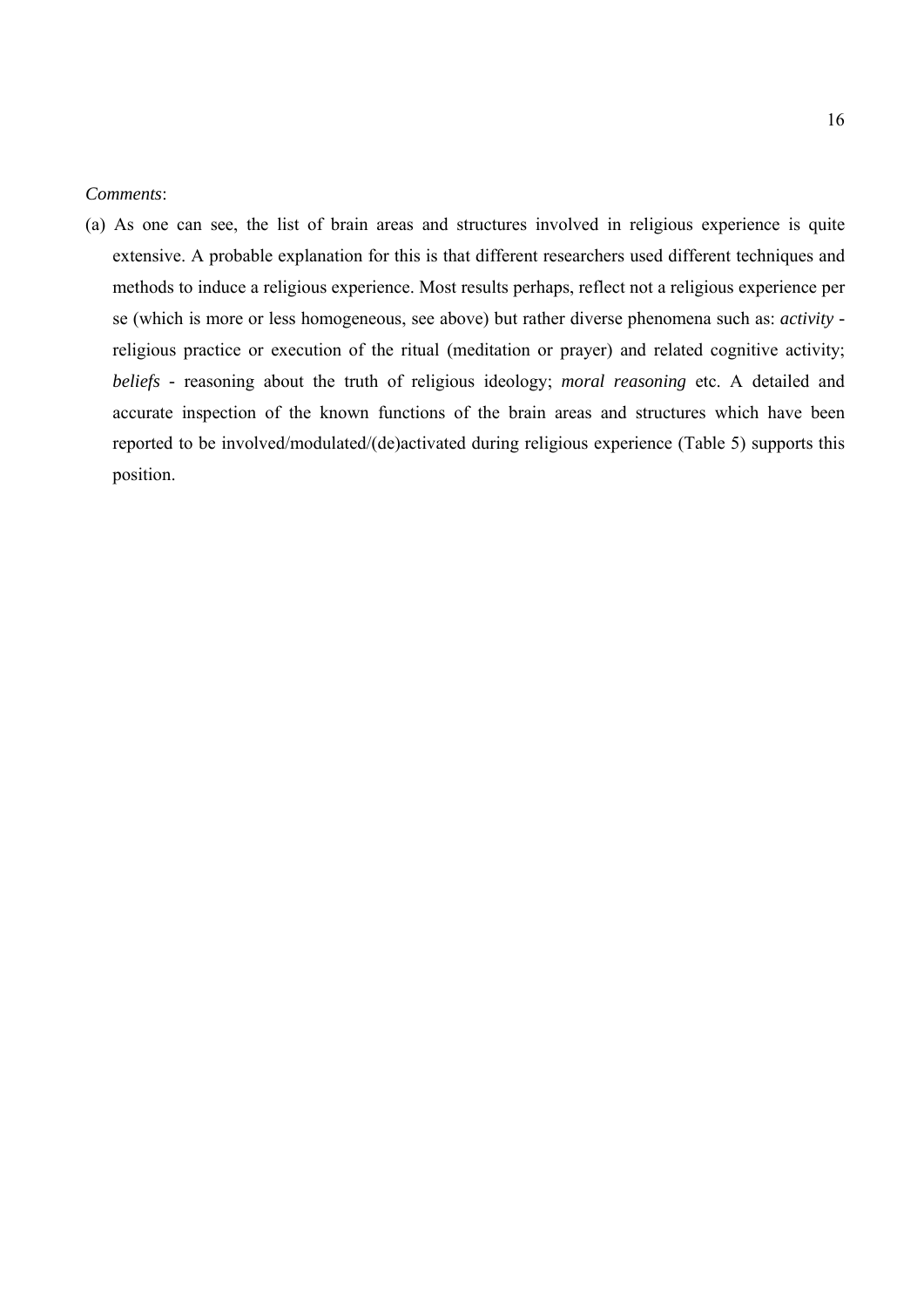**Table 5.** Summary of known functions of the brain areas which have been reported to be involved/modulated/(de)activated during religious experience.

| <b>Brain areas</b>                          | Functions                                                                                                                                                                                                                                                                                                                                                                                                                                                                                                                                                                                                                                                                                                                                                                                                                                                                                                                                                                                                                                                             | References                                                                                                                                                                                                                                                                                                                                                                                                                                                    |
|---------------------------------------------|-----------------------------------------------------------------------------------------------------------------------------------------------------------------------------------------------------------------------------------------------------------------------------------------------------------------------------------------------------------------------------------------------------------------------------------------------------------------------------------------------------------------------------------------------------------------------------------------------------------------------------------------------------------------------------------------------------------------------------------------------------------------------------------------------------------------------------------------------------------------------------------------------------------------------------------------------------------------------------------------------------------------------------------------------------------------------|---------------------------------------------------------------------------------------------------------------------------------------------------------------------------------------------------------------------------------------------------------------------------------------------------------------------------------------------------------------------------------------------------------------------------------------------------------------|
| <b>Frontal cortex</b>                       | Plays a major role in attention, working memory, creative and critical thinking, planning, decision making, inhibitory<br>control and emotional regulation                                                                                                                                                                                                                                                                                                                                                                                                                                                                                                                                                                                                                                                                                                                                                                                                                                                                                                            | Shallice & Evans, 1978; Stuss & Benson, 1984;<br>Rueckert & Grafman, 1996; Miotto et al., 1996                                                                                                                                                                                                                                                                                                                                                                |
| Right frontal cortex                        | Is associated with the recall of affect-laden autobiographical memory                                                                                                                                                                                                                                                                                                                                                                                                                                                                                                                                                                                                                                                                                                                                                                                                                                                                                                                                                                                                 | Calabrese et al., 1996; Fink et al., 1996                                                                                                                                                                                                                                                                                                                                                                                                                     |
| Inferior frontal cortex                     | Controls the impact of distracting emotions on cognitive performance (left hemisphere) and the subjective feeling of<br>being distracted (right hemisphere)                                                                                                                                                                                                                                                                                                                                                                                                                                                                                                                                                                                                                                                                                                                                                                                                                                                                                                           | Dolcos et al., 2006                                                                                                                                                                                                                                                                                                                                                                                                                                           |
| Right medial orbitofrontal<br>cortex (MOFC) | Codes for subjective pleasantness of the taste or smell of stimuli or music; associated with ethical, social or<br>emotionally related behaviour; adaptation to complex changing environments; regulation of socio-emotional behaviour<br>in settings involving social affiliation and social judgment, self-awareness, inhibition, and the self-guidance of<br>behaviour through judgments and decisions about one's actions; exerts an inhibitory control to protect goal-directed<br>behaviour from interference; encodes the values that subjects assign to different items on a common value scale;                                                                                                                                                                                                                                                                                                                                                                                                                                                              | Kringelbach et al., 2003; de Araujo et al., 2003;<br>Rolls et al., 2003; Blood & Zatorre, 2001; Eslinger,<br>1999; Bechara et al., 1994; Cummings, 1993;<br>Damasio, 1995; Damasio et al., 1990; Dolan, 1999;<br>Elliott, 1990; Fuster, 1997, 1999; Giancola and<br>Zeichner, 1994; Grafman et al., 1996; Grafman<br>and Litvan, 1999; Lapierre et al., 1995; Mesulam,<br>1986; Zald and Kim, 1996; Roberts and Wallis, 2000;<br>Padoa-Schioppa & Assad, 2006 |
| Prefrontal cortex (PFC)                     | Responsible for selective attention to stimuli, perception of temporal contingent sequences, intention and will;<br>regulates negative affect and emotional distress; temporal organization of actions towards biological or cognitive goals;                                                                                                                                                                                                                                                                                                                                                                                                                                                                                                                                                                                                                                                                                                                                                                                                                         | Beauregard, 2007; d'Aquili, 1993; Filley, 1995;<br>Godefroy et al., 1999; Badgaiyan, 2000; Collette &<br>Van der Linden, 2002; Luria, 1966; Pribram, 1973;<br>Knight and Grabowecky, 1995                                                                                                                                                                                                                                                                     |
| Lateral PFC                                 | Supports processes related to the successful resolution of ambiguity in decision making; is involved in metacognitive/<br>executive top-down processes, which refer to the ability to monitor and control the information processing necessary to<br>produce voluntary action; selection and control of behavioural strategies and action; the inhibition of inherent response<br>tendency; plays a crucial role in willed actions and with the holding in mind of information on which an action is to be<br>based;                                                                                                                                                                                                                                                                                                                                                                                                                                                                                                                                                  | Flavell, 1979; Fuster, 1999; Damasio, 1995;<br>Frith and Dolan, 1996; Fuster, 1997; Goldman-Rakic,<br>1987; Frith and Dolan, 1996; Fuster, 1999; Goldman-<br>Rakic, 1987; Roberts and Wallis, 2000                                                                                                                                                                                                                                                            |
| <b>Dorsolateral PFC</b>                     | Plays a profound role in sustaining reflexive evaluation of thought; reflects working memory expectation of the location<br>of the target; cognitive control;                                                                                                                                                                                                                                                                                                                                                                                                                                                                                                                                                                                                                                                                                                                                                                                                                                                                                                         | Azari et al., 2001a; Watanabe, 1996                                                                                                                                                                                                                                                                                                                                                                                                                           |
| Polar/medial/ventral PFC                    | Is activated in moral judgment tasks; is involved in the development of moral reasoning; is involed in moral decision-<br>making and in the regulation of moral emotions; plays a profound role in sustaining reflexive evaluation of thought; is<br>activated during self-referential judgments; is involved in monitoring performance                                                                                                                                                                                                                                                                                                                                                                                                                                                                                                                                                                                                                                                                                                                               | review by Raine & Yang, 2006; Azari et al., 2001a;<br>Gusnard et al., 2001; Kelley et al., 2002;<br>Ito et al., 2003                                                                                                                                                                                                                                                                                                                                          |
| Left PFC                                    | Helps to inhibit the negative emotions generated by limbic structures; reflect a domain-specific semantic working<br>memory capacity; guides controlled semantic retrieval; is involved in episodic encoding into long-term memory                                                                                                                                                                                                                                                                                                                                                                                                                                                                                                                                                                                                                                                                                                                                                                                                                                    | Gemar et al., 1996; Lane et al., 1997a, b; Gabrieli et<br>al., 1998; Wagner et al., 2001; Shallice et al., 1994;<br>Tulving et al., 1994                                                                                                                                                                                                                                                                                                                      |
| Left medial prefrontal<br>cortex (MPFC)     | Is linked with conscious awareness of feelings; involved in the metacognitive representation of one's own emotional<br>state; integration of the visceromotor aspects of emotional processing with information gathered from the internal and<br>external environments; is involved in the metacognitive representation of one's own emotional state; activated during<br>evaluation of statements with respect to people themselves and during moral judgments; plays a role in the ability to<br>attribute mental states to oneself or others in order to explain behaviour; involves monitoring or reporting one's own<br>mental state, such as self-generated thoughts, intended speech, and emotions; involved in attributing mental states to<br>others; is associated with explicit representations of states of the "self"; performs continuous "simulation of behaviour",<br>"an inner rehearsal" and "an optimization of cognitive and behavioural serial programs"; plays an important role in<br>conscious and voluntary regulation of emotion processes; | Beauregard & Paquette, 2006; Lane & Nadel, 2000;<br>Beauregard, 2007; Johnson et al., 2002;<br>Greene et al., 2001; Castelli et al., 2000; Fletcher<br>et al., 1995; Gallagher et al., 2000; Lane et al.,<br>1997a, b; McGuire, et al., 1996a, b; Gusnard et al.,<br>2001; Pardo et al., 1993; Reiman et al., 1997;<br>George et al., 1996; Goel et al., 1998;<br>Frith & Frith, 1999; Ingvar, 1985, 1991;                                                    |
| <b>Temporal cortex</b>                      | Is involed in moral dilemmas; plays a role in "self-recognition" or "self-image"; store memories of life-events;                                                                                                                                                                                                                                                                                                                                                                                                                                                                                                                                                                                                                                                                                                                                                                                                                                                                                                                                                      | review by Raine & Yang, 2006                                                                                                                                                                                                                                                                                                                                                                                                                                  |
| Ventromedial temporal lobe                  | Provides the action-extrapersonal system and mediates related extrapersonally dominated brain functions such<br>as dreaming and hallucinations;                                                                                                                                                                                                                                                                                                                                                                                                                                                                                                                                                                                                                                                                                                                                                                                                                                                                                                                       | review by Previc, 2006                                                                                                                                                                                                                                                                                                                                                                                                                                        |
| Inferior temporal lobe (ITL)                | Attaches complex associations to the stimulus; alerting of the organism to the objects of interest or motivational<br>importance                                                                                                                                                                                                                                                                                                                                                                                                                                                                                                                                                                                                                                                                                                                                                                                                                                                                                                                                      | review by d'Aquili, 1993                                                                                                                                                                                                                                                                                                                                                                                                                                      |
| Right middle temporal<br>cortex (MTC)       | Is associated with learning and memory;                                                                                                                                                                                                                                                                                                                                                                                                                                                                                                                                                                                                                                                                                                                                                                                                                                                                                                                                                                                                                               | Adcock et al., 2006                                                                                                                                                                                                                                                                                                                                                                                                                                           |
| Left temporal cortex                        | Contributes to the composition of sentence meaning                                                                                                                                                                                                                                                                                                                                                                                                                                                                                                                                                                                                                                                                                                                                                                                                                                                                                                                                                                                                                    | Vandenberghe et al., 2002                                                                                                                                                                                                                                                                                                                                                                                                                                     |
| Superior-temporal cortex                    | Is the seat of spatial awareness; plays a role in auditory processing; subserves language processes                                                                                                                                                                                                                                                                                                                                                                                                                                                                                                                                                                                                                                                                                                                                                                                                                                                                                                                                                                   | review by Karnath H-O, 2001                                                                                                                                                                                                                                                                                                                                                                                                                                   |
| Left insula                                 | Integrates representations of external sensory experience and internal somatic state                                                                                                                                                                                                                                                                                                                                                                                                                                                                                                                                                                                                                                                                                                                                                                                                                                                                                                                                                                                  | Augustine, 1996; Critchley et al., 2004                                                                                                                                                                                                                                                                                                                                                                                                                       |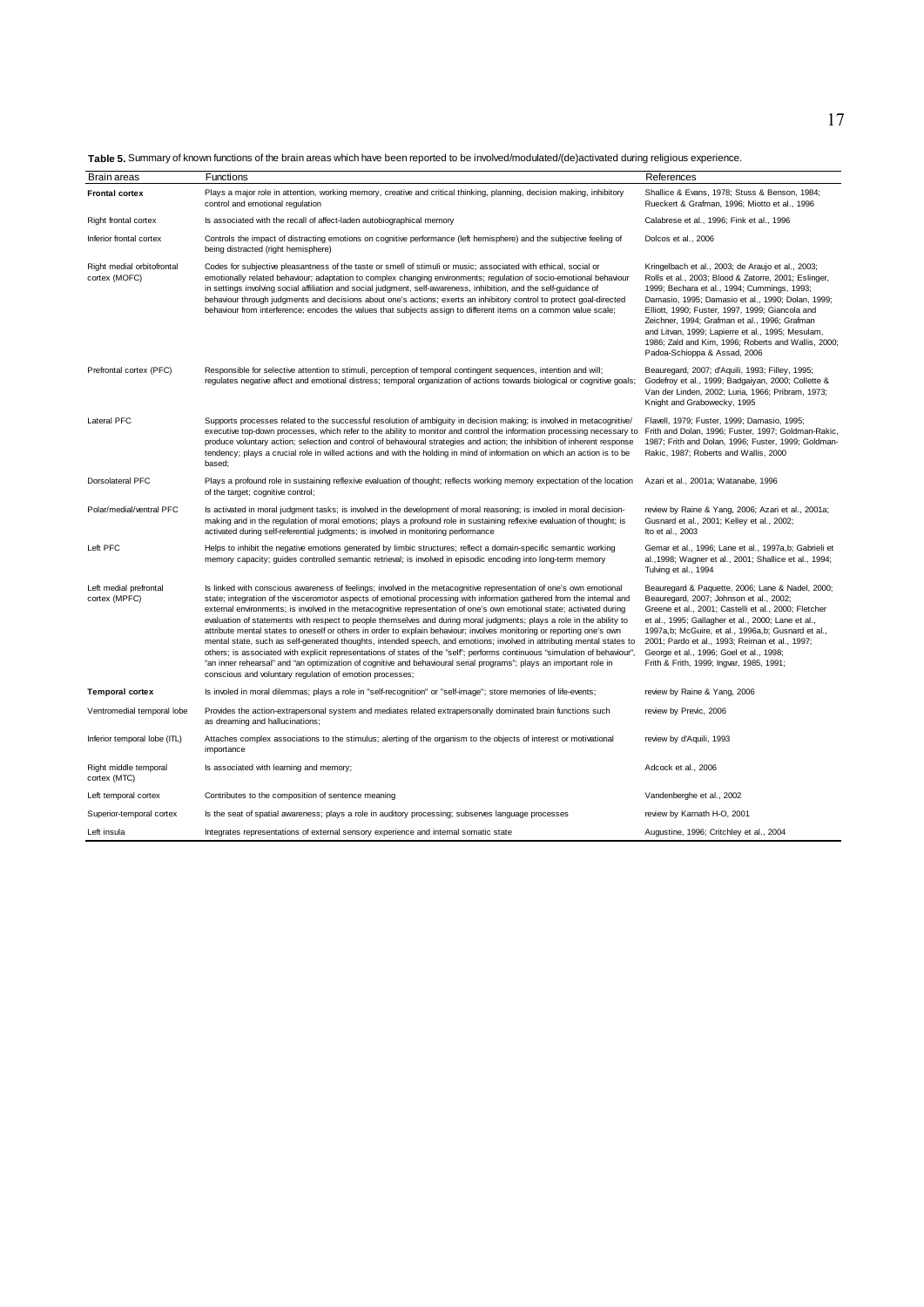**Table 5.** *(Continuation).*

| Brain areas                                                            | Functions                                                                                                                                                                                                                                                                                                                                                                                                                                                                                   | References                                                                              |
|------------------------------------------------------------------------|---------------------------------------------------------------------------------------------------------------------------------------------------------------------------------------------------------------------------------------------------------------------------------------------------------------------------------------------------------------------------------------------------------------------------------------------------------------------------------------------|-----------------------------------------------------------------------------------------|
| Limbic system                                                          |                                                                                                                                                                                                                                                                                                                                                                                                                                                                                             |                                                                                         |
| Anterior cinqulate<br>cortex (ACC)                                     | Is involved in motivation control; monitors the consequences of actions; is involved in the regulation of autonomic<br>processes; encodes cognitive and emotional demands                                                                                                                                                                                                                                                                                                                   | Ito et al., 2003; Luu & Posner, 2003;<br>Davis et al., 2005                             |
| Left ACC                                                               | Reflects goal-relevant control demand                                                                                                                                                                                                                                                                                                                                                                                                                                                       | Fincham & Anderson, 2006                                                                |
| Left dorsal ACC                                                        | Reflects emotional awareness associated with the interoceptive detection of emotional signals;                                                                                                                                                                                                                                                                                                                                                                                              | Lane et al., 1997a, b, 1998                                                             |
| Posterior cingulate<br>cortex (PCC)                                    | Is activated during moral judgment tasks; implicated in the processing of positive and negative emotionally; has<br>the evaluative functions which include the monitoring of sensory events and of the organism's own behaviour in the<br>service of spatial orientation and memory; is involved in visuospatial processing (orientation within and interpretation)<br>of the environment; is associated with the representation (monitoring) of the world around, and possibly within, us; | review by Raine & Yang, 2006; Maddock et al.,<br>2003; Maddock, 1999; Vogt et al., 1992 |
| Amygdala                                                               | Is activated during moral judgment tasks; performs a primary role in the processing and memory of emotional reactions; review by Raine & Yang, 2006<br>associates sensation with reward or punishment;                                                                                                                                                                                                                                                                                      |                                                                                         |
| Right amygdala                                                         | Is activated during the unconscious processing of emotionally (negative) expressive stimuli                                                                                                                                                                                                                                                                                                                                                                                                 | Morris et al., 1999                                                                     |
| Hippocampus                                                            | Plays a role in memory and spatial navigation; and in the acquisition and recall of declarative memories and recalling<br>affect-related information; processes recent memory;                                                                                                                                                                                                                                                                                                              | Eichenbaum, 2000; Markowitsch et al., 2003                                              |
| Hypothalamus                                                           | Is the source of many of the most elemental emotions: hunger, thirst, chills, etc. -- ultimately pleasure & pain                                                                                                                                                                                                                                                                                                                                                                            |                                                                                         |
| Thalamus                                                               | Plays a critical role in perceptual processing; provides a behaviourally relevant, dynamic control over the nature of<br>information relayed, and also plays a key role in basic cortico-cortical communication                                                                                                                                                                                                                                                                             | Sherman & Guillery, 2005; Sherman, 2005                                                 |
| Caudate nucleus                                                        | Is associated with positive emotions such as happiness, romantic love, and maternal love; active during reward-related<br>tasks and motivation-dependent responses                                                                                                                                                                                                                                                                                                                          | Damasio et al., 2000; Bartels & Zeki, 2000, 2004;<br>Delgado et al. 2000, 2003          |
| Right caudate                                                          | Is activated in the object working memory task                                                                                                                                                                                                                                                                                                                                                                                                                                              | Lew et al., 1997                                                                        |
| Left caudate                                                           | Is activated in the spatial working memory task; plays a universal role in monitoring and controlling the language in use                                                                                                                                                                                                                                                                                                                                                                   | Levy et al., 1997; Crinion et al., 2006                                                 |
| Temporo-parietal junction                                              | Plays a critical role in false belief attribution; is involed in a semantic processing; and specifically in reasoning about<br>the contents of another person's mind                                                                                                                                                                                                                                                                                                                        | Saxe et al., 2004; Saxe & Wexler, 2005;<br>Saxe & Kanwisher, 2003                       |
| <b>Parietal cortex</b>                                                 | Is involved in the perception of spatial relations which are of a holistic or gestalt nature; stores long-term memory;                                                                                                                                                                                                                                                                                                                                                                      | Newberg et al., 2001                                                                    |
| Posterior superior parietal<br>lobule (PSPL)                           | Allows us to orient ourselves in space, that gives us a sense of boundary between ourselves and the rest of the world;<br>involved in higher order visual, auditory, somatosensory information;                                                                                                                                                                                                                                                                                             | Newberg et al., 2001; d'Aquili, 1993                                                    |
| Right PSPL                                                             | Is associated with the absence of a sense of self                                                                                                                                                                                                                                                                                                                                                                                                                                           | Newberg et al., 2001                                                                    |
| Left PSPL                                                              | Exerts influences in regard to objects that may be directly grasped and manipulated                                                                                                                                                                                                                                                                                                                                                                                                         | Newberg & d'Aquili, 2000;                                                               |
| Medial parietal cortex                                                 | Plays a profound role in sustaining reflexive evaluation of thought; in "perspectivity," bodily processes contributing to<br>ones point of view; in action planning;                                                                                                                                                                                                                                                                                                                        | Azari et al., 2001; Taylor, 2001; Ruby et al., 2002                                     |
| Ipsilateral superior parietal<br>lobule (SPL)                          | Is involved in the spatial perception of self;                                                                                                                                                                                                                                                                                                                                                                                                                                              | Neggers et al., 2006                                                                    |
| Inferior parietal lobule (IPL)                                         | Plays an important role in motor imagery; is responsible for generating abstract concepts and relating them to words;<br>is involved in conceptual comparison;                                                                                                                                                                                                                                                                                                                              | Decety, 1996; d'Aquili, 1993                                                            |
| Left IPL                                                               | Is implicated in the processing of visuospatial representation of bodies;                                                                                                                                                                                                                                                                                                                                                                                                                   | Felician et al., 2003                                                                   |
| Right IPL                                                              | Is crucial in the process of self/other distinction;                                                                                                                                                                                                                                                                                                                                                                                                                                        | Ruby & Decety, 2003                                                                     |
| Angular gyrus                                                          | Activated in moral judgment tasks; in the level of abstractness/concreteness of 1st person reflection (personality traits<br>versus physical traits); pays role in "perspectivity," bodily processes contributing to ones point of view; in action;<br>planning;                                                                                                                                                                                                                            | review by Raine & Yang, 2006; Taylor, 2001;<br>Kjaer, et al., 2001; Ruby et al., 2002   |
| <b>Occipital cortex</b><br>Extra-striate visual cortex<br>(MOC and LG) | Is implicated in visual mental imagery                                                                                                                                                                                                                                                                                                                                                                                                                                                      | Ganis et al., 2004                                                                      |
| Left brainstem                                                         | Maps the organism's internal state during emotion;                                                                                                                                                                                                                                                                                                                                                                                                                                          | Damasio, 1999                                                                           |

Even though the analysis of Table 4 has revealed that the prefrontal cortex (especially polar/medial/ventral prefrontal cortex) and temporal cortex (especially ventromedial temporal cortex) are more likely to be activated during religious experience, and the parietal cortex (especially posterior superior parietal lobule) is more likely to be deactivated during religious experience, there is no evidence whatsoever that specific brain regions or mechanisms are devoted to religious experience per se. If we draw on the schematic brain all brain areas or structures which have been ever reported to be involved in religious experience, then we can see that virtually all the brain is involved in (Fig. 1).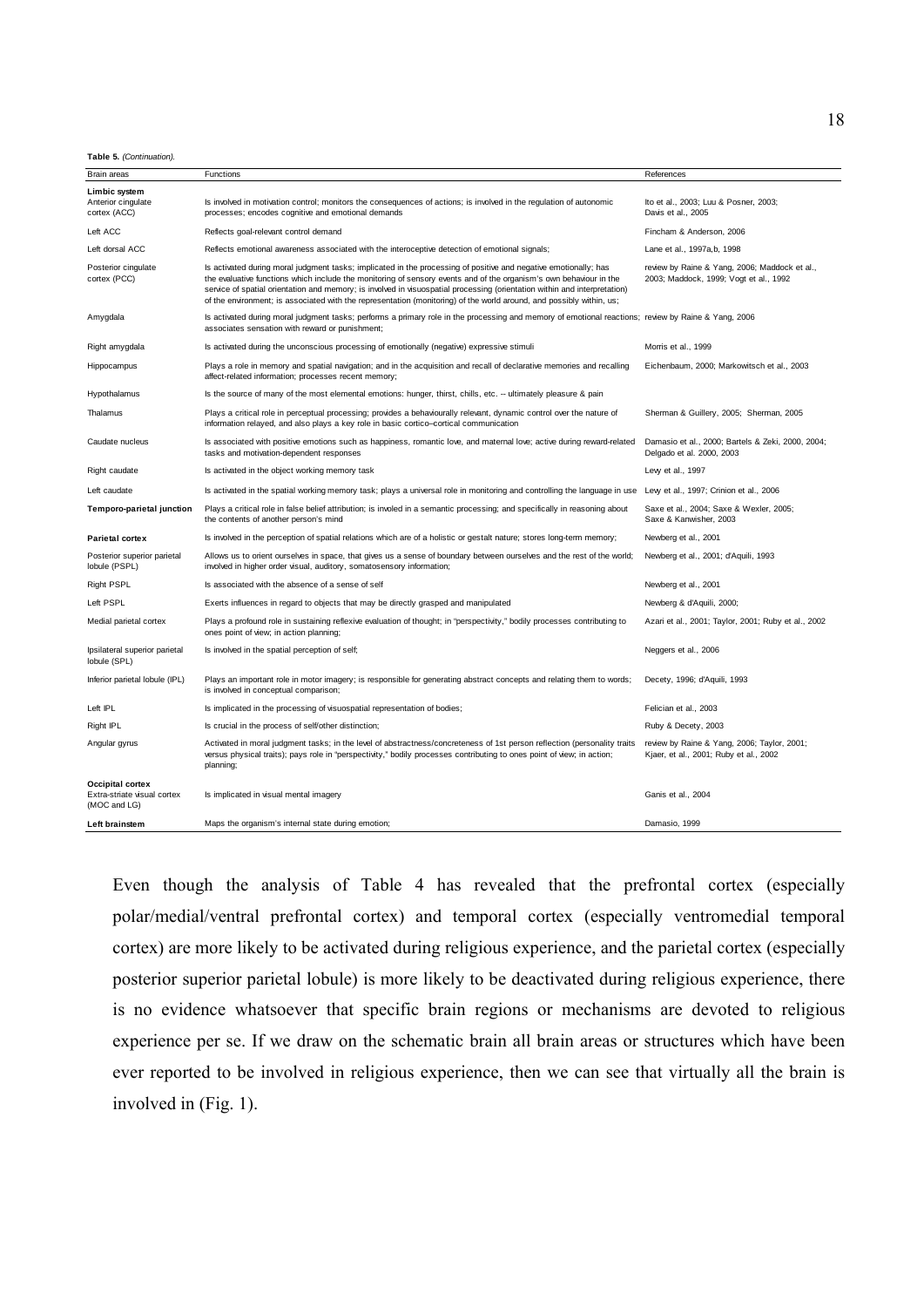



- **Figure 1.** Schematic presentation of brain cortex areas and other structures which were reported to be involved/(de)activated during religious/spiritual/mystical experiences.
- (A) Lateral surface. Frontal cortex (brawn outline): 1. Medial orbitofrontal cortex (MOFC); 2. Prefrontal cortex (PFC); 3. Dorsolateral PFC; 4. Ventrolateral PFC; 5. Inferior frontal cortex. Temporal cortex (blue outline): 6. Superior-temporal cortex; 7. Middle temporal cortex (MTC); 8. Inferior temporal lobe (ITL). Parietal cortex (green outline): 9. Posterior superior parietal lobule (PSPL); 10. Inferior parietal lobule (IPL); 11. Angular gyrus; 12. Temporo-parietal junction; 13. Occipital cortex (orange outline): Extra-striate visual cortex (MOC and LG). 14. Brainstem.
- (B) Medial surface: 15. Medial prefrontal cortex (MPFC); 16. Medial parietal cortex, 17. Cingulate cortex (anterior and posterior); 18. Thalamus; 19. Hypothalamus; 20. Caudate nucleus; 21. Amygdala; 22. Hyppocampus. Not shown: Ventromedial temporal lobe and insula.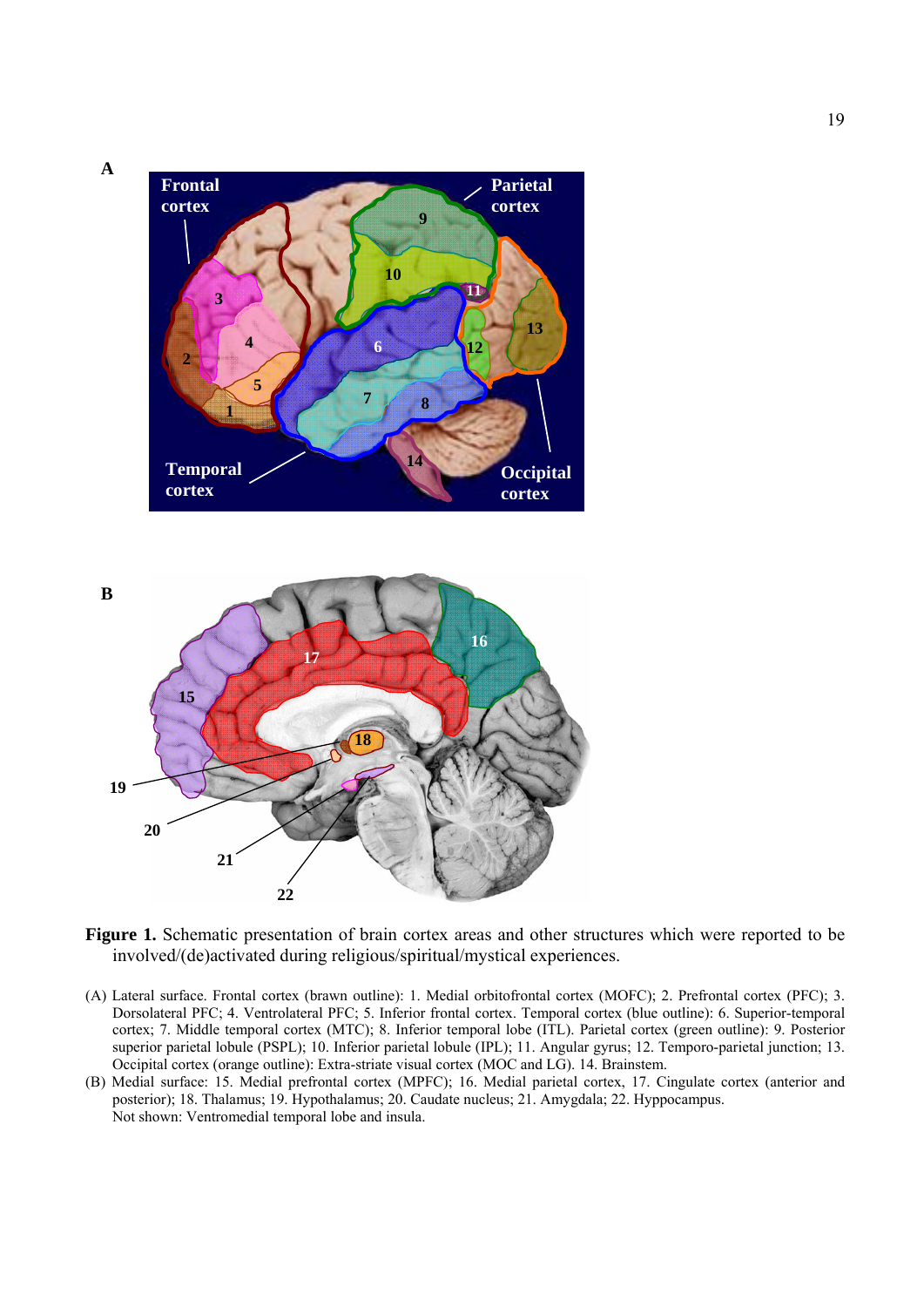Thus, *religious experience does not involve a specific neural system and probably requires joint activation of a family of systems each of which is usually involved in non-religious contexts*. This conclusion is in line with the work of Azari et al. (2001b). It is also consistent with the work of Fingelkurts and Fingelkurts (2001, 2005, 2006) who advocate that phenomenal experiences are reflected in meta-stable patterns of neuronal interconnectivity among brain areas and systems.

- (b) The formulation of argument (1) is weak because the findings on which it is based are correlative in nature, and as such, they tell us nothing about the cause-consequence relationships. Thus, if brain activity changes during religious experience, it is not clear whether the brain activity caused that experience or responded to that experience (Newberg and Lee 2005).
- *Argument 2*: The right hemisphere is involved more than the left in the reception and production of religious experience (for the references, see Table 6). For known functions of the brain hemispheres see Table 7.

|                              | Involvement/ | Involvement/ |            |
|------------------------------|--------------|--------------|------------|
|                              | dominance    | dominance    |            |
| References                   | of the RIGHT | of the LEFT  | <b>NO</b>  |
|                              | hemisphere   | hemisphere   | laterality |
| Runehov, 2004                | $\ddot{}$    |              |            |
| Fenwick, 1987                | ٠            |              |            |
| Ehrlichman & Wiener, 1980    | +            |              |            |
| West, 1987                   | +            |              |            |
| Ornstein, 1972               | ٠            |              |            |
| Persinger, 1993              | +            |              |            |
| d'Aquili & Newberg, 1993     | ٠            |              |            |
| review by Joseph, 2001       | ٠            |              |            |
| Lehmann, et al., 2001        | +            |              |            |
| Persinger & Makarec, 1987    | +            |              |            |
| Persinger, 1993              | ٠            |              |            |
| Ruby & Decety, 2003          | ÷            |              |            |
| review by d'Aquili, 1993     | ٠            | ÷            |            |
| Newberg et al., 2001         | ٠            | ÷            |            |
| review by Boyer, 2003        | +            | +            |            |
| Beauregard & Paguette, 2006  | +            | +            |            |
| Bear & Fedio, 1977           |              | ÷            |            |
| Aftanas & Golocheikine, 2001 |              | +            |            |
| Kohlmetz et al., 2003        |              | ÷            |            |
| Britton & Bootzin, 2004      |              | ÷.           |            |
| Gazzaniga, 2005              |              | $\ddot{}$    |            |
| Bennett & Trinder, 1977      |              |              | +          |
| Pagano & Warrenburg, 1983    |              |              | +          |
| Schuman, 1980                |              |              | +          |

**Table 6.** Survey of brain laterality during religious experience.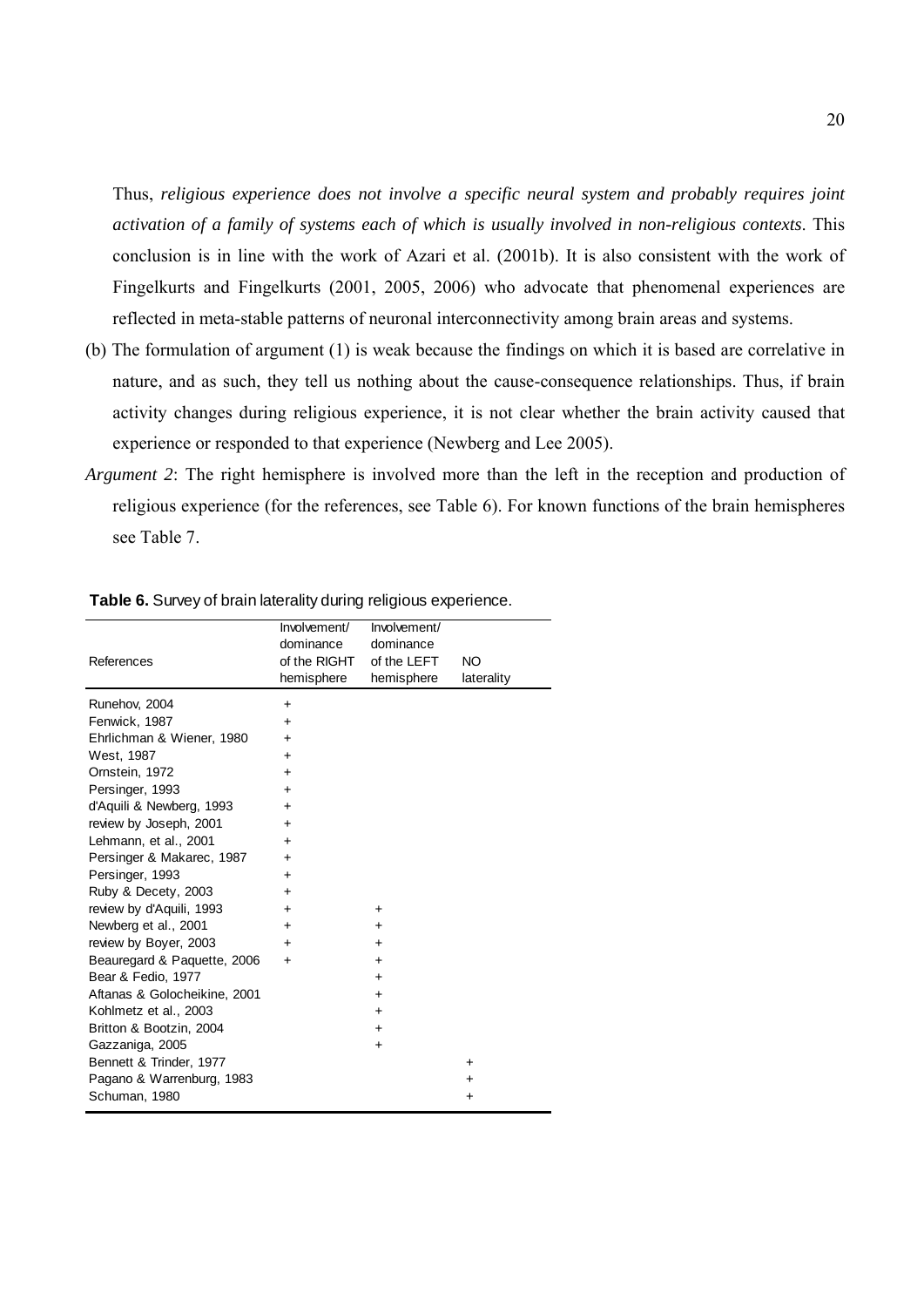**Table 7.** Known functions of the brain hemispheres.

| <b>Brain hemispheres</b>              | <b>Functions</b>                                                                                                                                                                                                                                                                                                                                                                                                                                                                                                                                                                                                                                                                                                                                                                               | References                                                                                                                                                            |
|---------------------------------------|------------------------------------------------------------------------------------------------------------------------------------------------------------------------------------------------------------------------------------------------------------------------------------------------------------------------------------------------------------------------------------------------------------------------------------------------------------------------------------------------------------------------------------------------------------------------------------------------------------------------------------------------------------------------------------------------------------------------------------------------------------------------------------------------|-----------------------------------------------------------------------------------------------------------------------------------------------------------------------|
| Left-hemisferic (LH)<br>predominance  | The prepositional, verbal left hemisphere associates with the rational "I"; contributes to dreaming and some<br>hallucinations; creates beliefs; is connected to verbal material, signs, symbols, and writing stereotypes, all of which<br>provide verbal communication; contains metrical space of visual images organized as their "alphabet" equally in<br>different people; built isolated elements of integrative structures of the human activity; has the consecutive analysis of<br>information, whether verbal or nonverbal                                                                                                                                                                                                                                                           | review by Previc, 2006; Fischer, 1971;<br>Gazzaniga, 2005; Sperry et al., 1969;<br>Gazzaniga, 1970; Nevskaja &<br>Leushina, 1990; Gribov, 1988; 1992;<br>Gordon, 1978 |
| Right-hemisferic (RH)<br>predominance | The intuitive non-verbal right hemisphere associates with the "self"; easier than the LH, elaborates associations<br>between images of different objects, differentiated by the exterior form or by the structure; is connected to nonverbal<br>material, namely: perception of nonverbal images; melodies, intonations; space and body position orientation; visual<br>field dependence; identification of complicated patterns (such as human faces); performance of kinesthetic functions<br>etc; stores the characteristics of complete images – comparison standards, and retains individual structural information<br>on them; integrats isolated elements – connects them into adequate "right now" working configurations; simultaneously<br>processes of many elements of information | Fischer, 1971; Gazzaniga, 1970; Lew &<br>Trevarthen, 1976; Sperry et al., 1969<br>Nevskaia & Leushina, 1990; Gribov, 1988;<br>1992; Gordon, 1978                      |

#### *Comments*:

A detailed analysis of the literature available (see Table 4) has revealed *no consistent interhemisphere prevalence of one particular brain area during religious experience*. This is consistent with the comments on argument (1). Taken together, our commentary on arguments (1) and (2) indicate that religious experience is not *determined* by but rather is *accompanied* by changes in particular brain areas and systems depending on the practice and situation which give rise to this experience.

*Argument 3*: Electrical brain activity is altered during religious experience: research has shown large amounts of high amplitude alpha and theta waves<sup>14</sup> during the religious experience especially in the prefrontal and parietal areas (Corby 1978; Lobusov et al. 2001; Takahashi et al. 2005; for the review, see Cahn and Polich 2006). Moreover, increased alpha-theta range coherence<sup>15</sup> among recording sites has been observed intra- and inter-hemispherically during religious experience (Dillbeck and Bronson 1981; Badawi et al. 1984; Gaylord et al. 1989; Travis and Wallace 1999; Aftanas and Golocheikine 2001; Travis 2001; Faber et al. 2004; Hebert et al. 2005).

#### *Comments*:

-

In spite of almost 50 years of electroencephalographic (EEG) studies of religious experience, *no clear consensus about the underlying neurophysiologic substratum of religious experience has emerged*. Also see the last comment for the argument (1).

<sup>14</sup> *Alpha* (the frequency range of 8–12 Hz) and *theta* (the frequency range of 4–8 Hz) waves are electromagnetic oscillations arising from synchronous and coherent (in phase) electrical activity in the human brain.

<sup>&</sup>lt;sup>15</sup> Coherence is a measure of the dependence of two random variables.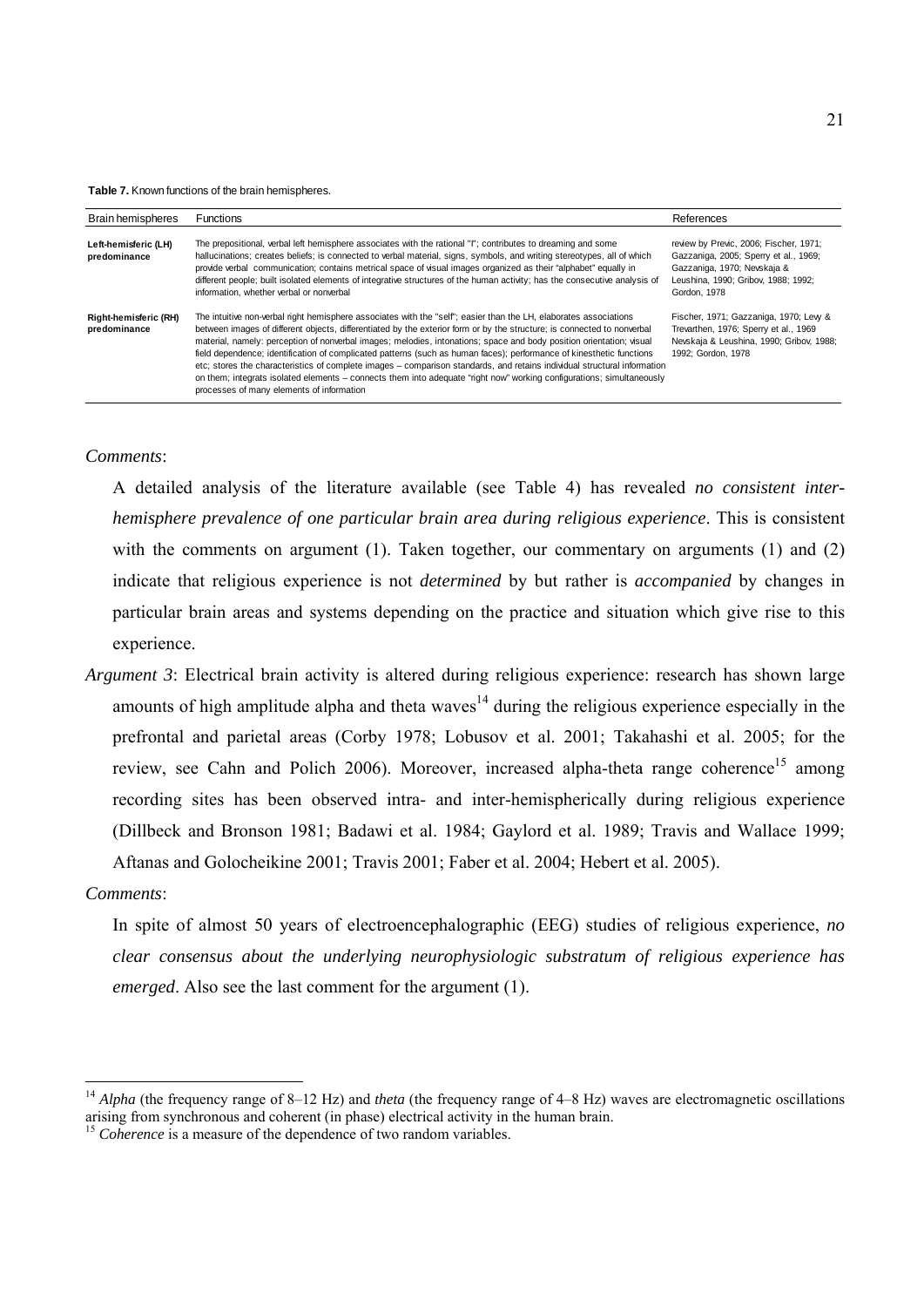*Argument 4*: Chronic hyper-stimulation of particular brain areas can induce an individual to become hyper-religious or visualise and experience a divine being (Makarec and Persinger 1985; for the review, see Joseph 2001).

#### *Comments*:

This argument lacks an explanation why such stimulation should necessary induce religious experience. To our knowledge *stimulation of brain areas may evoke experiences with different contents (not necessary religious) as well as brief flashes of previous ordinary experience* (Jasper and Penfield 1954).

*Argument 5*: Often religious experience is a manifestation of such psychopathological disorders as temporal-lobe epilepsy, schizophrenia, bipolar disorder and obsessive-compulsive-disorder (for the references, see Table 1).

# *Comments*:

There is enough *evidence to rule out psychopathology as an adequate explanation of religious experience* (Mandell 1980; Wright 1989). See Section 5 for a clear distinction between spiritual pathology and non-pathological religious experience.

*Argument 6*: It has been reported that activation or deactivation of the neuromediator's systems of the brain such as the dopaminergic, acetylcholinergic, serotoninergic, glutamatergic, and opioid systems gives rise to religious experience (for the references, see Tables 2, 8). The known functions of neuromediator's systems of the brain can be found in Table 3.

|                           | Dopaminergic<br>system | Serotonergic<br>system | Acetylcholinergic<br>system | Opioid<br>system |
|---------------------------|------------------------|------------------------|-----------------------------|------------------|
| Kjaer et al., 2002        | Α                      |                        |                             |                  |
| Comings et al., 2000      | A                      |                        |                             |                  |
| Krummenacher et al., 2002 | A                      |                        |                             |                  |
| <b>Shaner, 1999</b>       | Α                      |                        |                             |                  |
| Previc, 2006              | Α                      | DA                     |                             |                  |
| Borg et al., 2003         |                        | DA                     |                             |                  |
| Fallon et al., 1990       |                        | DA                     |                             |                  |
| Perry & Perry, 1995       |                        |                        | A, DA                       |                  |
| Sarter & Bruno, 1998      |                        |                        | A, DA                       |                  |
| Roth et al., 2002         |                        |                        |                             |                  |

| Table 8. Neurochemestry and religious experience |  |  |
|--------------------------------------------------|--|--|
|--------------------------------------------------|--|--|

 $I =$  Involvement;  $A =$  activation;  $DA =$  deactivation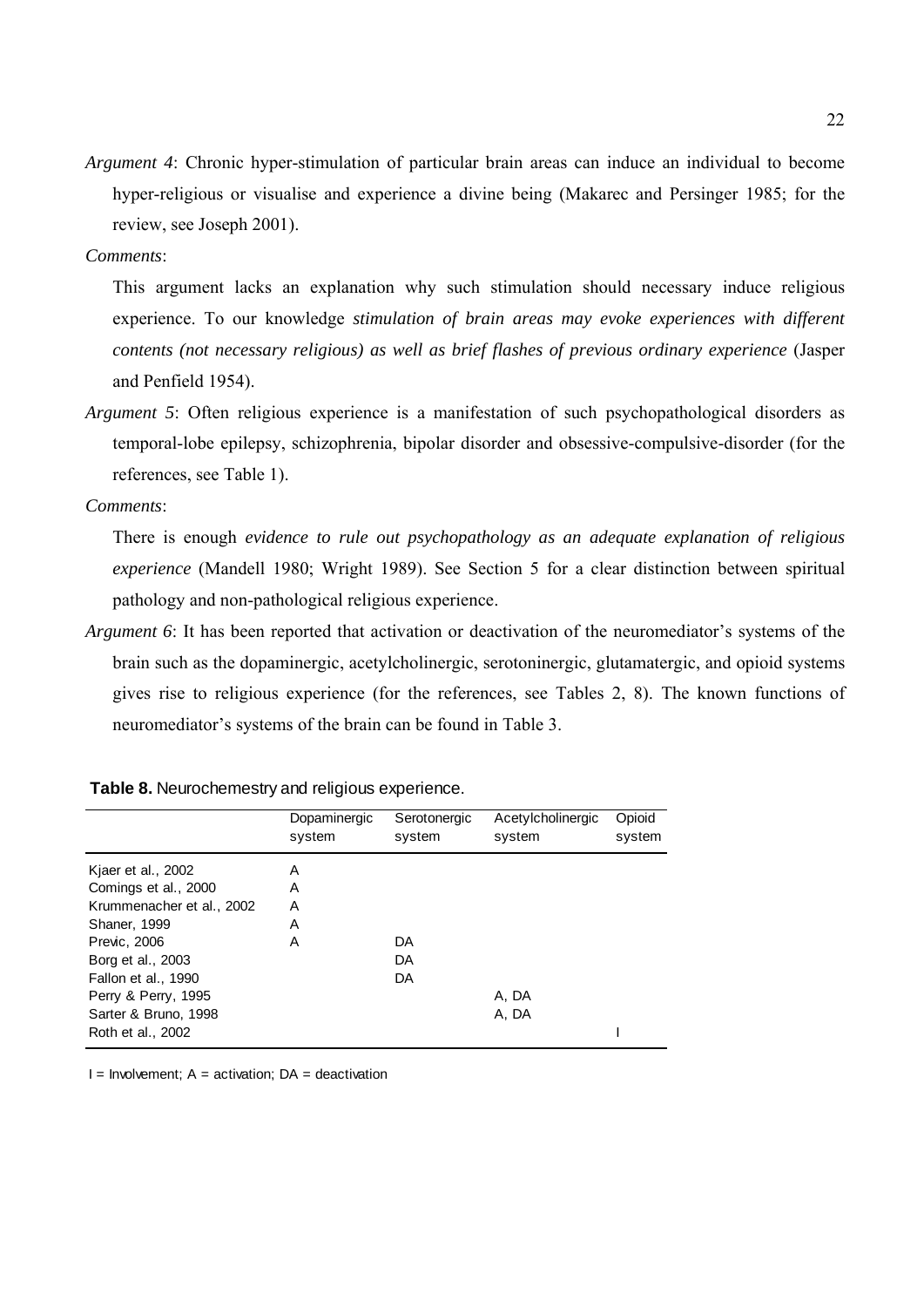*Comments*:

It seems that all the main neuromediator's systems in the brain are involved (except the noradrenalinergic system) in religious experience. It means that *religious experience does not involve a specific neuromediator's system and probably requires joint activation of a family of systems each of which is usually involved in non-religious contexts*.

*Argument 7*: Several psychotropic drugs (for a list of drugs and references, see Table 2) can lead to religious experience.

#### *Comments*:

There is enough *evidence to rule out psychopharmacology as an adequate explanation for religious experience*. See Section 5 for a clear distinction between pharmacologically induced spirituality and non-pharmacological religious experience.

*Argument 8*: Religious experience is just the brain's interpretation of its own residual or random activity (d'Aquli 1993; Sperber 1996; Boyer 2001). In another words, inadequate activation of different brain areas or structures causes different and unusual sensations and consequently unusual experiences. The failure to anchor these perceptions with feedback from the external world can lead to bizarre consequences which are interpreted as religious experience.

#### *Comments*:

-

This is the most common and 'favourite' argument used by neuroscientists. In our opinion this argument is weak for the following reasons:

Why should the interpretation be of a religious nature in the first place?

(a) For example, similar or the same unusual (bizarre)<sup>16</sup> experiences in the dreams are very rarely interpreted as being of a religious nature. On the contrary, they are considered natural and without any religious content.

Indeed, a content analysis of 16,000 reports of dreams (Krippner et al. 2001) demonstrated that religious and spiritual elements are generally extremely infrequent in dreams: only up to 2% of the dreams reports mentioned religious places, denominations, concepts or objects. At the same time, bizarre elements occurred in the dreams much more often than religious and spiritual elements. Thus, content analysis of dreams revealed 14-84.2% occurrence for bizarre elements in dreams (Rechtschaffen et al. 1963a,b; Cicogna et al. 1998; Kahn et al. 2000).

<sup>&</sup>lt;sup>16</sup> Bizarre objects/actions/persons etc. are defined as not existing or as impossible in waking-life reality (States, 2000)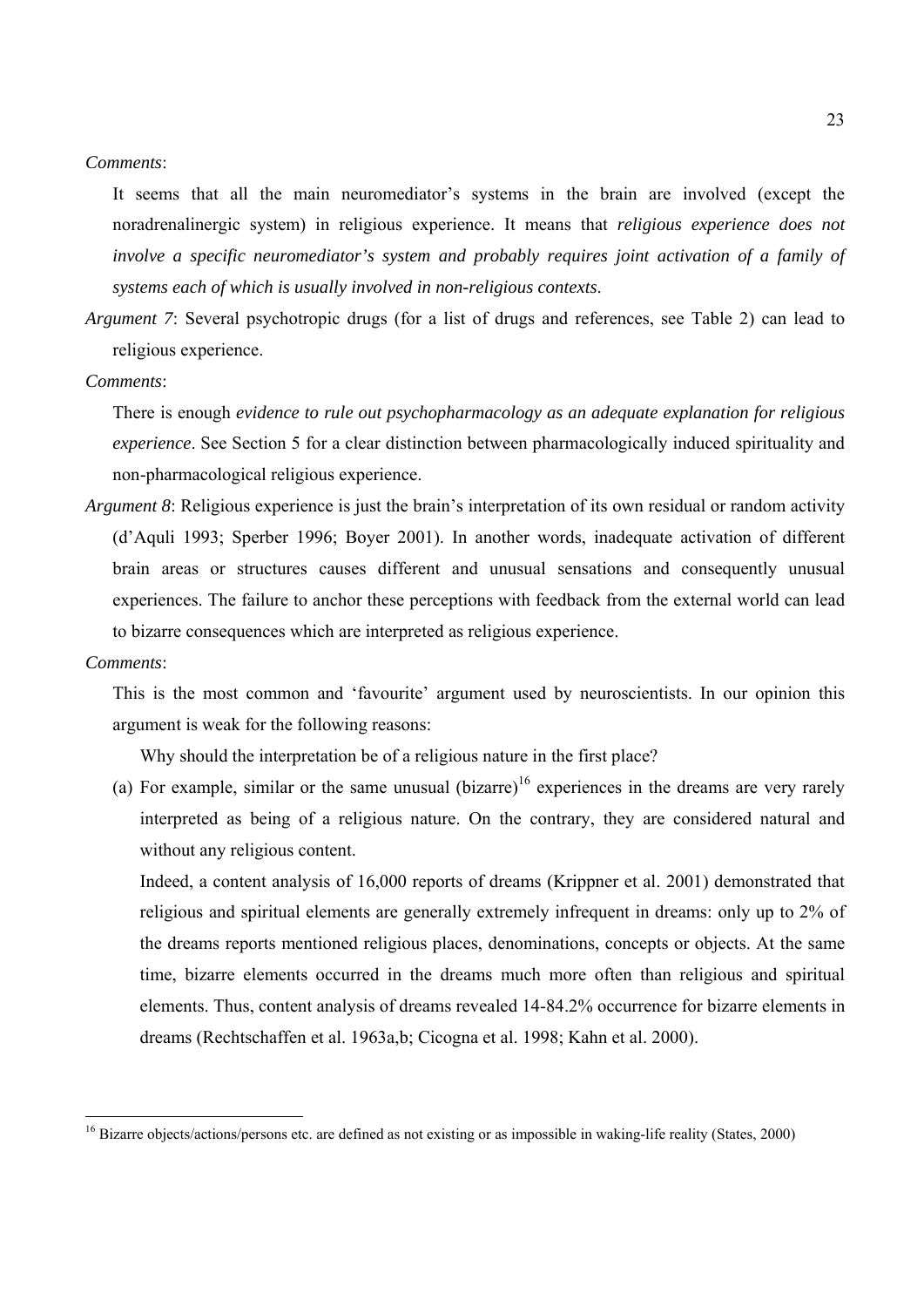Thus, the significant difference in the occurrence of religious (up to 2%) and bizarre (up to 84%) elements in the dreams suggest that bizarre elements in dreams are not usually interpreted by the brain as religious. Therefore, similarly *bizarre experiences in an awake state should not be necessarily interpreted by the brain as religious*.

(b) There are many experiences that are epistemologically similar to religious experience but nevertheless they do not give rise to religious interpretations. As one example let us look at extrovertive experiences (Marshall 2005). Like religious experience it tends to be characterised by one or more of the following: profound sense of unity, profound sense of knowledge or profound sense of contact with reality. However, this experience is distinguished from religious experience by its orientation towards the natural world. In extrovertive experience, such features as unity, knowledge, reality, love, luminosity and so forth, characterize experience of the natural world, but not the experience of something beyond the natural world such as a transcendent God, soul, or divine realm.

Comments (a) and (b) lead one to the conclusion that *"interpretation argument" for explanation of religious experience should not be considered as the main one*.

*Argument 9*: Fischer (1971) argues that religious experience results simply from the loss of cortical "freedom" to interpret subcortical activity.

*Comments*:

It is well known that subcortical activity in animals contributes to behaviour to a larger extend than in the humans. Considering this fact and Fischer's argument, one would expect much more religious experience and behaviour in animals. However, we do not have any evidence of religious experience or behaviour in animals (see also Rolston 2005).

*Argument 10*: Proudfoot (1985) claims that religious experience is not a result of "direct perception," because interpretation plays a role in it. For Proudfoot, religious experience is shaped by doctrine and belief. He argues that religious experience arises only through our cultural contexts. This is in line with the view of Wuthnow (1992). Proudfoot suggests that without religious language one could not have a religious experience (Proudfoot 1985). Thus, he posits that there is no experience that is prior to language.

# *Comments*:

Even though cultural contexts do affect individual experiences, concerning religious experience this position fails to consider seriously the following: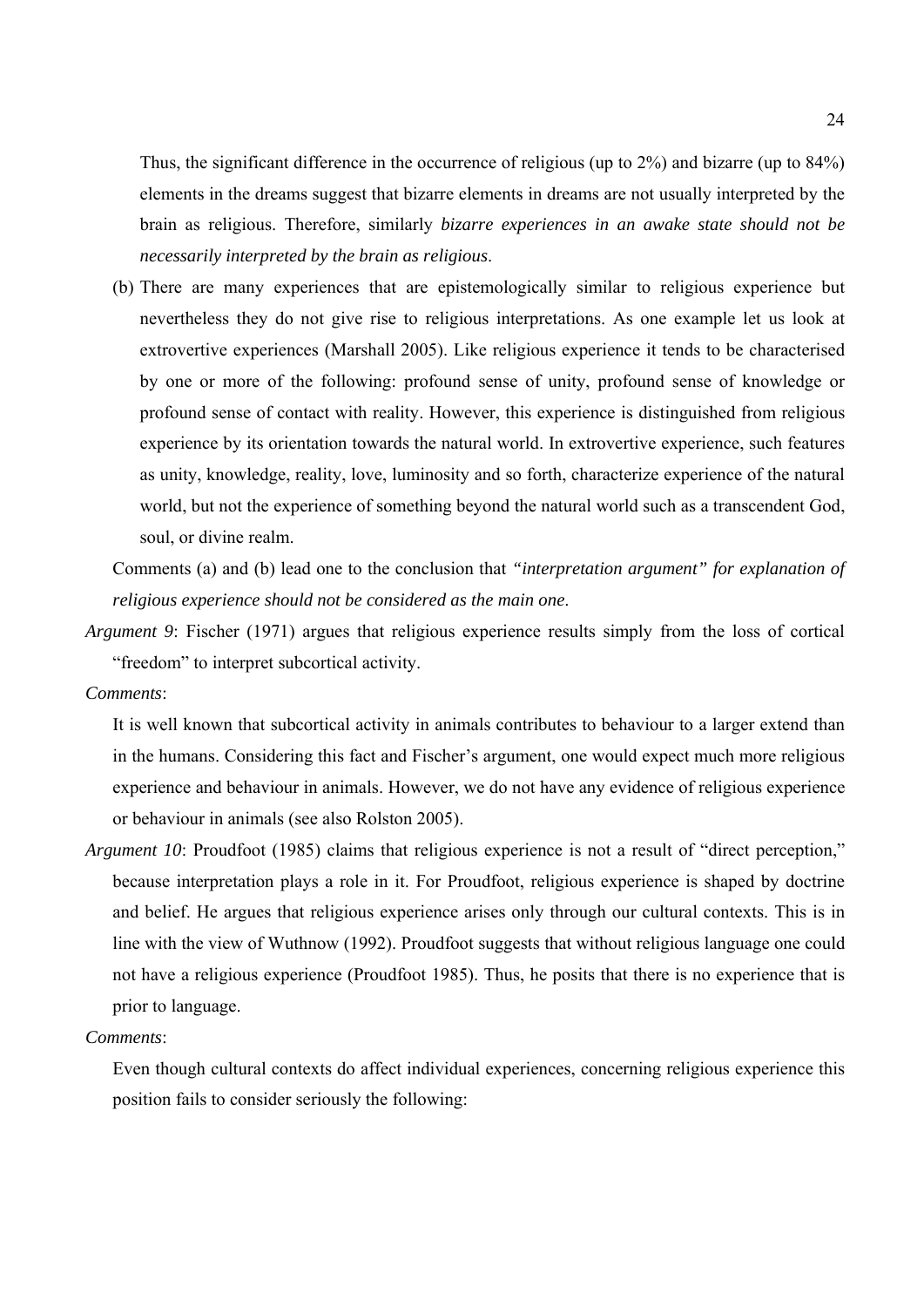- (a) Why should the interpretation be exclusively of a religious nature? Within the same culture and religious doctrine such experiences (which are epistemologically similar to religious experience) as bizarre experience in the dreams and extrovertive experience (see above) are not interpreted as religious.
- (b) Within the same culture and religious doctrine (i) not all religious persons claim to have had religious experiences (Saver and Rabin 1997); (ii) non-religious persons (atheists) have reported having religious experiences (Hood et al. 1996; Robinson 2000); (iii) religious experience may also arise spontaneously in the most prosaic of circumstances, outside any tradition of religious doctrine and practice; (iv) despite the fact that vast majority of people were raised and educated in absolutely atheistic environment in Soviet Union (which lasted 70 years), many people still had a religious experience (Katz 1971).

"Cultural interpretation" position also fails to account for empirical evidence indicating that:

- (a) There is a genetic contribution to the tendency of a human to have a religious experience (Waller et al. 1990; D'Onofrio et al. 1999a,b; Eaves et al. 1990; Eaves 2004) and genetic variation contributes up to 50% of individual variation in religiosity (Bouchard et al. 1990);
- (b) Young children whose parents are atheists may have religious experience (Evans 2000, 2001) and their religiosity may persist without any specific or robust cultural input (Kelemen 2004; Kelemen et al. 2005);
- (c) If we consider the individual's first religious experience, then it is difficult to find something in the individual's past non-religious experience what can directly serves as an explanatory model;
- (d) Available (but limited) data (see above) suggests that religious experience appeared almost simultaneously with such pre-cultural phenomena as language, drawings and rituals (Logan 2006). However, it is much earlier the time when culture starts to exert its own strong influence on the way the individual perceives his/her environment and shapes his/her experience.

In the light of these deficiencies, the "cultural interpretation" position suffers from limited phenomenological adequacy. Thus, one can conclude that *ones own religious experience is most likely not an interpretation conditioned by cultural/environmental pressure*.

 Considering the comments on arguments (8), (9) and (10) the "interpretation argument" should not be included as the main explanation of religious experience.

*Argument 11*: Religious experience is a by-product of ordinary cognitive functions (Boyer 2001, 2003).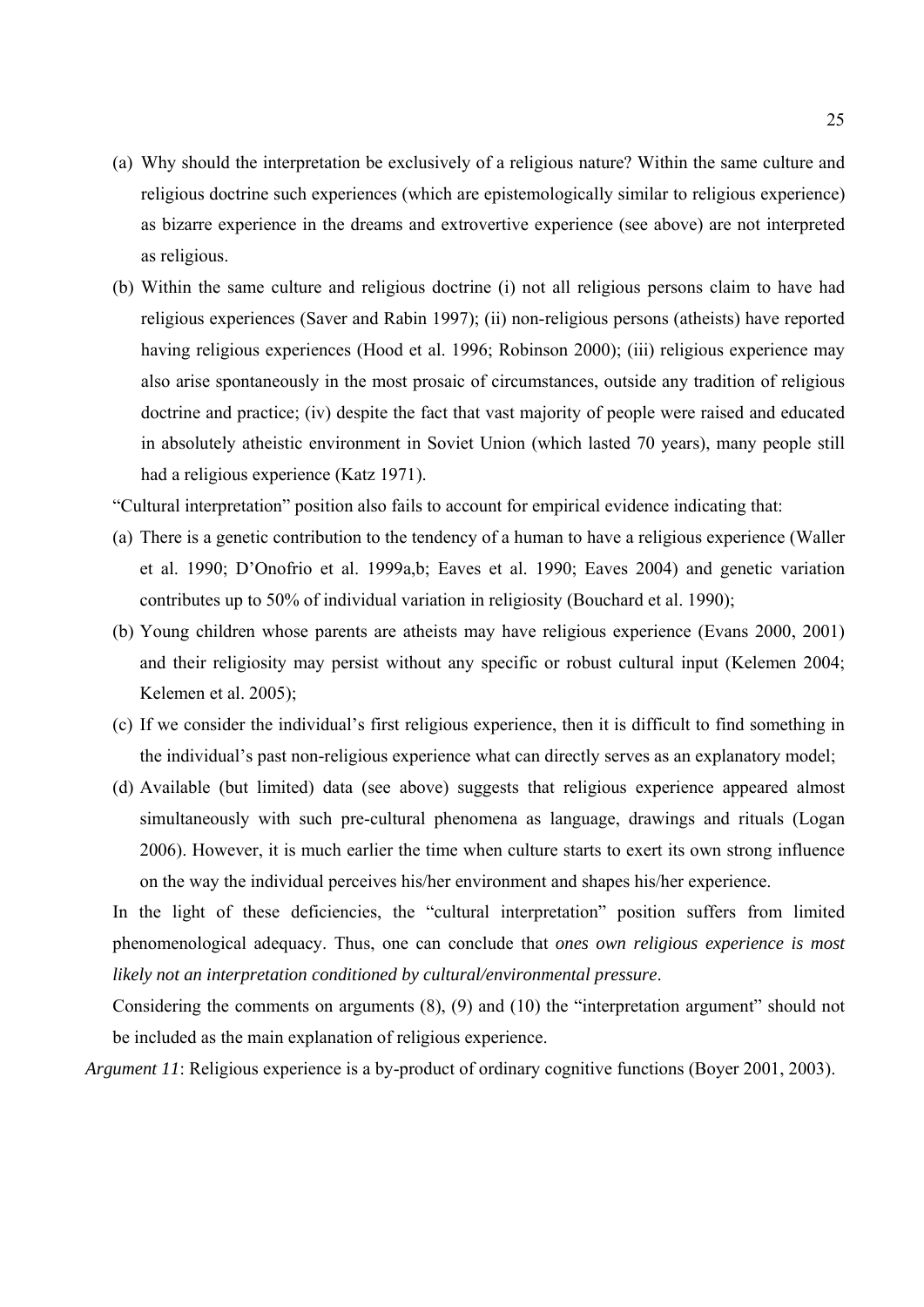*Comments*:

(a) All basic cognitive functions of humans (perception, attention, memory and others) are the same (or are analogous) in non-human animals (Baars 2005; Watanabe and Huber 2006). Moreover, several cognitive universals are common for humans and animals (Norenzayan and Heine 2005). These cognitive universals are: (i) quantity estimation  $-$  it does not require culturally invented counting systems, it appears in early infancy, and it is shared by other non-linguistic higher primates; (ii) the exposure effect, or the tendency to experience increased positive affect towards familiar objects relative to unfamiliar ones – this robust affective phenomenon can emerge without any conscious awareness, it is impervious to reasoning processes, and it is evident across species; (iii) social facilitation, or the finding that the presence of others can facilitate performance of a dominant (well-learned) behaviour and inhibit performance of a nondominant (poorly learned) behaviour – this effect is mediated by physiological arousal and occurs widely in the animal kingdom.

Considering these facts and explanation of religious experience as a by-product of ordinary cognitive functions one should conclude that animals should have a religious experience too. However, we do not have any evidence of religious experience or activity in animals (see also Rolston 2005).

(b) It may be the case that 'religious representations' are not acquired in quite the way Boyer claims. It may turn out that the religious concepts that Boyer describes as 'acquired' are essentially innate. Recall innate intuitive theism of young children (see Section 4).

Thus, the *"by-product argument" cannot be considered as the principal explanation of religious experience*. However, complex cognitive processes are most likely involved in religious experience (Newberg et al. 2001a,b; Azari and Birnbacher 2004) in the same way as they are involved in any other subjective experience.

*Argument 12*: As cognitive mechanisms that support religious (as well as any other) experience are error-prone, they cannot be trusted to give us Truth (Boyer 2001; Atran 2002). As we cannot trust these aspects of our minds to give us Truth, we cannot trust most of our religious experience.

*Comments*:

The treatment of this argument we borrow from Barrett (2007): "The cognitive sciences have given us evidence that our minds – for the sake of survival – can be systematically fallible, trading survival and reproduction for accurate representations of reality. On what basis then do we trust our minds at all? Our minds cannot be trusted to tell us that gods exist, that other human minds exist,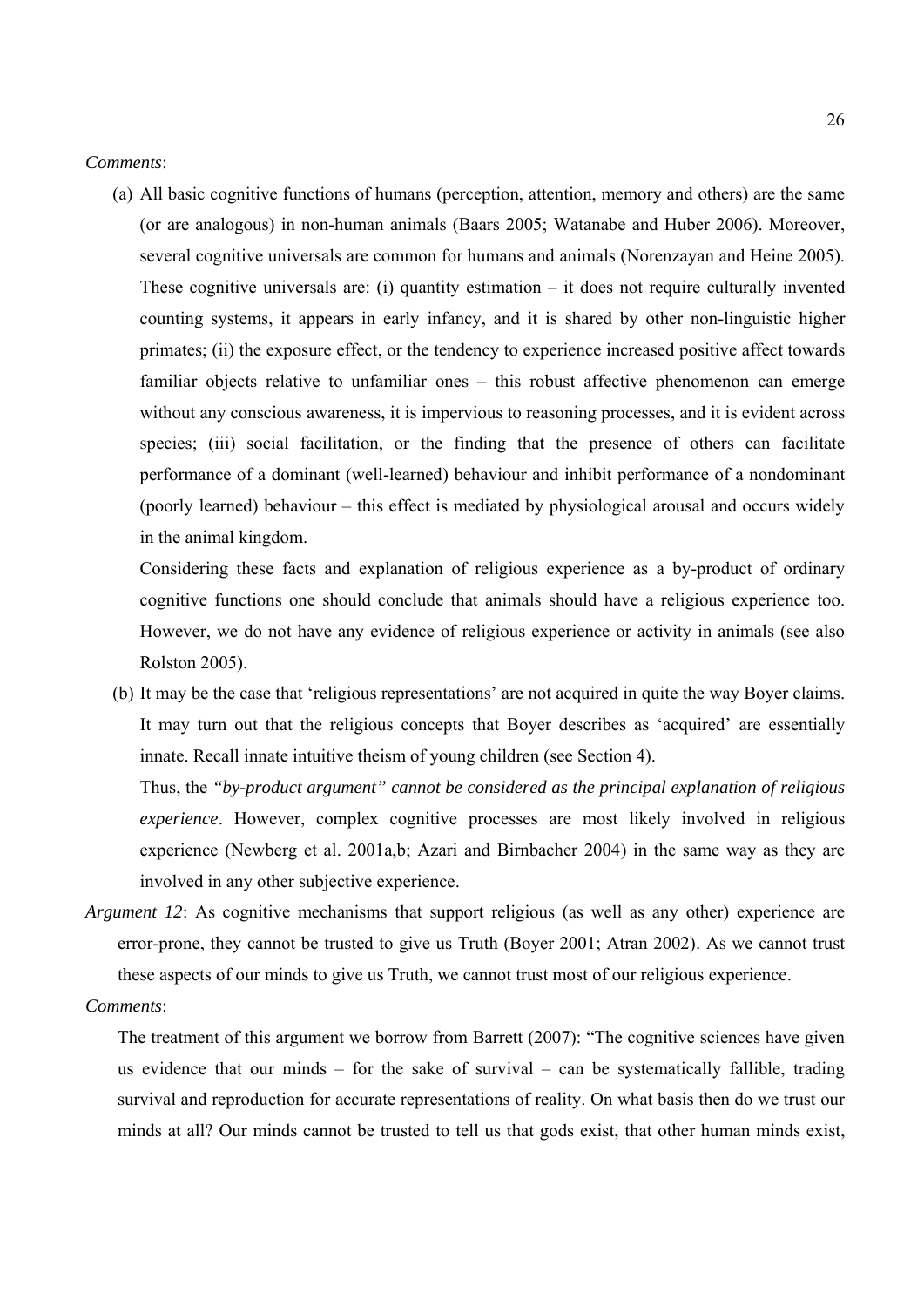that our memories are reliable, or that natural laws remain the same from moment to moment, or that cognitive science can produce accurate findings or that evolution is true. The Error-Prone Mind argument proves to be self-defeating – it has a Suicidal Tendency" (for detail treatment, see Barrett 2007).

*Argument 13*: People's actual religious concepts often diverge from what they believe they believe (Barrett and Keil 1996).

*Comments*:

*Religious concepts and beliefs should be distinguished from religious experience* (see Section 2). Several pieces of evidence support this position: (a) Non-religious persons have reported having religious experiences (Hood et al. 1996; Robinson 2000); (b) church attendance has proven to be unrelated to religious experience (Makarec and Persinger 1985) and finally (c) not all religious persons actually claim to have had religious experiences (Saver and Rabin 1997).

*Argument 14*: One of the main reasons for the existence of religious experience is innate people's search for causal explanations and organizing the world in a meaningful and consistent fashion to impose order and predictability on it.

#### *Comments*:

Because the same reasons also apply to scientific work, the explanatory power of this statement for religious experience is weak.

*Argument 15*: Viewed objectively and dispassionately, personal experience of God does not constitute appropriate scientific evidence of God's presence or existence.

*Comments*:

We agree with this argument. However, we would like to mention that realities that are independent of human existence but not embodied in physical form do exist (Ellis 2001): at least part of mathematics (e.g. prime numbers, Gödel's incompleteness theorem) was discovered, not invented.

#### *8.1.1. Concluding remarks*

It follows from this brief critical review of the arguments for a "producing" point of view that observed neuroscientific arguments tell us nothing about the true nature of religious experience or God. The reviewed results of neuroscience neither prove a "producing" point of view nor disprove a "perceiving" point of view. Therefore, the only conclusion from observed neuroscientific studies is that religious experience is *reflected* in brain activity and that the brain somehow *mediates* some aspects of religiosity.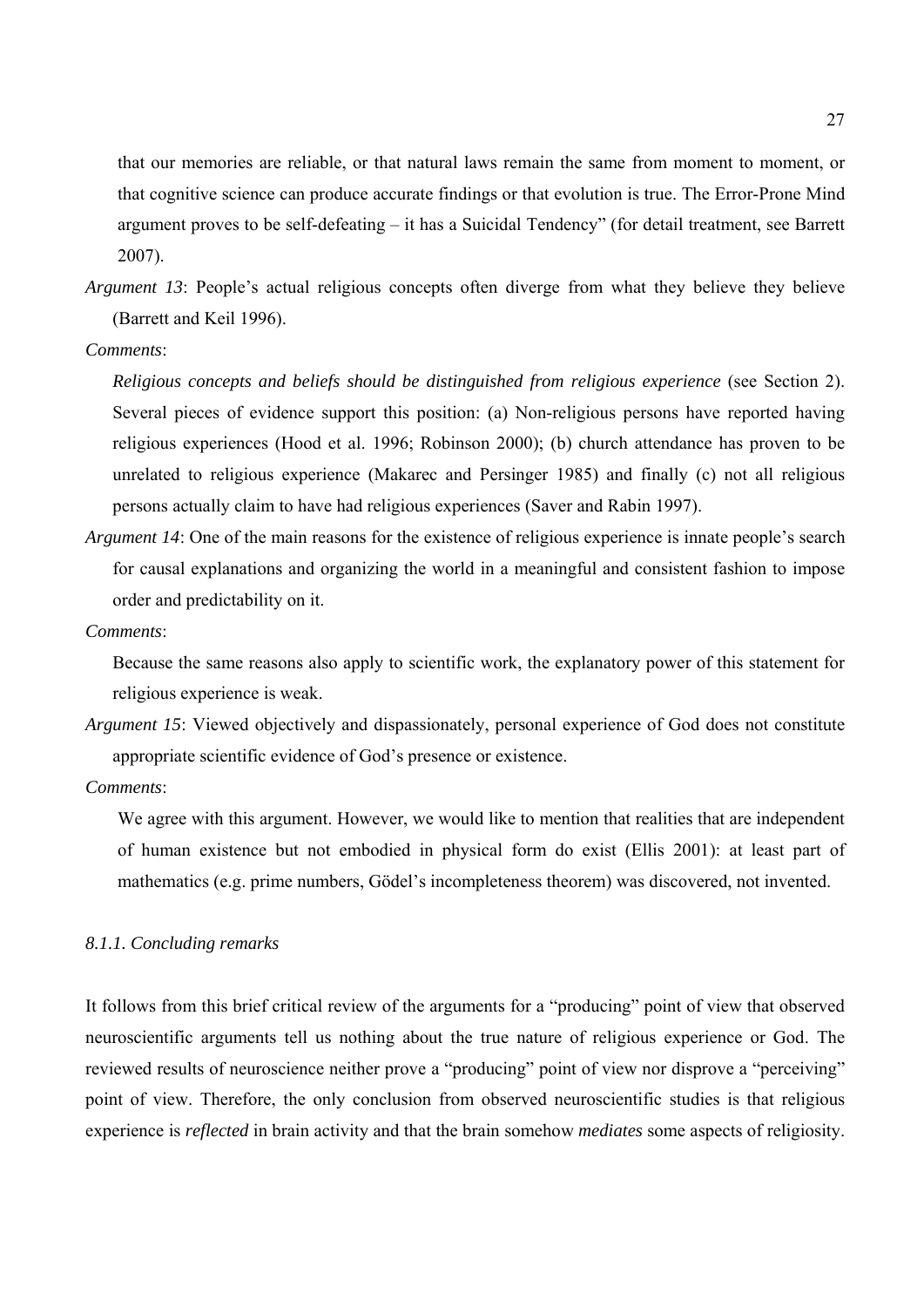Additionally, neuroscience may eventually help researchers to explain the human ability to express and understand God.

# *8.2. Arguments for a "perceiving" point of view*

The "perceiving" position (sometimes it is referred as theological) can be summarised as follows: our brains have the capacity to perceive God, and since our brain is designed to attune us to reality, this points to the likelihood that there is a God.

The followings are the main arguments for this position:

*Argument 1*: If the human brain enables humans to have religious experience, to perceive and believe in

God, then it should be a reason for this experience (Joseph 2001).

*Comments*:

Religious experience may co-evolve with any other human phenomenon (for example, DA-mediated abstract reasoning, Previc 2006) which increases the survival of the organism. On the other hand, religious experience and practice themselves may have a protective effect on human communities and thus may also increase their survival (see Section 7).

 However, this reasoning tries to explain how religious experience has been preserved in human evolution but not the reason for the origin of religious experience. Clayton (2006) speculates that human perhaps have religious experience because we live in a universe that is open to transcendence, a universe that is the product of a cosmic order. Indeed, studies of modern primitive tribes have shown that *it is not a reflection and not a philosophy that drove the first people, but irrational intuition*: they saw world full of spirits not because they thought about this world and tried to interpret it, but because they perceived mysticism in nature (Menn 1997).

*Argument 2*: Religious experience in the general population is negatively associated with psychoticism, depression and other illness (Batson and Ventis 1982; Francis and Wilcox 1996; Maltby 1997; Roman and Lester 1999). Additionally, there does not appear to be a positive correlation between psychosis among religious practitioners in general (Spencer 1975).

*Comments*:

This argument stresses that *religious experience in the vast majority of individuals is associated with non-pathological brain activity*.

*Argument 3*: There is no evidence that specific brain regions or mechanisms are devoted to religious activity per se (see Section 8.1., comments for the argument (1)).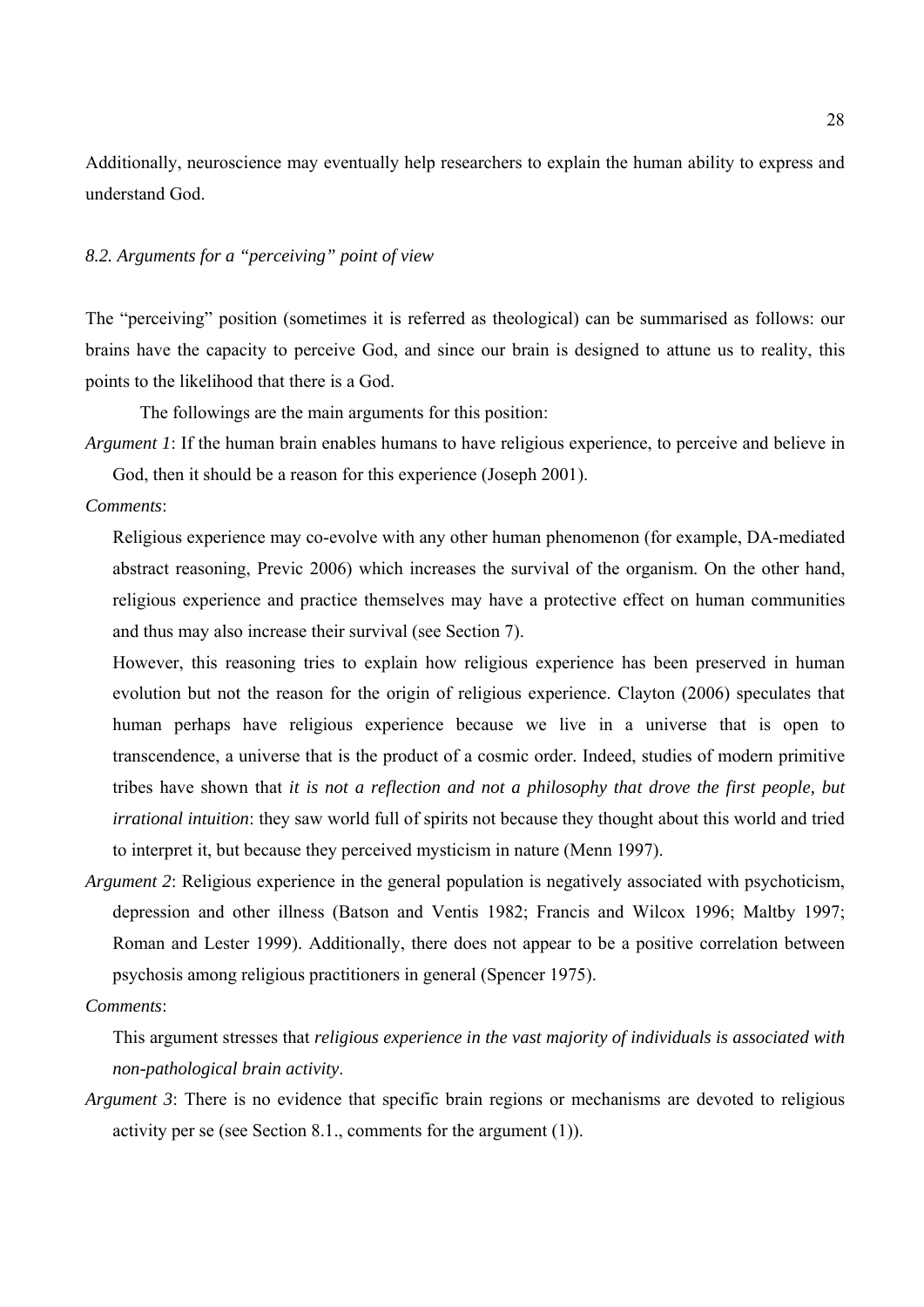*Comments*:

This means that *religious experience cannot be reduced solely to particular brain activity*.

- *Argument 4*: A religious experience is invariably perceived as being more real than the baseline reality of everyday life (for a discussion of this issue, see Newberg and Lee 2005).
- *Comments*:
	- This means that *religious experience should be distinguished from other altered states of consciousness such as dreams, drug-induced states or psychotic hallucinations with religious content*.
- *Argument 5*: Having consciousness (as an emergent property of a complex neurophysiological system; Revonsuo 1995, 2001) humans exercise a form of causation distinctive from physics: conscious agency which can be described by means of 'circular causality' (Varela and Thompson 2003).
- *Comments*:
	- Indeed, humans are driven not only by survival and reproduction but also by complex sets of insights, goals and beliefs (Beauregard 2007). According to Clayton (2000) conscious agency would in principle allow *God to influence human thoughts and motives at the same mental level that other persons influence them*.
- *Argument 6*: The mental level is dependent on, yet not reducible to, the physical level. In other words, there are mental causes that are not themselves a direct product of physical causes (Clayton 1999). *Comments*:

This means that (a) mental level represents a type of property, not a new form of substance, (b) mental causation does not involve the addition of new energy into physical systems, and (c) mental causation is not supernatural, it is natural (see Clayton 1999).

*Argument 7*: A recent review of neuroimaging studies (Beauregard 2007) has demonstrated that mental causation does exist: (a) The results of neuroimaging studies into the conscious and voluntary regulation of various emotional states (sexual arousal, sadness, negative emotion) show that metacognition and cognitive recontextualisation selectively alter the way the brain processes and reacts to emotional stimuli; (b) The results of neuroimaging studies into the effect of psychotherapy in patients suffering from diverse forms of psychopathology (obsessive-compulsive disorder, panic disorder, unipolar major depressive disorder, social phobia, arachnophobia, borderline personality) indicate that the mental functions and processes involved in diverse forms of psychotherapy exert a significant influence on brain activity; (c) The results of neuroimaging investigations into the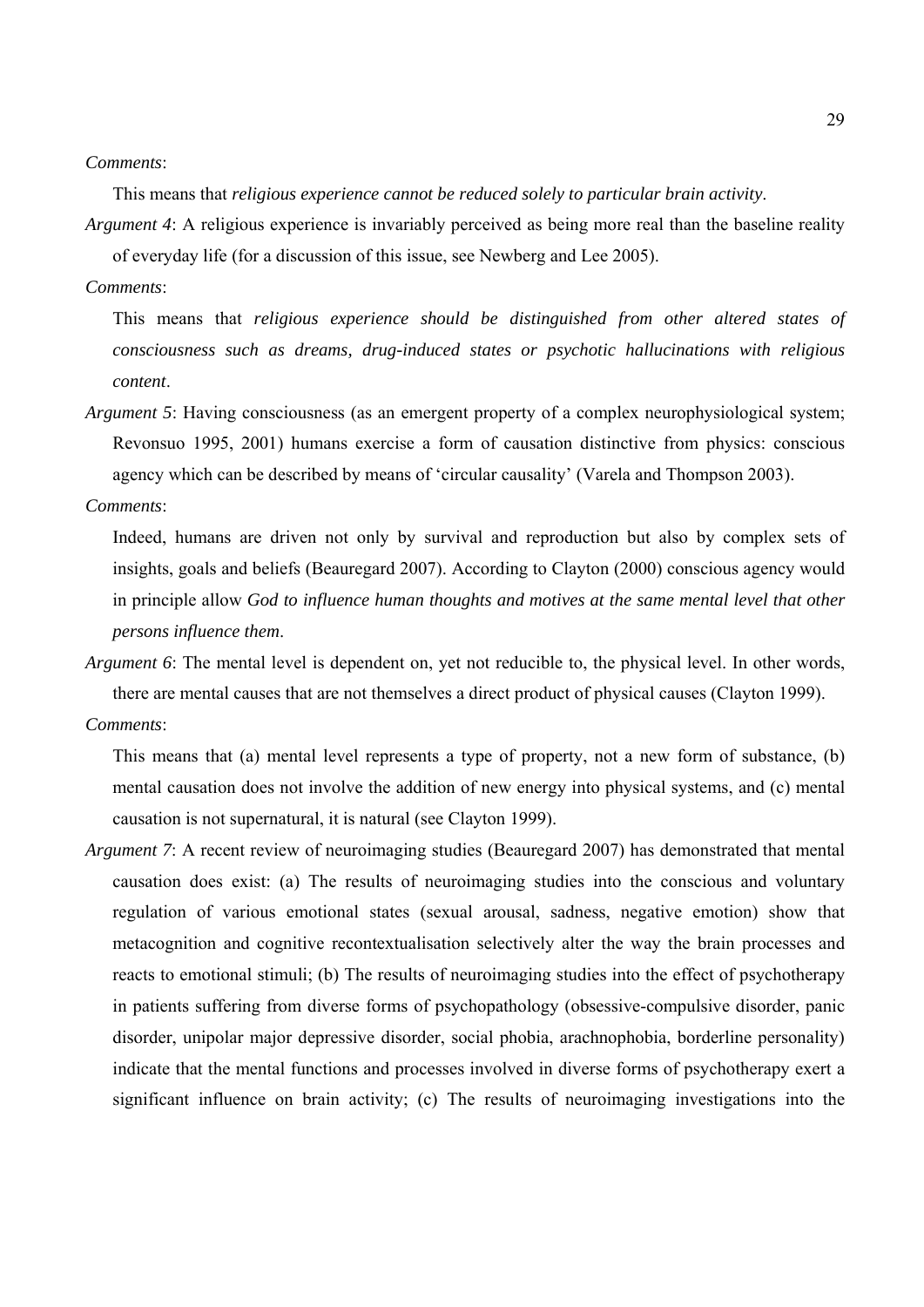placebo (Beauregard 2007) and nocebo<sup>17</sup> (Dworkin et al. 1983; for the review, see Benedetti et al.  $2007$ ) effects in healthy individuals (placebo analgesia<sup>18</sup>, psychostimulant expectation) and patients with Parkinson's disease or unipolar major depressive disorder demonstrate that beliefs and expectations can markedly modulate neurophysiological and neurochemical activity in brain regions involved in perception, movement, pain and various aspects of emotion processing.

For a review on mind-mind interaction effects and resent results, see the work of Wackermann (2004 and also see Seiter 2002); for mind-matter interaction, see Radin and Nelson (2002).

#### *Comments*:

Collectively, these findings strongly support the view that (a) the subjective nature and the intentional content (a first-person perspective) of *mental processes (e.g., thoughts, feelings, beliefs and volition) are neither identical with nor fully reducible to brain processes*; (b) that *mental processes or events do exert "downward" causal influence on brain plasticity and the various levels of brain functioning* (e.g., molecular, cellular and neural circuit) (Varela and Thompson 2003; Beauregard 2007; Benedetti et al. 2007); (c) *mind-matter interaction and mind-mind interaction effects may exist* (Wackermann 2004; Radin and Nelson 2002; need to be reproduced and investigated further). However, mental processing does not occur without concurrent physical activity in the brain.

*Argument 8*: There are evidences that the religious experience, religiousness and prayer are positively correlated with health (mental and physical) and self-actualisation (Byrd 1988; Kune et al. 1993; Matthews et al. 2000; Cha et al. 2001; Abdel-Khalek and Lester 2007; Liebovici 2001; for the reviews, see Braam et al. 2001; Koenig and Cohen 2002; Koenig et al. 2001; Marks 2005).

*Comments*:

Perhaps the *religious experience offers some protection ("downward" causal influence) against certain types of mental and physical illness* what provides additional support to the previous comments relating to argument (7).

-

<sup>&</sup>lt;sup>17</sup> The *nocebo effect* is a phenomenon that is opposite to the placebo effect, whereby expectation of a negative outcome may lead to the worsening of a symptom.

<sup>18</sup> *Analgesia* is a loss of sensation of pain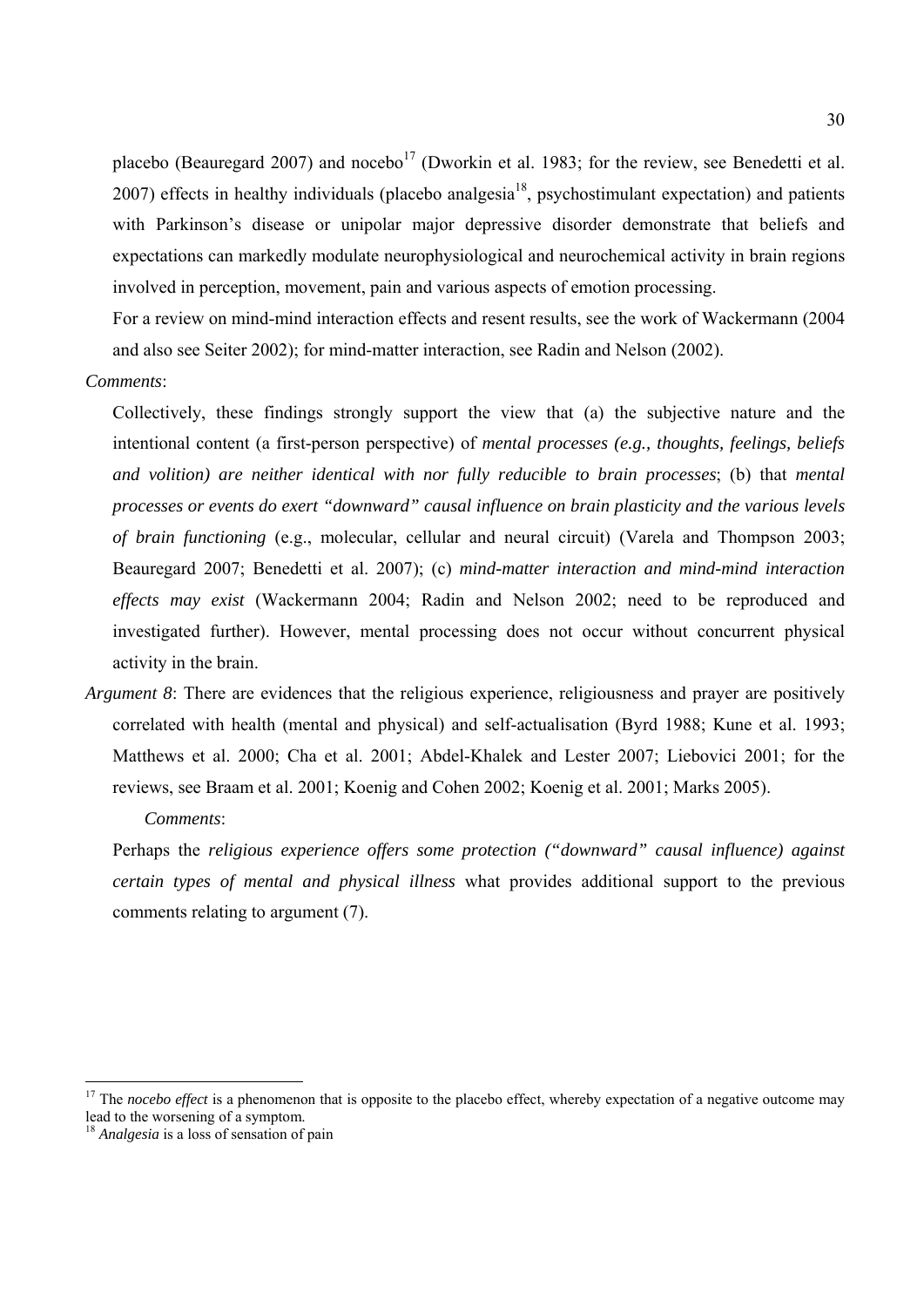#### *8.2.1. Concluding remarks*

It follows from this brief critical review of the arguments for the "perceiving" point of view that evolution managed to evolve an organ – the brain – capable not only of reflecting on itself but of experiencing something higher than itself (see Newberg et al. 2001a,b). This became possible due to the emergence of a form of causation distinctive from physics: mental/conscious agency which (a) is neither identical with nor reducible to brain processes, (b) which exerts "downward" causal influence on brain plasticity and the various levels of brain functioning. However, the presented review while not proving a "perceiving" point of view not disproves it either.

 To progress further one needs to overcome conceptualisation problem and to establish methodologically adequate research program.

# **9. The problem of conceptualisation**

As it follows from critical review of the arguments for both the "producing" and "perceiving" points of view *the main empirical question "Is our brain hardwired to believe in and produce God, or is our brain hardwired to perceive God?" remains unanswered*. Indeed, the previous two sub-sections have shown that both points of view on Brain-God problem are legitimate. Each offers some insight regarding this issue. However, neither one, by itself, simultaneously takes into account both sides (e.g., Brain-God), as they are unified in subjective experience (and brain processes that support it). Therefore, we argue that neither description, in isolation, is satisfactory. It seems that at least a part of the problem is based on wrongly chosen levels of description and explanation. We believe that the appropriate level should articulate integration of subjective experience, cognitive processes, and large-scale brain activity which relates to phenomenological level of subjective experience (Wildman and Brothers 1999; Fingelkurts and Fingelkurts 2001, 2005; Fingelkurts et al. 2009).

As is apparent from the previous sections, the problem of conceptualisation arises when researchers attempt to reduce religious experience solely to brain activity based on a misinterpretation of their own results. It is implicitly or explicitly assumed in such attempts that religious experience is a byproduct of brain or cognitive processes. Theologians, on the other hand, often reject the importance and relevance of biology for explanation of religious experience. We do not agree with these views for several reasons (based on the reviews presented in the previous sections).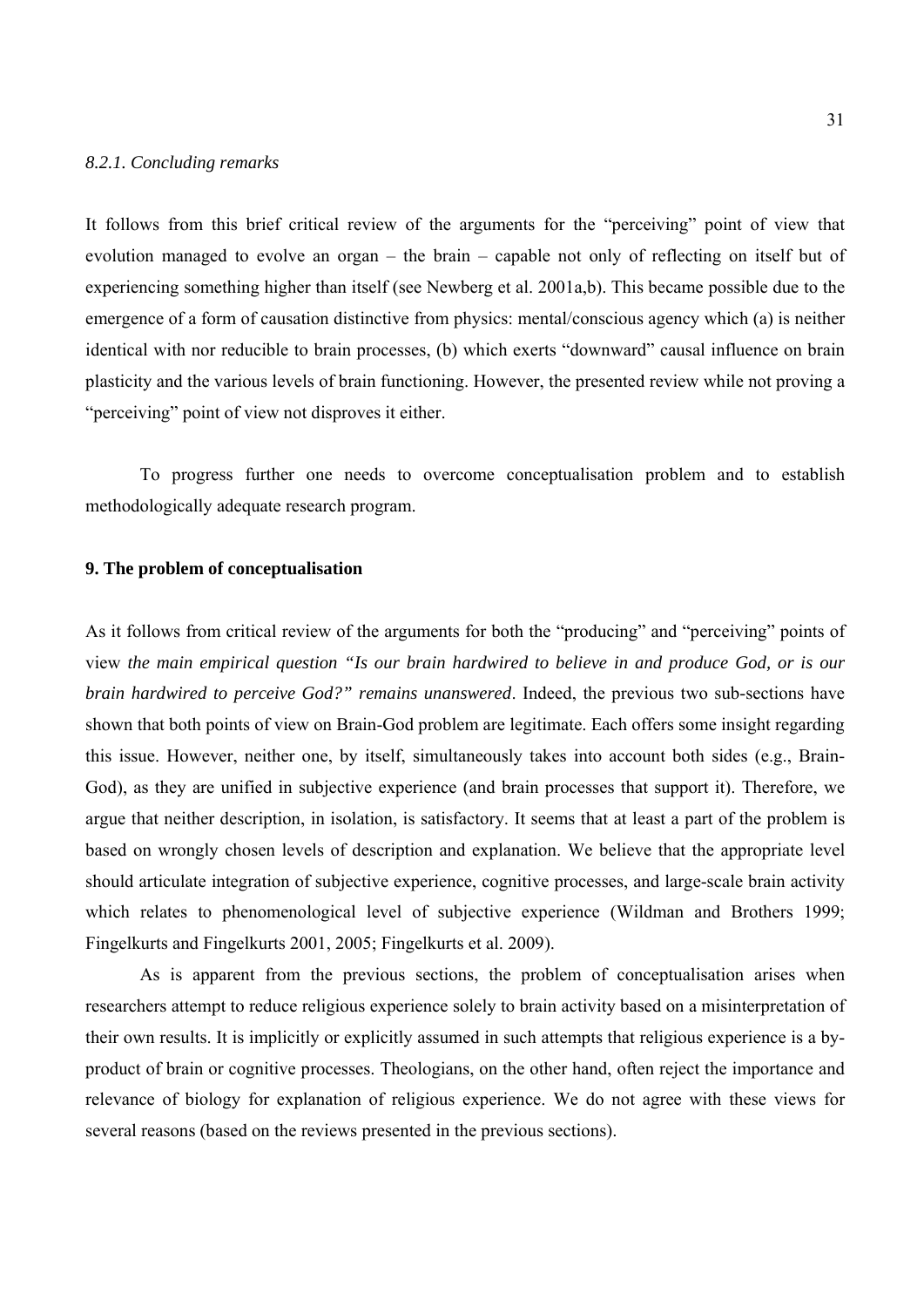First, religious experience (a) is a real, natural, normal, world-wide, universal among cultures, permanent in human history, heritable (but not inherited) phenomenon, (b) is reflected in (or even partially instantiated by) brain activity, and (c) exists in all stages of individual development (from infancy through adolescence and into adulthood). Second, religious experience (a) does not depend directly on the brain anatomy or specific brain regions, on culture and environment, (b) is not the outcome of psychopathology or psychopharmacology, (c) is not a brain interpretation of its own states, and (d) is not a (sub)cortical activity or by-product of ordinary cognitive functions.

Moreover, religious experience exists only in humans (there are no any evidences of religious experience or activity in animals whatsoever) (see also Rolston 2005). At the same time, only humans have developed a form of causation distinctive from physics: conscious agency (see above). This means that humans are driven not only by survival and reproduction but also by complex sets of insights, motives, intentions, thoughts and beliefs. These mental processes and events do exert a "downward" causal influence on physical processes (brain plasticity and the various levels of brain functioning) but are not themselves a direct product of physical causes. This would in principle allow divine influences on human thoughts and motives at the same mental level that other persons influence them.

Generalising about the data described in this paper, it should be suggested that the potential for religious experience is an innate biological characteristic. Development of this characteristic is a biosocial issue, and the realisation of religious experience is a psychobiological issue. Thus, all this makes it suitable for "bridging" biology and theology to describe and later to explain religious experience.

Each of the descriptions of religious experience has usually been tackled separately, not simultaneously by the researchers. This is inherently implausible and requires significant oversimplification. What emerges in the human case is a particular psychosomatic unity, an organism that is capable of both mental and physical things (Clayton 1999). Therefore, an understanding of human nature in its *unity* (not just as a mixture of brain/body/matter and consciousness/mind/spirit) is of scientific and theological importance. Thus, perhaps the most promising research framework for the investigation of religious experience is an integrated one (within a single experimental study) that utilizes the reality of the multiple levels and dimensions of human existence (physical, biological, psychological and spiritual reality), allowing consciousness/mind/spirit and brain/body/matter to be seen as different sides of the same phenomenon, neither reducible to each other. Such a general theoretical framework may allow researchers to handle in a plausible manner an enormous amount of diverse observations related to the brain, mind and spiritual phenomena.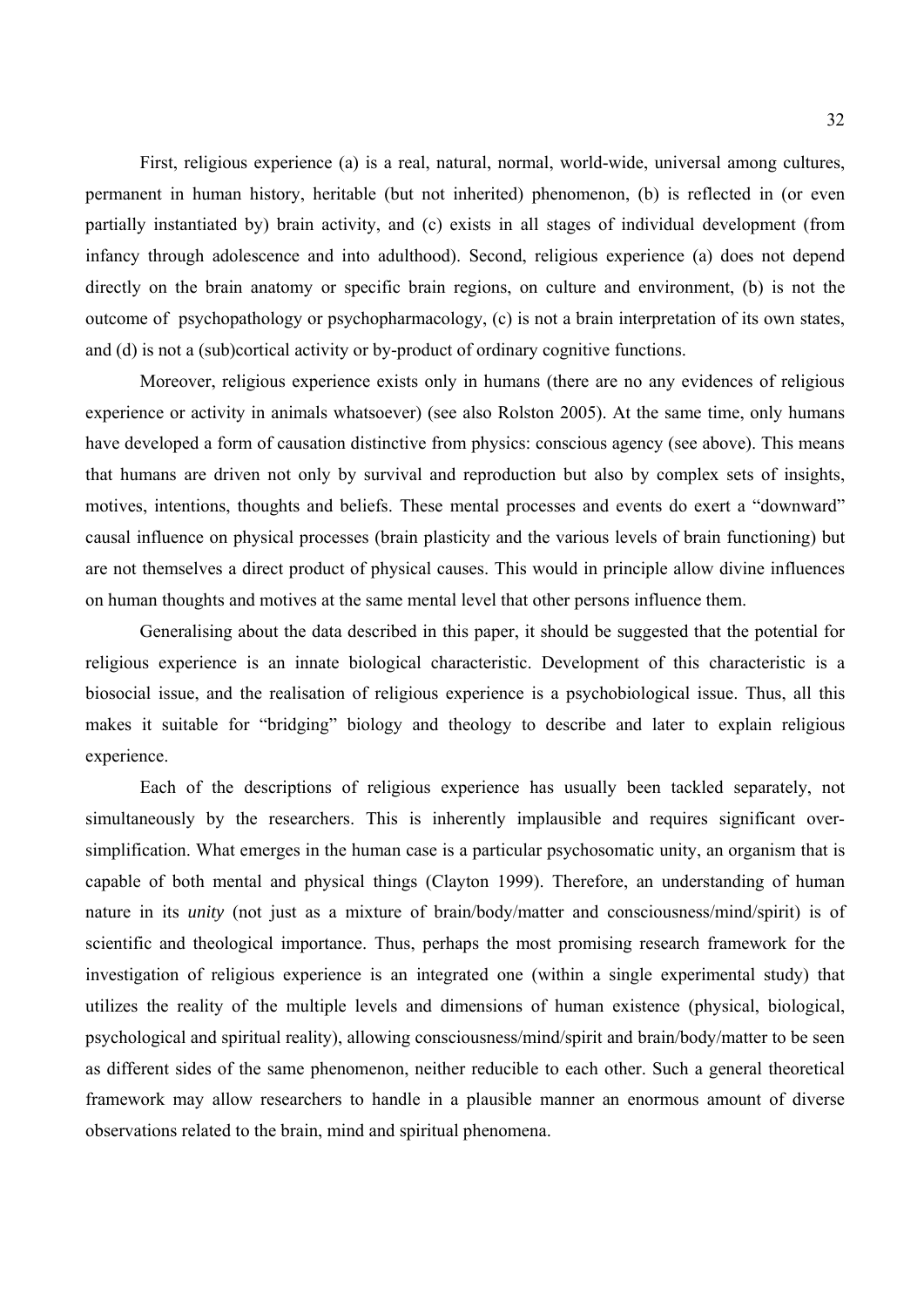# **10. Integration of theological and neuroscientific points of view**

Theological and neuroscientific views are two quite different ways of looking at and describing the world, and at first glance, there is no direct link or correspondence between them. This apparent barrier can only be traversed by developing an explanatory common framework (or reference). This requires an explanation using phenomena within the same conceptual continuum. In our opinion such a common conceptual framework could be found<sup>19</sup>.

Let us start with a theological point of view.

-

 Starting from ancient Egyptians (Fergus and Lothian 1997), early pre-Pythagoreans (Rohde 1925), Epicureans and Stoics, and also by Plato, Aristotle and Plotinus (King 2005) the body and soul were considered as complimentary parts of the same unified whole entity<sup>20</sup>, – living human being (Klima 1984; King 2005). In Judaism (Youde 2003), Christianity (including present Christian Catechism<sup>21</sup>) and Islam (Muhammad Ali 2002) the human being is understood as a unified trinity of Spirit (God's breath), soul and flash/matter. From this trinity at least one ingredient – human matter (brain) – is obviously a natural/objective phenomenon in the physical world which has a biological nature; therefore it can be (and is) readily studied scientifically within neuroscience and has been given the least attention in theological literature. On the contrary, Spirit and soul are not at all scientific concepts, – their origins lie in a theological point of view.

Theology assumes that Spirit is not the reality of the physical universe, but rather is the reality of freedom, it is the world-*for-itself*. It is not an object, and therefore the reality of Spirit is not the reality of objects. Hence, theology concludes that in the physical universe there is no such object and/or objective reality which we could call Spirit (Berdyaev 1937). That seems to be a fundamental mystery. In the light of the above considerations, it is obvious that Spirit (as an ingredient of the human being) is inexplicable within the scientific paradigm, but nevertheless it can be perceived and cognised through the process of *objectification* when the Spirit is revealed in the subject<sup>22</sup>.

<sup>&</sup>lt;sup>19</sup> However, we understand and accept that there may be some aspects of the relationship between spiritual (Divine) and brain (Physical) natures that will escape our understanding forever, but that should not stop us from trying still to understand it.

 $^{20}$  Even though in the main stream Buddhism, Hinduism, Jainism and Chinese religious tradition there is similar understanding of body and soul interaction, generally these traditions contain many variant and inconsistent beliefs on the origin, purpose, and fate of the soul.

<sup>&</sup>lt;sup>21</sup> A catechism is a summary or exposition of doctrine, traditionally used in Christian religious teaching from New Testament times to the present.

 $^{22}$  In the other words, 'ideal' (as a subjective form) get realised in the matter as 'real' objective form.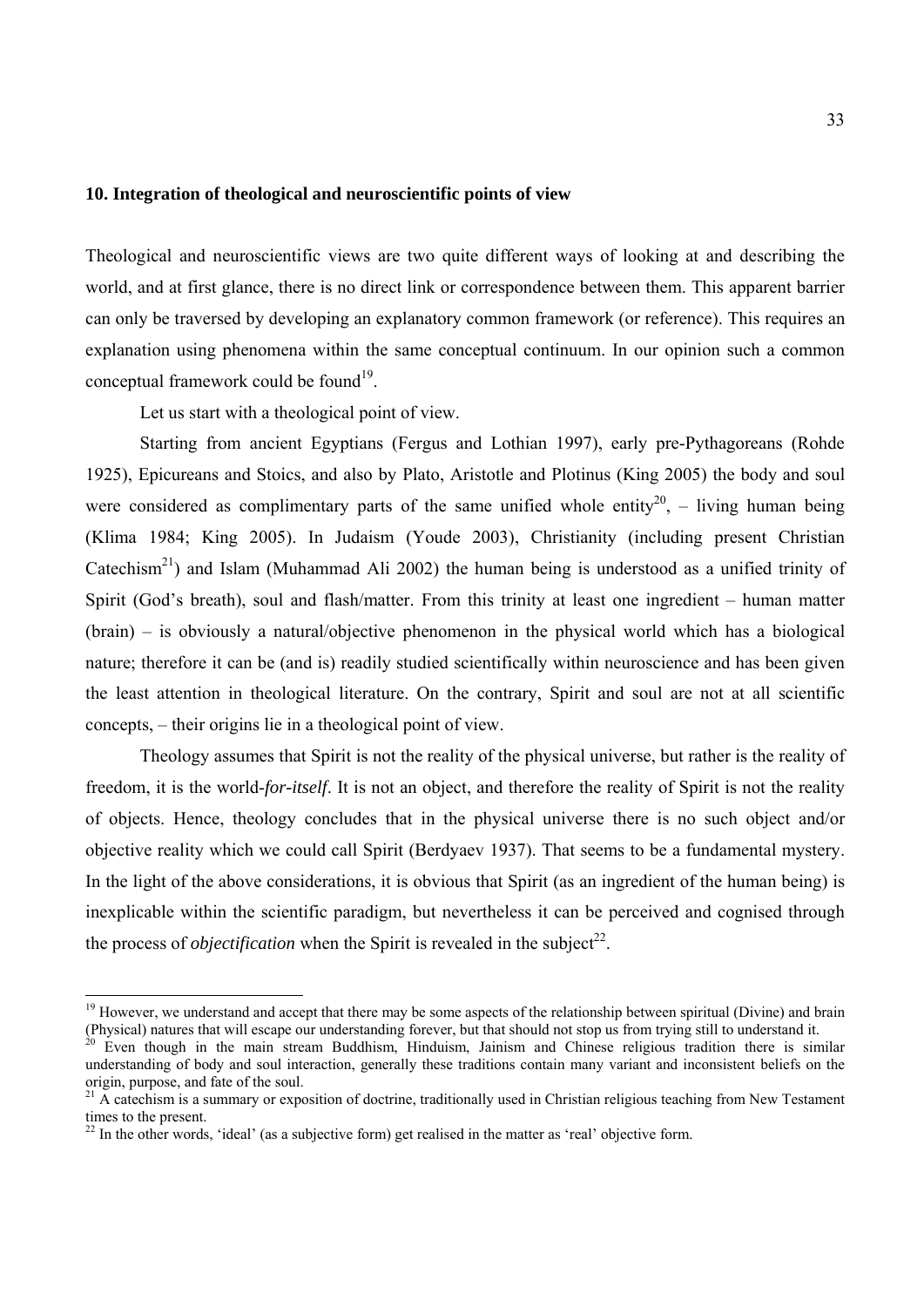In further discussion we will use the Genesis text as common scripture for three world religions (Judaism, Christianity and Islam). Considering the description in Genesis<sup>23</sup> (2:7), the following formula can be suggested (Gijsbers 2003): Body + God's breath (Spirit) = Living soul. Thus, the soul is the product of the Spirit-body interaction: Somehow, these two natures, although seemingly worlds apart, must be intimately connected. The human brain is that specific location in the physical universe where divine enters the human through a Spirit (Menn 1999) and manifests itself as a soul. More specifically, certain arrangements of physical matter in the brain (which have occurred in the course of evolution and ontogenesis) together with the Spirit (which is God's breath) cause the coming into being of something different – conscious soul.

Soul, according to majority of religious and philosophical traditions, is the self-aware essence unique to a particular human being, the unification of one's sense of identity, so called subjective world*for-someone*. Ancient Greeks typically referred to the soul as psyche (Bremmer 1983), while ancient Muslim philosophers Avicenna and Ibn al-Nafis described the soul as a human self-awareness (Hossein Nasr and Leaman 1996). Buddhists also relate the ever-changing entity – mind or principle of "anatta" – with the cause of continuity of the human consciousness (Conze 1993). Hinduists and Jainists consider soul as either personality ("Jiva/Atman"), consciousness ("Jiva/Cetana") or knowledge/perception ("upoyoga"). Most Christians regard the soul as the seat or locus of human will, understanding and personality. In the same vein Richard Swinburne, a Christian philosopher of religion at Oxford University, states that soul is the subject of mental properties: it has sensations and thoughts, desires and beliefs, and performs intentional actions (Swinburne 1986). Indeed, the detail analysis of Western and Non-Western traditions (for the review, see Carter 2000) demonstrated that universally, and for as far back as we can trace (starting from the Hebraic and Greek terms), soul and consciousness have been closely associated $^{24}$ .

Therefore, the 'soul' as it has been described formally from a theological point of view is the very same and precise description of the human mind with its consciousness as defined in cognitive neuroscience (and related scientific fields): Mind refers to the collective aspects of intellect and consciousness which are manifest in some combination of thought, perception, emotion, will and imagination. It is this subjective world-*for-someone* which would not have existed if this someone

-

<sup>&</sup>lt;sup>23</sup> Genesis is the first book of the Bible used by Judaism and Christianity and to a large extend in Qur'an. It contains stories about the creation of the world and human being.

<sup>&</sup>lt;sup>24</sup> Note that sometime the notions of "*soul*" and "*Spirit*" are used as synonyms. This may bring confusion and consequently may lead to a debate in the history of religions and in the history of the modern psychology. If the mentioned intermix is avoided, then rather a consensus, not a debate is present.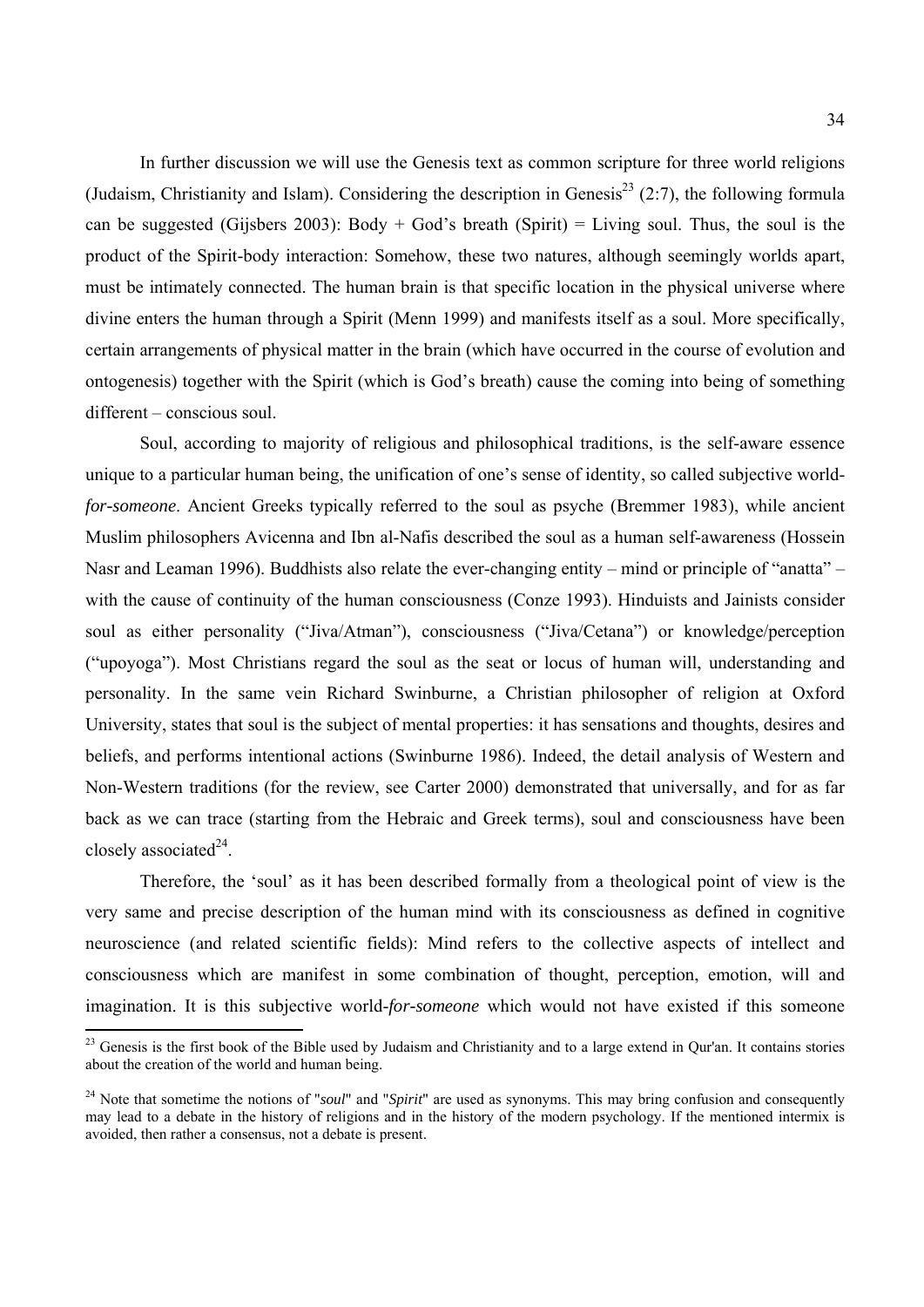(matter) has not existed. As Revonsuo, a cognitive neuroscientist, writes "It is not a world of space-time, force fields, or subatomic particles we are talking about now, but a world of joys and sorrows, colours and sounds, thoughts and memories, embodiment and movement: a reality of lived experience and sensation. It is a world that, at the very least, senses its own existence, though it may not understand it or have the ability to conceptualise it as sensed existence" (Revonsuo 2006).

We would argue that soul (using the theological/religious terminology) and conscious mind (using the cognitive neuroscience terminology) are different descriptions of the very same phenomenon (for the review, see Carter 2000). Therefore, soul (read mind) can and should be studied scientifically within the cognitive neuroscience research program. We believe that it is the soul/mind phenomenon that is the shared (for the theological and neuroscientific points of view) fundamental reference which provides us with a starting point for a conceptual integration and unified research program.

Modern neuroscience no longer ignores the mind phenomenon and is progressively starting to address the mind-brain problem (for the review see Fingelkurts and Fingelkurts 2001): Physical ('objective') and mental ('subjective') processes are considered as two basic and complementary aspects of the same whole informational brain state (Fingelkurts et al. 2009). In this sense it is possible to come closer to understanding how something subjective has causal interactions with something objective.

 Based on the above review of the existing literature and the proposed definition of religious experience, it is obvious that the human brain is the junction point of the material world and the world of ideas, the body and the mind, the objective and subjective (Fingelkurts and Fingelkurts 2004), the phenomenal organisation of the physical universe (Revonsuo 2006). The human mind (consciousness) is not just a reflection of physiological (internal) and physical (external) processes, but rather is a powerful active force: a mirror can not change creatively the object which it reflects, but the human mind is capable of this (see Section 8.2, argument (7) and comments on it).

In summary, the human mind appears as a partially isolated or partially independent pocket of thought and purpose, receiving its separate identity due to the constraining conditions of natural laws, the material composition of the individual brain, biological drive and genetics, and perhaps also through its own free agency (Clayton 2000). According to Clayton (2007) the emergence of the human mind in turn gives in principle the possibility for divine influences. In this scenario, no physical or natural laws are broken if there is an exchange of information between a divine source and conscious human agents: God could bring about changes in one's subjective thoughts, will and emotions the same way as the thoughts, will and emotions of other people do. Such influences do not require the addition of new causes or new energy into the system.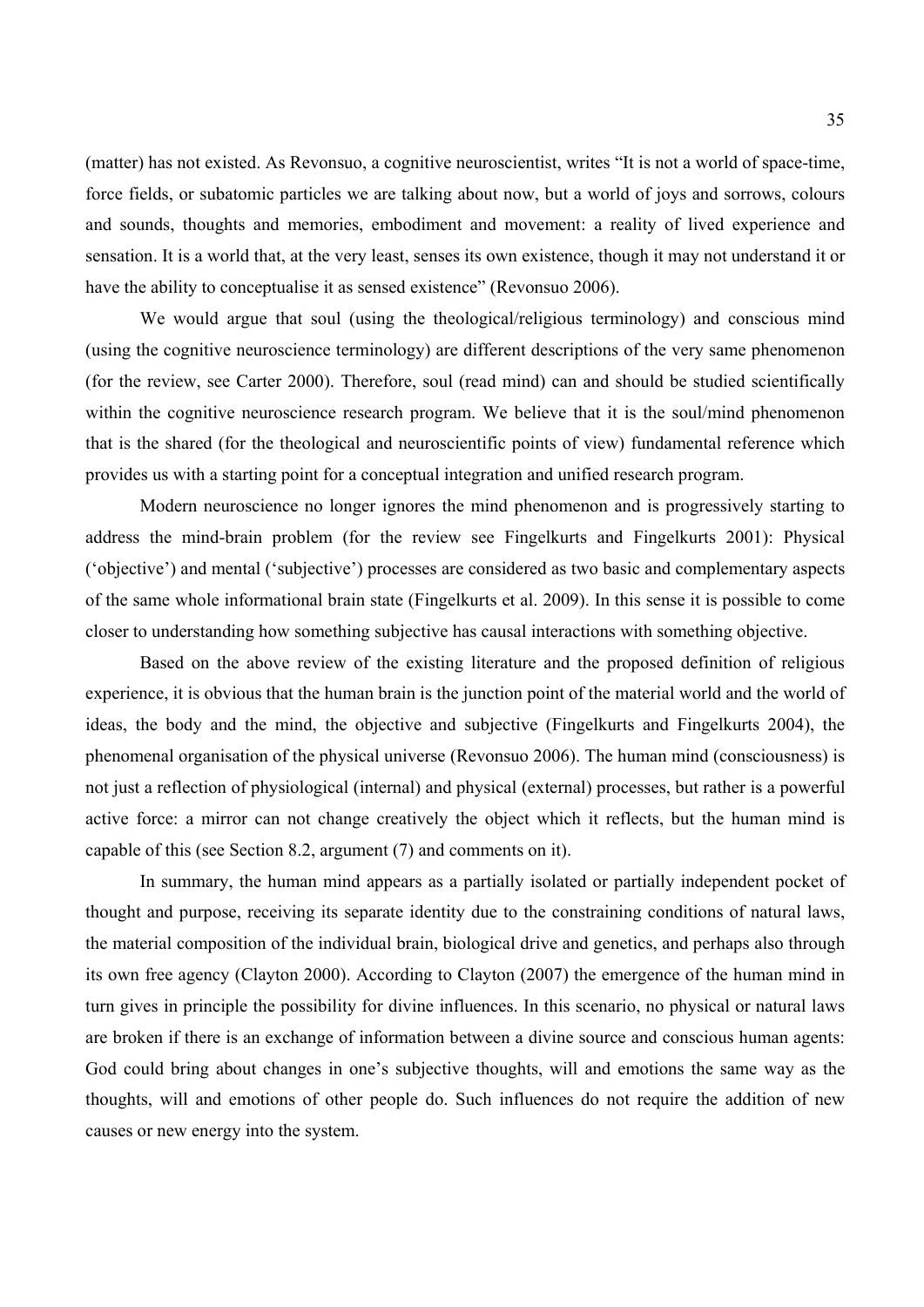#### **11. What can neuroscience offer?**

-

It follows from this paper that religious experience is a complex subjective psycho-neuro-physiologic phenomenon. In order to understand and *explain* it fully we need to *describe* its physical, biological, psychological, sociological and spiritual dimensions. At the moment neuroscience can not provide a reliable *explanation* for religious experience (see above). However, already today cognitive neuroscience in a broad sense may contribute to an overall *description*<sup>25</sup> of religious experience with regards to biological and psychological dimensions. This is a very important task which needs to be performed before the reliable explanation for religious experience can be constructed. Therefore, currently there should be a methodological shift from "explanation" to "description." This will result in reduction of (a) misinterpretation of results, (b) desired logical speculations and (c) explanations which have limited phenomenological adequacy.

Considering "description" framework, neuroscience *can* specifically (a) identify neuropsychological components of the religious experience (describing what the brain is doing during a religious experience). By identifying the neuropsychological correlates of religious experience one can establish an objective, non-phenomenologically based but phenomenologically relevant definition of the religious experience; (b) demonstrate the reality of religious experience and show that religious experience is a complex state in its own right, which differs from other altered states of consciousness<sup>26</sup> such as dreams, or pathologically-, pharmacologically- or self- induced hallucinations; and (c) distinguish states and traits<sup>27</sup> components of religious experience.

 In order to progress with a neuroscientific description of religious experience, several methodological issues should be addressed:

(1) It is important to find a way to register a true religious experience but not the other related phenomena such as religious practice or rituals, associated cognitive activity or pathologically or pharmacologically induced hallucinations. One possible solution may be to compare the state of

<sup>&</sup>lt;sup>25</sup> The terms "*description*" and "*explanation*" are used here according to a common sense: "Description" is about observable or empirical phenomena (it answers the question What?). "Explanation" – provides a mechanism of observable or empirical phenomena (it answers the question Why? – why the observable or empirical phenomena is like it is? It provides a mechanism).

<sup>&</sup>lt;sup>26</sup> *Altered state of consciousness* - a changed overall pattern of experience coupled with a changed pattern at the neurophysiological level (Kallio and Revonsuo 2003).

<sup>&</sup>lt;sup>7</sup> *State* refers to the altered sensory, cognitive and self-referential awareness that can arise during religious experience, whereas *trait* refers to the lasting changes in these dimensions that persist in the person irrespective of being actively engaged in religious experience (West 1987; Austin 1998).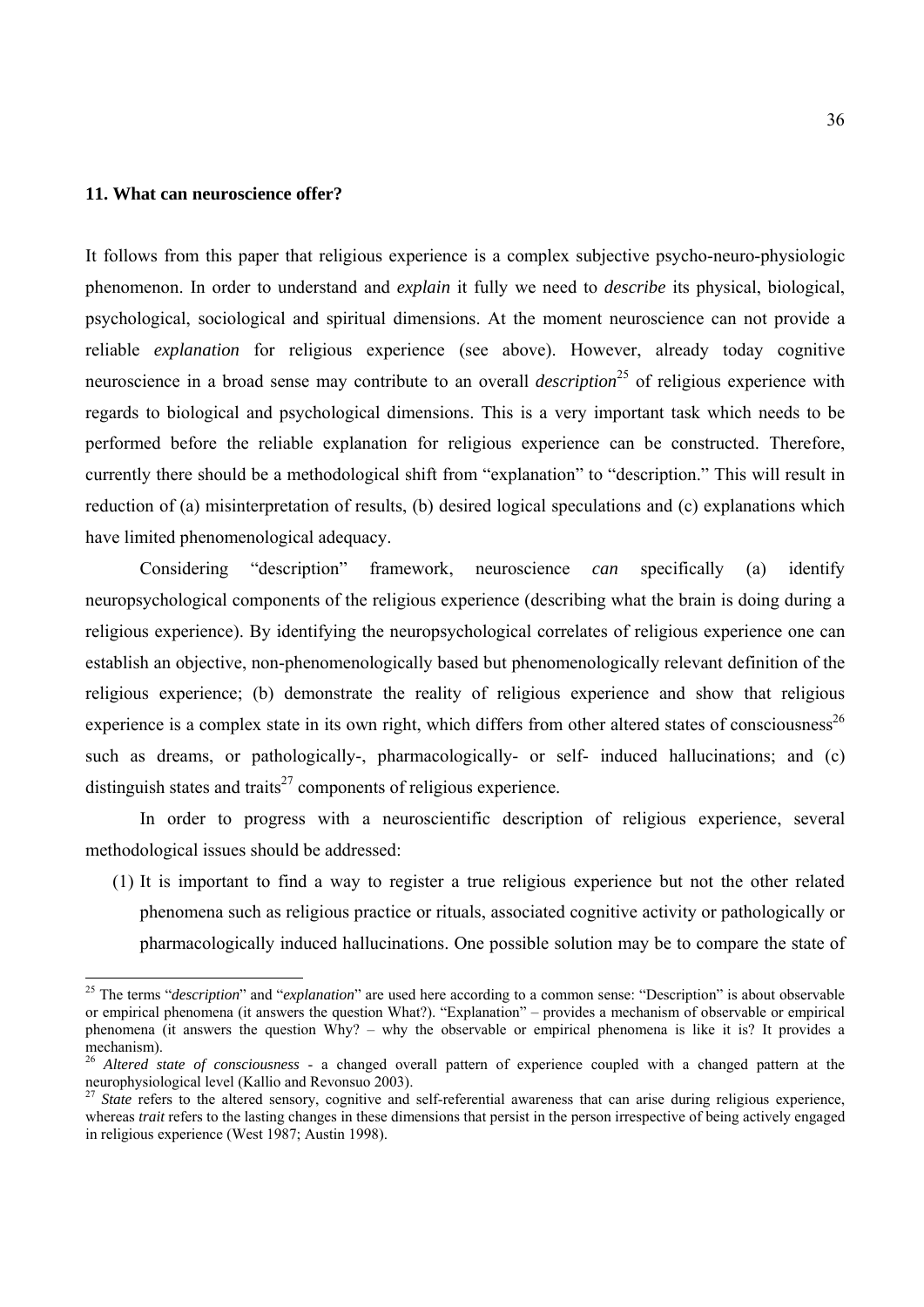a religious experience not to the subject's own baseline waking state but to a state which is induced by similar activity, however, without specific religious meaning (see, for example, Telles et al. 1998).

- (2) It is important to choose appropriate level of neuroscientific description of religious experience. We believe that the appropriate level should articulate the phenomenal level of brain organization, and in particular, of cognition and consciousness (Revonsuo 2001). Recent work in different fields of cognitive neuroscience seems to support the idea that the "translation" from phenomenological/psychological constructs to brain activity should focus on the dynamic operations of large-scale cortical networks (see Edelman and Tononi 2000; Bressler and Kelso 2001; McIntosh et al. 2001; Revonsuo 2001; Varela et al. 2001; John 2002). Electroencephalography (EEG) is the correct measure to study the behaviour of large-scale neuronal networks, because it is a highly organized macro-level electrophysiological phenomenon in the brain, which captures the operations of large-scale cortical networks and which is remarkably correlated with behaviour, cognition and phenomenology (Nunez 2000; John 2001; Freeman 2003; see also recent detailed review Fingelkurts and Fingelkurts 2005; Fingelkurts et al. 2009). Behaviour, cognition and phenomenology in their turn have been supposed to be reflected in the temporal structure of EEG (see reviews Fingelkurts and Fingelkurts 2004; Kaplan et al. 2005). Moreover, among all non-invasive brain-imaging methods currently employed by Neuroscience EEG is (a) the method which measures brain activity directly in a millisecond time scale and (b) the most practical method with relatively simple, inexpensive and compact/portable equipment.
- (3) It is important not only to correlate subjective (report on what was actually experienced by the individual) and objective (for example brain activity) measures, but also to use first-person reports to correlate internal experience with brain activity to guide EEG analysis (Varela 1996; Lutz et al. 2002).
- (4) It is important to evaluate subjects on an individual basis because religious experience may vary phenomenologically across subjects. This permits researchers to reveal universal (common) and variable (individual) features of religious experience. Such findings may be important for science and be of interest to theology.
- (5) Even though naturally occurring religious experience differs from a drug-induced one (see above), comparing drug-induced religious experience to naturally occurring religious phenomena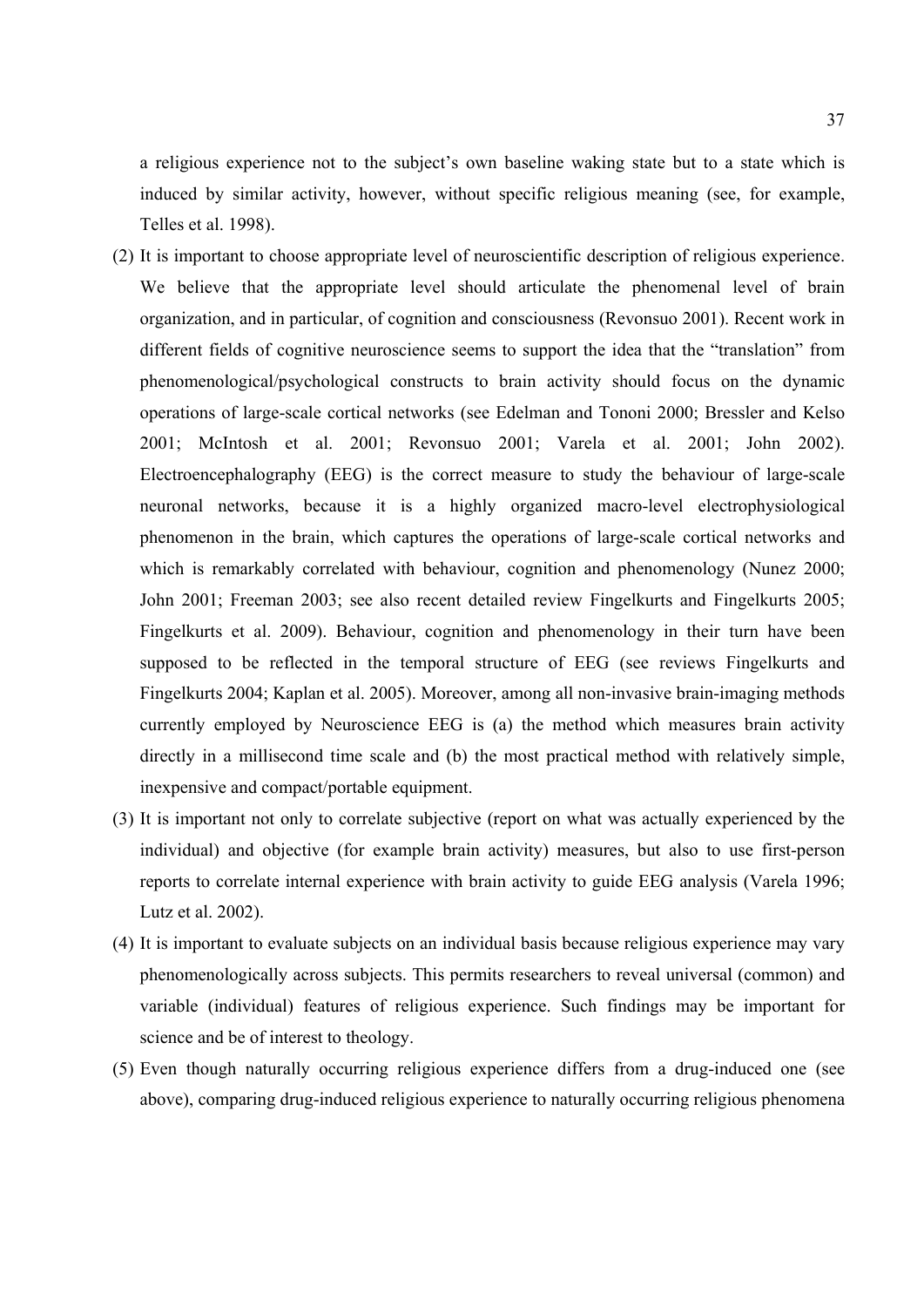within one experimental paradigm may allow for a better distinction between pathological and non-pathological religious experiences.

- (6) Considering that normal religious experience can occur in pathological and normal conditions and that pathologic religious phenomena can occur in individuals with or without psychopathological disorders (Newberg and Lee 2005), it is important to study religious experience in psychiatric and neurological disorders.
- (7) Using a framework of the Operational Architectonics<sup>28</sup> of brain and mind functioning (Fingelkurts and Fingelkurts 2001, 2004, 2005, 2006; Fingelkurts et al 2009) and the phenomenon of functional isomorphism<sup>29</sup> (Fingelkurts and Fingelkurts 2001, 2004) as a base, it would be possible to study and systematically describe the phenomenal level of brain organisation which constitutes the mental phenomena associated with religious experience. As such, it would be possible to give a subjectively/phenomenalogically plausible neurophysiological description of mental phenomena which are so important for the description of religious experience.

We believe that fulfillment of these methodological requirements will result in adequate neuroscientific description of religious experience. Such neuroscientific description of religious experience together with biological, psychological, sociological, phenomenological and theological descriptions will bring us closer to explanation of religious experience (which should be the next phase in the understanding the religious experience) and to the answer on the question: "Is our brain hardwired to believe in and produce God, or is our brain hardwired to perceive God?"

# **12. The importance of the study of religious experience**

-

Contrary to the immediate intuition, the study of religious experience has significant importance not only for theology and philosophy, but also for science and clinical practice.

<sup>&</sup>lt;sup>28</sup> *Operational Architectonics* defines the temporal structure of the information flow and the inter-area interactions within a spatial network of functional neuronal assemblies by examining topographic rapid transition processes (on the millisecond scale) in the scalp electroencephalogram (EEG) / magnetoencephalogram (MEG) and is a framework adequate to instantiate discrete conscious experiences without fundamentally violating the demand of its continuity (Fingelkurts and Fingelkurts 2006).

<sup>&</sup>lt;sup>29</sup> *Isomorphism* is generally defined as a mapping of one entity into another having the same elemental structure, whereby the behaviours of the two entities are identically describable (Warfield 1977). A functional isomorphism on the other hand requires the functional connectivity between its component entities (Lehar, 2003). It is an extension to Müller's psychophysical postulate (Müller 1896), and Chalmers' principle of structural coherence (Chalmers 1995).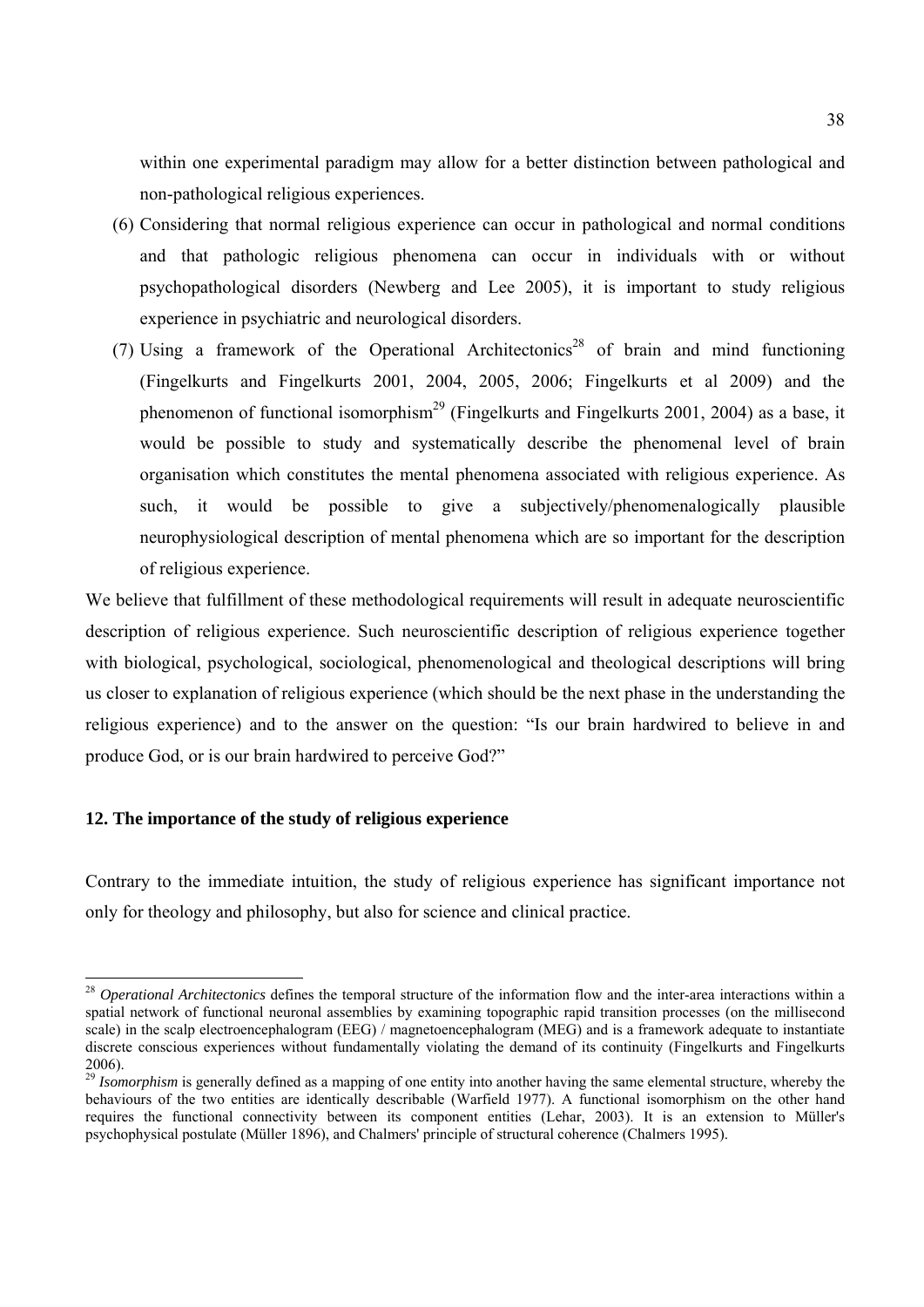## *12.1. Importance for a scientific perspective*

We agree with Newberg and colleagues that considering that religious experience is the only state where a person claims to have broken the bounds of his/her own human self-consciousness and come into intimate contact with ultimate reality, it is very important to study religious experience because that may be the only way of solving the problem of how to get outside the subjective mind (see Newberg and d'Aquili 2000; Newberg et al. 2001a,b). As such, the study of religious experience may shed new light on (a) mind, consciousness, self and reality, and (b) the relationship between phenomenological characteristics, brain states, body physiology and behaviour. Moreover, it will contribute to the development of (a) an appropriate definition of religious experience, (b) methodology and measurement techniques, and (c) methods of analysis in order to study subjective phenomena in general.

# *12.2. Importance for a clinical perspective*

The results of a study into religious experience will help therapists to determine whether a patient is experiencing a normal religious phenomenon, a pathological one, or both. The therapist would benefit in having a clearer understanding of the neuropsychological processes involved in the religious experience in that he or she would be able to treat pathologies associated with the religious experience appropriately.

Moreover, considering similarities between religious experience and schizophrenic states with religious content (Buckley 1981), the state of religious experience is arguably the most valuable state for understanding the relationship between religious activity, extra-personal brain mechanisms and schizophrenia.

#### *12.3. Importance for a theological perspective*

The results of such studies may (a) help to gain a better and deeper understanding of religious experience, (b) to gain a better understanding of the doctrine of the image of God, and eventually (c) contribute to theological and philosophical conceptualisations. These studies will enhance human knowledge of how religious experience affects the mind, brain, body and behaviour (Newberg and Lee 2005).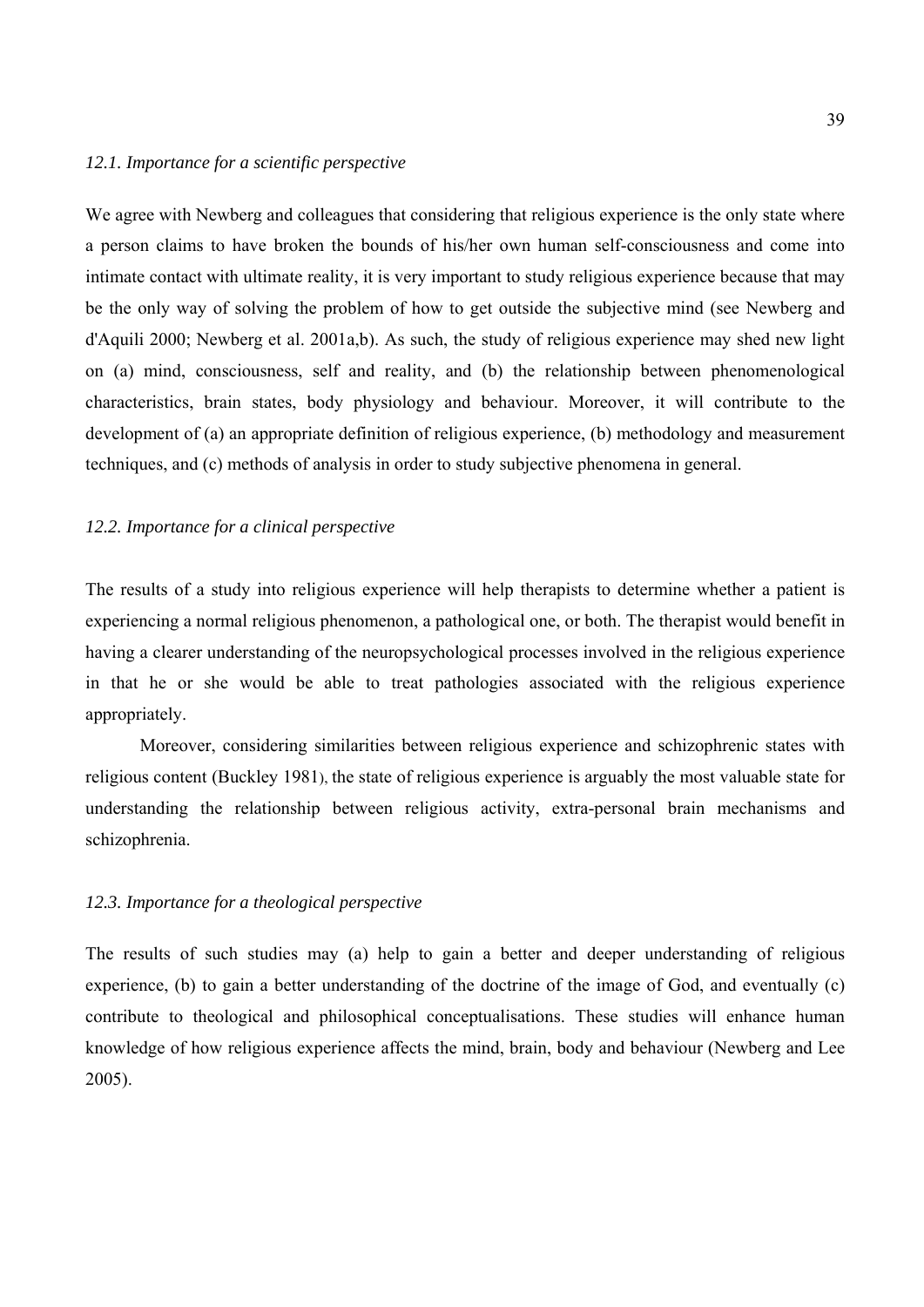# *12.4. Importance for a philosophical perspective*

The results of a study into religious experience will provide evidence-based grounds for psychobiologically relevant conceptualisations of religious experience and subjective phenomena in general (versus abstract ones).

# **Acknowledgement**

This work was partly supported by BM-Science Centre. Special thanks to Simon Johnson for skilful language editing.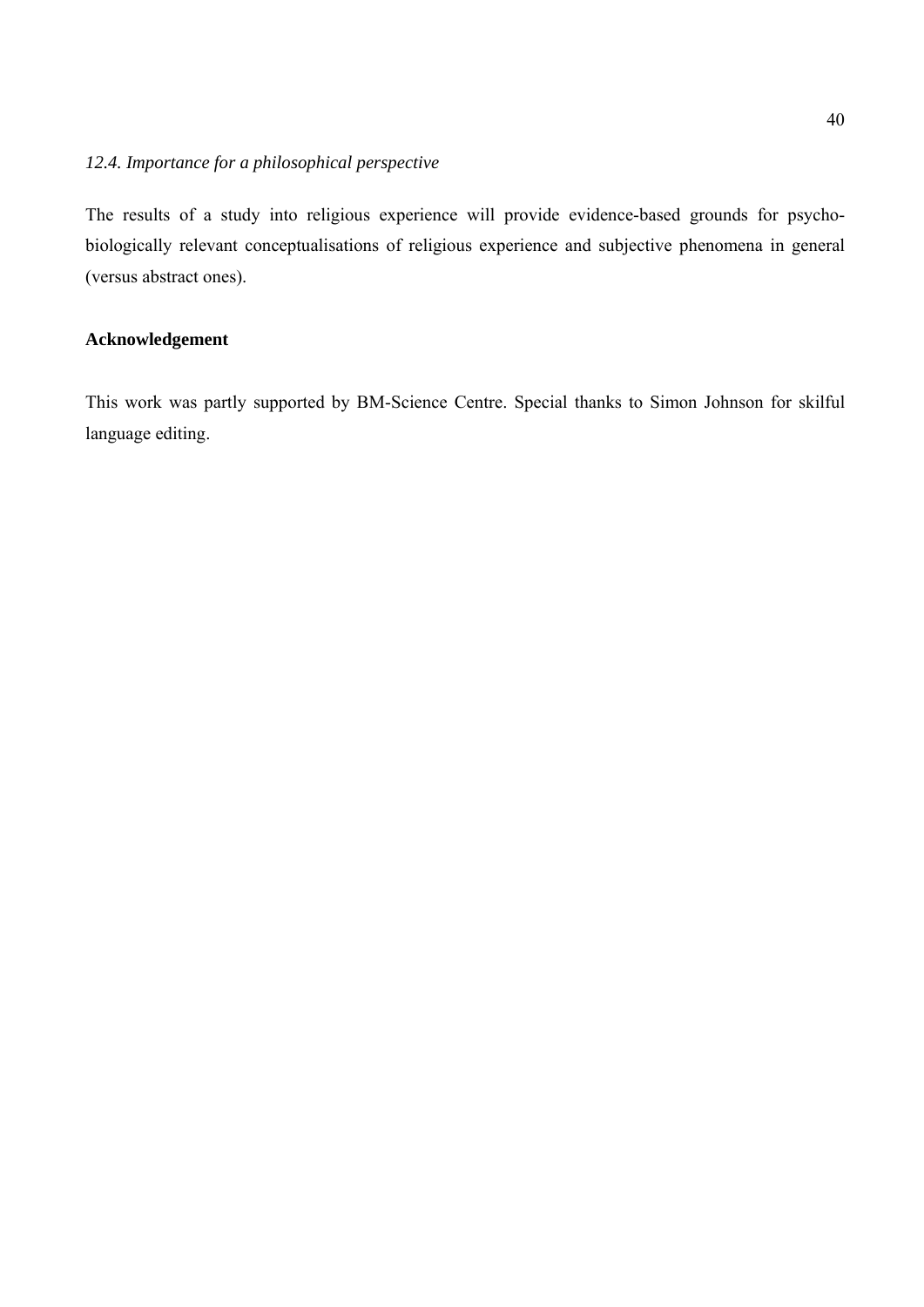#### **References:**

- Abdel-Khalek AM, Lester D (2007) Religiosity, health, and psychopathology in two cultures: Kuwait and USA. Mental Health, Religion & Culture 10(5):537–550
- Adcock RA, Thangavel A, Whitfield-Gabrieli S, Knutson B, Gabrieli JDE (2006) Reward-Motivated Learning: Mesolimbic Activation Precedes Memory Formation. Neuron 50:507-517
- Aftanas LI, Golocheikine SA (2001) Human anterior and frontal midline theta and lower alpha reflect emotionally positive state and internalized attention: High-resolution EEG investigation of meditation. Neurosci Lett 310:57-60
- Aghajanian GK, Marek GJ (1999) Serotonin and hallucinogens. Neuropsychopharmacology 21(2 suppl):16S–23S

Armstrong T (1985, August) Profound childhood religious experience. Paper presented at the 93rd Annual Convention of the American Psychological Association, Los Angeles, CA

- Atran S (2002) In Gods We Trust: The evolutionary landscape of religion. Oxford, Oxford University
- Augustine JR (1996) Circuitry and functional aspects of the insular lobe in primates including humans. Brain Res Brain Res Rev 22:229–244
- Austin JH (1998) Zen and the brain: Toward an understanding of meditation and consciousness. The MIT Press, Cambridge, MA
- Azari NP, Birnbacher D (2004) The role of cognition and feeling in religious experience: An interdisciplinary inquiry. Zygon 39(4):901-918
- Azari NP, Nickel J, Wunderlich G, Niedeggen M, Hefter H, Tellmann L, Herzog H, Stoerig P, Birnbacher D, Seitz RJ (2001a) Neural correlates of religious experience. Eur J Neurosci 13(8):1649-1652
- Azari NP, Nickel J, Wunderlich G, Niedeggen M, Hefter H, Tellmann L, et al. (2001b) Neural circuitry of religious experience. Paper presented at the 31rst Annual Meeting of the Society for Neuroscience, San Diego, CA, Society for Neuroscience
- Baars BJ (2005) Subjective experience is probably not limited to humans: The evidence from neurobiology and behaviour. Conscious Cogn 14:7–21
- Badawi K, Wallace RK, Orme-Johnson D, Rouzere AM (1984) Electrophysiologic characteristics of respiratory suspension periods occurring during the practice of the Transcendental Meditation program. Psychosom Med 46:267-276
- Badgaiyan RD (2000) Executive control, willed actions, and nonconscious processing. Hum Brain Mapp 9:38–41
- Barrett JL (2000) Exploring the Natural Foundations of Religion. Trends Cogn Sci 4(1):29-34
- Barrett JL (2007) Is the spell really broken? Bio-psychological explanations of religion and theistic belief. Theology and Science 5(1):57-72
- Barrett JL, Keil FC (1996) Conceptualizing a non-natural entity: anthropomorphism in God concepts. Cognit Psychol 31:219–247
- Barrett JL, Richert RA (2003) Anthropomorphism or Preparedness? Exploring Children's God Concepts. Rev Relig Res 44(3):300–312
- Bartels A, Zeki S (2000) The neural basis of romantic love. NeuroReport 11:3829–3834
- Bartels A, Zeki S (2004) The neural correlates of maternal and romantic love. Neuroimage 21:1155–1166
- Batson CD, Ventis WL (1982) Chapter 7. The religious experience: A social-psychological perspective. Oxford University Press, New York.
- Bear DM (1979) Temporal lobe epilepsy—A syndrome of sensory-limbic hyperconnection. Cortex 15:357–384
- Bear DM, Fedio P (1977) Quantitative analysis of interictal behavior in temporal lobe epilepsy. Arch Neurol 34:454–467
- Bear D, Levin K, Blumer D, Chetham D, Reider J (1982) Interictal behavior in hospitalized temporal lobe epileptics: Relationship to idiopathic psychiatric syndromes. J Neurol Neurosurg Psychiatry 45:481–488
- Beauregard M (2007) Mind does really matter: Evidence from neuroimaging studies of emotional self-regulation, psychotherapy, and placebo effect. Prog Neurobiol 81(4):218-236
- Beauregard M, Paquette V (2006) Neural correlates of a mystical experience in Carmelite nuns. Neurosci Lett 405:186–190
- Bechara A, Damasio AR, Damasio H, Anderson SW (1994) Insensitivity to future consequences following damage to human prefrontal cortex. Cognition 50:7–12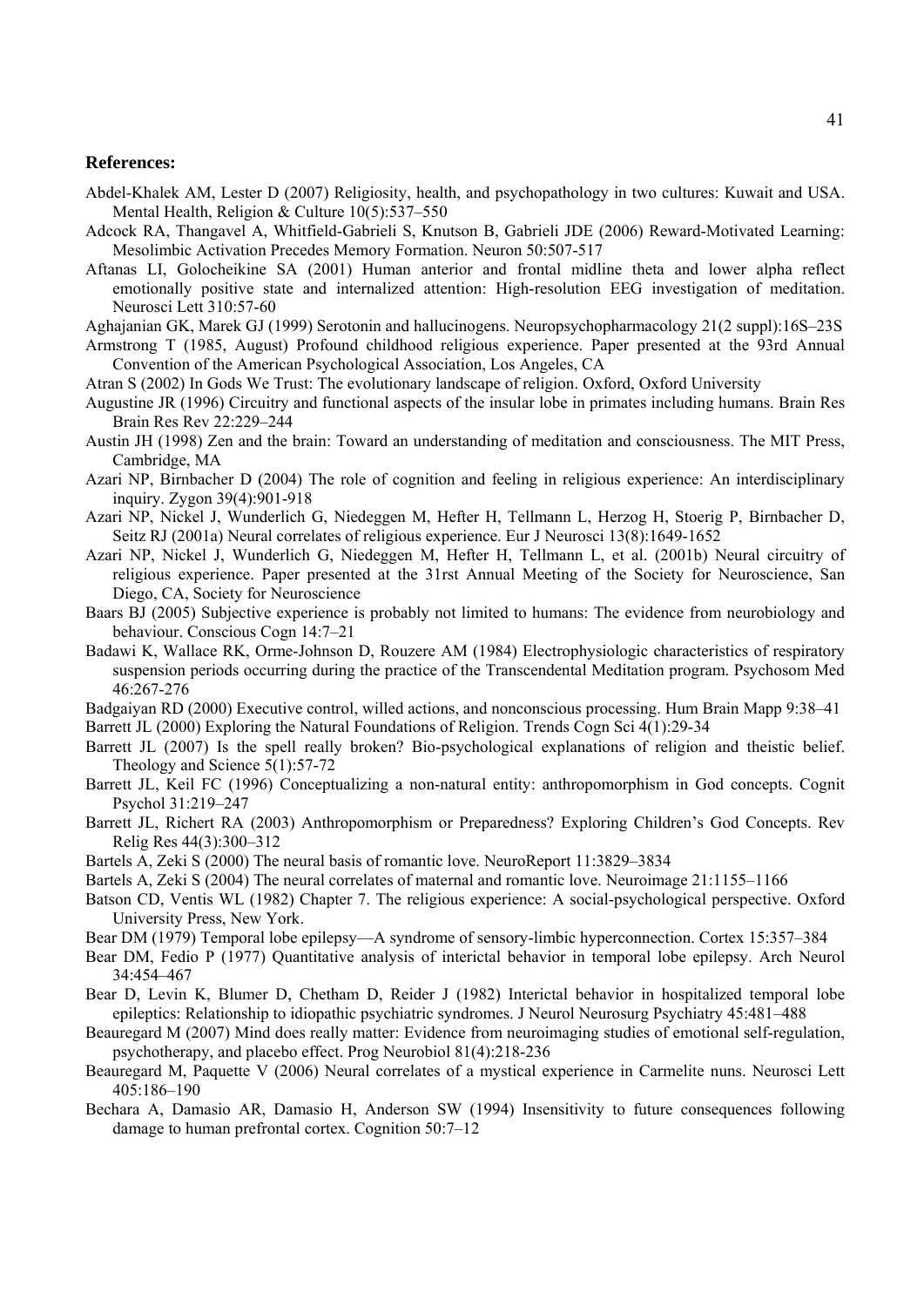- Benedetti F, Lanotte M, Lopiano L, Colloca L (2007) When words are painful: unraveling the mechanisms of the nocebo effect. Neuroscience 147:260–271
- Bennett JE, Trinder J (1977) Hemispheric laterality and cognitive style associated with Transcendental Meditation. Psychophysiology 14:293-296
- Berdyaev NA (1937, translated 1939) Spirit and reality. YMCA-Press s.d., Paris, pp. 175
- Bering JM (2004) The Evolutionary History of an Illusion: Religious Causal Beliefs in Children and Adults. In: Ellis B & Bjorklund DF (eds) Origins of the Social Mind: Evolutionary Psychology and Child Development. Guilford Press, New York, pp 411-437
- Blood A, Zatorre R (2001) Intensely pleasurable responses to music correlate with activity in brain regions implicated in reward and emotion. Proc Natl Acad Sci U S A 98:11818–11823
- Bloom P (2007) Religion is Natural. Dev Sci 10:147–151
- Borg J, Andrée B, Serstrom H, Farde L (2003) The Serotonin System and Spiritual Experiences. Am J Psychiatry 160:1965–1969
- Bouchard TJJr, Lykken DT, McGue M, Segal NL, Tellegen A (1990) Sources of human psychological differences: the Minnesota Study of Twins Reared Apart. Science 250:223–228
- Boyer P (2001) Religion Explained: Evolutionary Origins of Religious Thought. Basic Books, New York
- Boyer P (2003) Religious thought and behaviour as by-products of brain function. Trends Cogn Sci 7(3):119-124
- Bozarth MA (1991) The mesolimbic dopamine system as a model brain reward system. In: Willner P & Scheel-Krüger J (eds) The mesolimbic dopamine system: From motivation to action. John Wiley & Sons, London, pp. 301-330
- Braam AW, Van den Eeden P, Prince MJ, Beekman AT, Kivela SL, Lawlor BA, Birkhofer A, Fuhrer R, Lobo A, Magnusson H, Mann AH, Meller I, Roelands M, Skoog I, Turrina C, Copeland JR (2001) Religion as a Cross-Cultural Determinant of Depression in Elderly Europeans: results from the Eurodep collaboration. Psychol Med 31(5):803-814
- Bremmer J (1983) The early Greek concept of the soul. Princeton University Press, Princeton
- Bressler SL, Kelso JAS (2001) Cortical coordination dynamics and cognition. Trends Cogn Sci 5:26-36
- Brewerton TD (1994) Hyperreligiosity in psychotic disorders. J Nerv Ment Dis 182:302–304
- Britton WB, Bootzin RR (2004) Near-death experiences and the temporal lobe. Psychol Sci 15:254–258
- Brugger P, Graves RE (1997) Testing vs. believing hypotheses: Magical ideation in the judgment of contingencies. Cognit Neuropsychiatry 2:251–272
- Bucke RM (1961) Cosmic Consciousness. Secaucus, NJ, Citadel
- Buckley P (1981) Mystical experience and schizophrenia. Schizophr Bull 7:516–521
- Burkert W (1996) Creation of the Sacred: Tracks of Biology in Early Religions. Harvard Univ Press, Cambridge, MA, pp 255
- Byrd RC (1988) Positive Therapeutic Effects of Intercessory Prayer in a Coronary Care Unit Population. South Med J 81(7):826-829
- Cahn BR, Polich J (2006) Meditation States and Traits: EEG, ERP, and Neuroimaging Studies. Psychol Bull 132:180-211
- Calabrese P, Markowitsch H, Durwen H, Widlitzek H, Haupts M, Holinka B, Gehlen W (1996) Right temporofrontal cortex as critical locus for the ecphory of episodic memories. J Neurol Neurosurg Psychiatry 61:304–310
- Carlton PL (1963) Cholinergic mechanisms in the control of behaviour by the brain. Psychol Rev 40:19-39
- Carter BM (2000) The Salvation of Your Souls: But What Is a Soul? Perspectives on Science and Christian Faith 52(4): 242-254
- Castelli F, Happe F, Frith U, Frith C (2000) Movement and mind: a functional imaging study of perception and interpretation of complex intentional movement patterns. Neuroimage 12:314–325
- Cha KY, Wirth DP, Lobo RA (2001) Does prayer influence the success of in-vitro fertilization embryo transfer? Report of a masked, randomized trial. J Reprod Med 46:781-787
- Chalmers DJ (1995) Facing up to the problems of consciousness. Journal of Consciousness Studies 2:200-219
- Cicogna P, Natale V, Occhionero M, Bosinelli M (1998) A comparison of mental activity during sleep onset and morning awakening. Sleep 21(5):462-470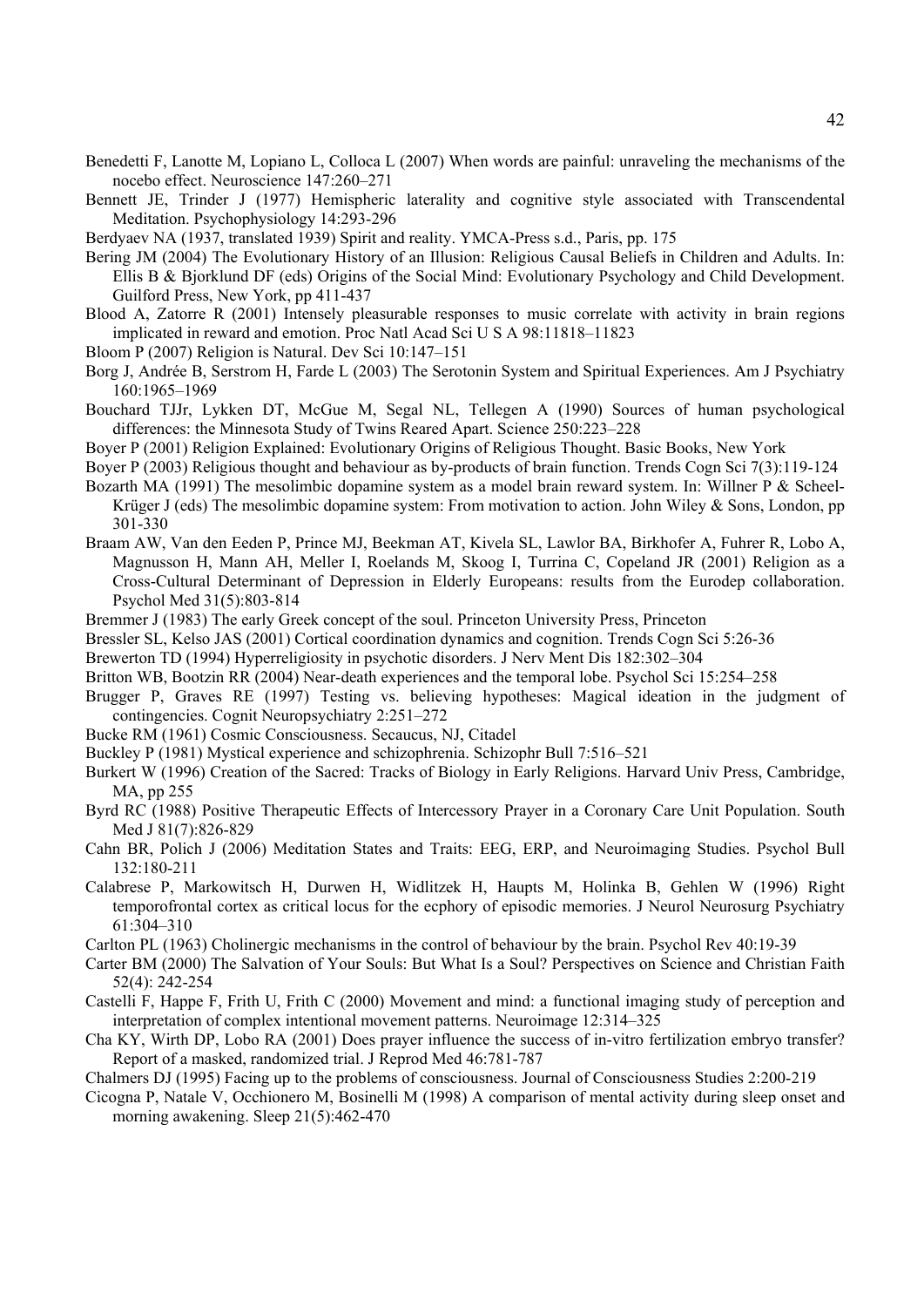Clark WH (1969) Chemical Ecstasy. Sheed & Ward, New York

Clayton P (1999) Neuroscience, the Person and God: An Emergentist Account. In: Russell RJ, Murphy N, Meyering TC, Arbib M (eds) Neuroscience and the Person: Scientific Perspectives on Divine Action. Vatican Observatory Publications and the Center for Theology and the Natural Sciences

Clayton P (2000) The emergence of spirit. The center for theology and the natural sciences bulletin 20(4):3-20

- Clayton P (2006) The emergence of spirit: from complexity to anthropology to theology? Theology and Science 4(3):291-307
- Clayton P (2007) The impossible possibility: divine causes in the world of nature. Online paper, Retrieved from http://www.ctr4process.org/about/CoDirectors/clayton/papers.htm
- Cohen BM, Carlezon WAJr (2007) Can't get enough of that dopamine. Am J Psychiatry 164:543-546
- Coles R (1990) The spiritual life of children. Houghton Mifflin
- Collette F, Van der Linden M (2002) Brain imaging of the central executive component of working memory. Neurosci Biobehav Rev 26:105–125
- Comings DE, Gonzales N, Saucier G, Johnson JP, MacMurray JP (2000) The DRD4 gene and the spiritual transcendence scale of the temperament index. Psychiatr Genet 10:185–189
- Conze E (1993) A short history of Buddhism. Oneworld Pubns Ltd, 2nd edition
- Cothran MM, Harvey PD (1986) Delusional thinking in psychotics: Correlates of religious content. Psychol Rep 58:191–199
- Crinion J, Turner R, Grogan A, Hanakawa T, Noppeney U, Devlin JT, Aso T, Urayama S, Fukuyama H, Stockton K, Usui K, Green DW, Price CJ (2006) Language Control in the Bilingual Brain. Science 312(5779):1537- 1540
- Critchley HD, Wien S, Rotshtein P, Ohman A, Dolan RJ (2004) Neural systems supporting interoceptive awareness. Nat Neurosci 7:189–195
- Csernansky JG, Leiderman DB, Mandabach M, Moses JAJr (1990) Psychopathology and limbic epilepsy: Relationship to seizure variables and neuropsychological function. Epilepsia 31:275–280
- Cummings JL (1993) Frontal-subcortical circuits and human behavior. Arch Neurol 50:873–880
- D'Onofrio BM, Eaves LJ, Murrelle L, Maes HH, Spilka B (1999) Understanding biological and social influences on religious affiliation, attitudes, and behaviors: A behavior genetic perspective. J Pers 67:953–984
- Damasio AR (1999) The Feeling of What Happens: Body and Emotion in the Making of Consciousness. Harcourt Brace, New York
- Damasio AR (1995) On some functions of the human prefrontal cortex. Ann N Y Acad Sci 769:241–251
- Damasio AR, Tranel D, Damasio H (1990) Individuals with sociopathic behavior caused by frontal damage fail to respond autonomically to social stimuli. Behav Brain Res 41:81–94
- Damasio AR, Grabowski TJ, Bechara A, Damasio H, Ponto LL, Parvizi J, Hichwa RD (2000) Subcortical and cortical brain activity during the feeling of self-generated emotions. Nat Neurosci 3:1049–1056
- Danbolt NC (2001) Glutamate uptake. Prog Neurobiol 65(1):1-105
- d'Aquili EG (1993) Apologia pro scriptura sua, or maybe we got it right after all. Zygon 28(2):251–266
- d'Aquili EG, Newberg AB (1993) Religious and mystical states: A neuropsychological model. Zygon 28:177– 200
- d'Aquili EG, Newberg AB (1999) The mystical mind. Probing the biology of religious experience. Fortress, Minneapolis, MN.
- Davis KD, Taylor KS, Hutchison WD, Dostrovsky JO, McAndrews MP, Richter EO, Lozano AM (2005) Human Anterior Cingulate Cortex Neurons Encode Cognitive and Emotional Demands. J Neurosci 25(37):8402-8406
- de Araujo IE, Rolls ET, Kringelbach ML, McGlone F, Phillips N (2003) Taste-olfactory convergence, and the representation of the pleasantness of flavour, in the human brain. Eur J Neurosci 18:2059–2068
- Decety J (1996) Do imagined and executed actions share the same neural substrate? Eur J Neurosci 3:87–93
- Delgado MR, Nystrom LE, Fissell C, Noll DC, Fiez JA (2000) Tracking the hemodynamic responses to reward and punishment in the striatum. J Neurophysiol 84:3072–3077
- Delgado MR, Locke HM, Stenger VA, Fiez JA (2003) Dorsal striatum responses to reward and punishment: effects of valence and magnitude manipulations. Cogn Affect Behav Neurosci 3:27–38
- Diduca D, Joseph S (1997) Schizotypal traits and dimensions of religiosity. Br J Clin Psychol 36:635–638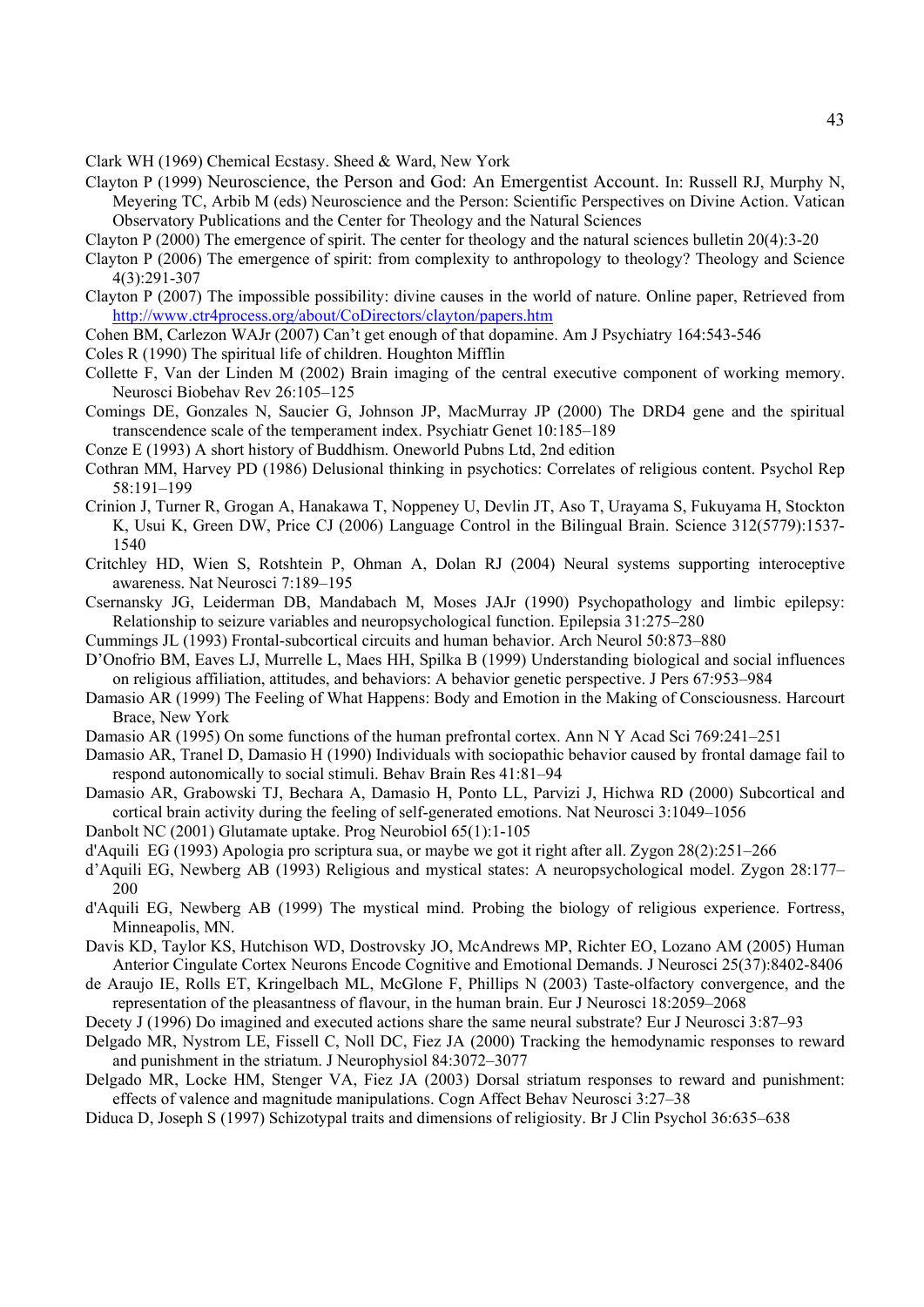- Dillbeck MC, Bronson EC (1981) Short-term longitudinal effects of the Transcendental Meditation technique on EEG power and coherence. Int J Neurosci 14:147-151
- Dolan RJ (1999) On the neurology of morals. Nat Neurosci 11:927–929
- Dolcos F, Kragel P, Wang L, McCarthy G (2006) Role of the inferior frontal cortex in coping with distracting emotions. NeuroReport 17:1591-1594
- D'Onofrio BM, Eaves LJ, Murrelle L, Maes HH, Spilka B (1999) Understanding biological and social influences on religious affiliation, attitudes, and behaviors: a behavior genetic perspective. J Pers 67:953-984
- Doya K (2000) Metalearning, neuromodulation, and emotion. In: Hatano G, Okada N, & Tanabe H (eds) Affective Minds. Elsevier Science B.V., pp 101-104.
- Dworkin SF, Chen AC, LeResche L, Clark DW (1983) Cognitive reversal of expected nitrous oxide analgesia for acute pain. Anesth Analg 62:1073–1077
- Eaves L (2004) Genetic and social influences on religion and values. In: Malcolm J (ed) From Cells to Souls and Beyond: Changing Portraits of Human Nature Grand Rapids. MI: Eerdmans, pp 102-122
- Eaves LJ, Martin NG, Heath AC (1990) Religious affiliation in twins and their parents: Testing a model of cultural inheritance. Behav Genet 20:1–22
- Edelman GM, Tononi G (2000) A Universe of consciousness: How matter becomes imagination. Basic Books, New York
- Ehrlichman H, Wiener MS (1980) EEG asymmetry during covert mental activity. Psychophysiology 17:228-235
- Eichenbaum H (2000) A cortical-hippocampal system for declarative memory. Nat Rev Neurosci 1:41–50
- Elliott FA (1990) Neurology of aggression and episodic dyscontrol. Sem Neurol 10:303–312
- Ellis GFR (2001) Quantum theory and the macroscopic world. In: Russell RJ, Clayton P, Wegter-McNelly, K & Polkinghorne J (eds) Quantum Mechanics. Scientific perspectives on divine action, vol 5, Vatican City State: Vatican Observatory Publications / Berkeley, CA: CTNS, pp 259-291
- Eslinger PJ (1999) Orbital frontal cortex: behavioral and physiological significance (part II). Neurocase 5:299– 300
- Eurostat survey, Special EUROBAROMETER 225 (2005, June). Social values, Science & Technology
- Evans EM (2000) The emergence of beliefs about the origin of species in school-age children. Merrill Palmer Q 46:221-254
- Evans EM (2001) Cognitive and contextual factors in the emergence of diverse belief systems: Creation versus evolution. Cognit Psychol 42:217-266
- Eysenck HJ, Eysenck SBG (1976) Psychoticism as a Dimension of Personality. Hodder and Stoughton, London
- Faber PL, Lehmann D, Gianotti LRR, Kaelin M, Pascual-Marqui RD (2004, April) Scalp and intracerebral (LORETA) theta and gamma EEG coherence in meditation. Paper presented at the International Society for Neuronal Regulation, Winterthur, Switzerland.
- Fallon BA, Liebowitz MR, Hollander E, Schneier FR, Campeas RB, Fairbanks J, et al (1990) The pharmacotherapy of moral or religious scrupulosity. J Clin Psychiatry 51:517–521
- Menn A (1999) Father Alexander Menn answering questions. Alexander Menn Foundation, Moscow, pp 318
- Feldman J, Rust J (1989) Religiosity, schizotypal thinking, and schizophrenia. Psychol Rep 65:587–593
- Felician O, Ceccaldi M, Didic M, Thinus-Blanc C, Poncet M (2003) Pointing to body parts: a double dissociation study. Neuropsychologia 41:1307–1316
- Fenwick PB (1987) Meditation and the EEG. In: West MA (ed) The psychology of meditation, New York: Clarendon Press, pp 104-117
- Fenwick P, Galliano S, Coate MA, Rippere V, Brown D (1985) 'Psychic' sensitivity, mystical experience, head injury and brain pathology. Br J Med Psychol 58:35–44
- Fergus F, Lothian A (1997) The way to eternity: Egyptian myth. Duncan Baird Publishers, Amsterdam
- Fernstrom JD, Garattini S (1998, October) Introduction to the Symposium Proceedings. Presented at the International Symposium on Glutamate, Bergamo. Italy J Nutr 130:891S
- Filley CM (1995) Neurobehavioral Anatomy. University Press of Colorado, Niwot, CO
- Fincham JM, Anderson JR (2006) Distinct roles of the anterior cingulate and prefrontal cortex in the acquisition and performance of a cognitive skill. Proc Natl Acad Sci U S A 103(34):12941-12946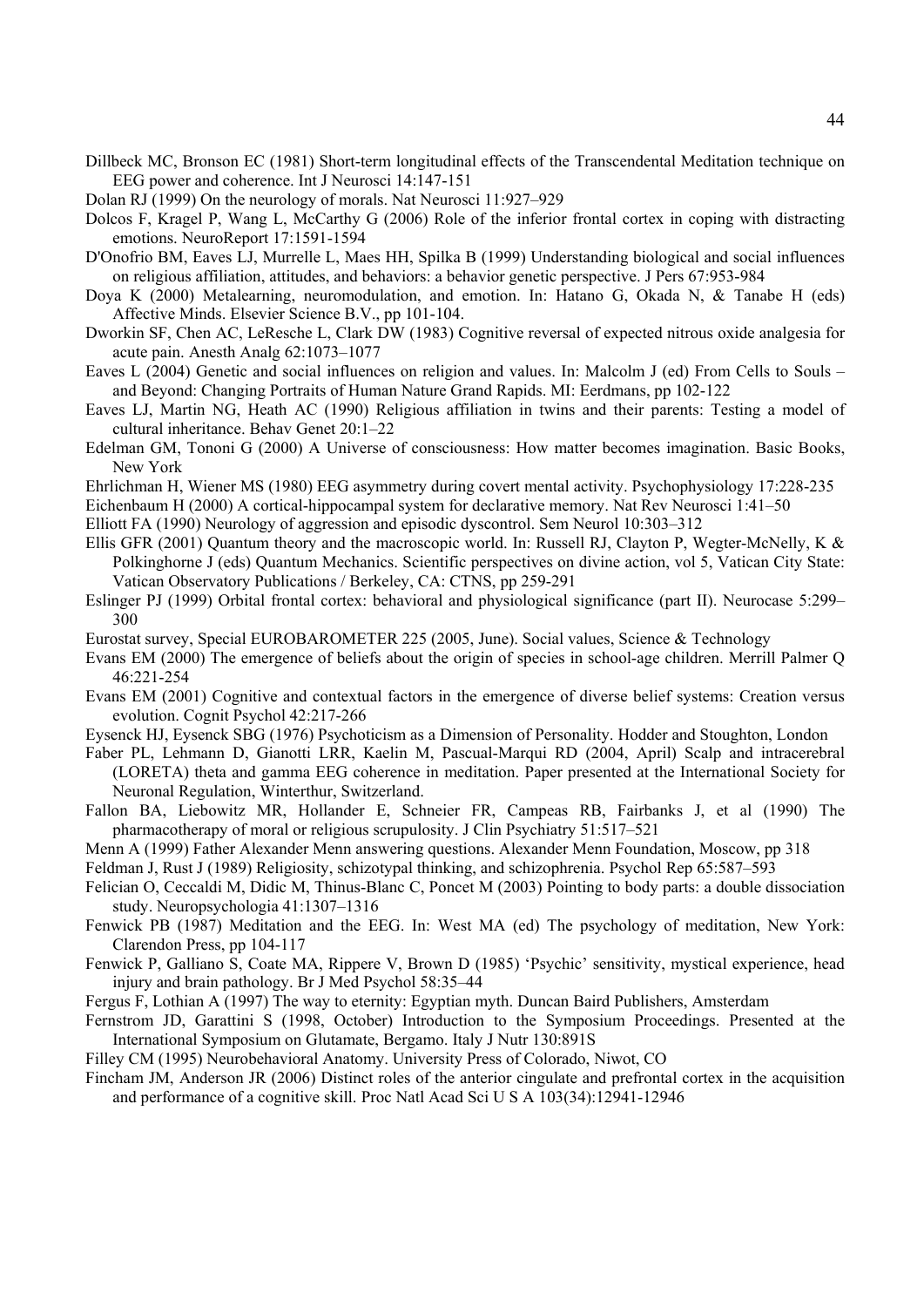- Fingelkurts AnA, Fingelkurts AlA (2001) Operational architectonics of the human brain biopotential field: Towards solving the mind-brain problem. Brain and Mind 2(3):261-296
- Fingelkurts AnA, Fingelkurts AlA (2004) Making complexity simpler: Multivariability and metastability in the brain. Int J Neurosci 114(7):843-862
- Fingelkurts AnA, Fingelkurts AlA (2005) Mapping of the brain operational architectonics. Chapter 2. In: Chen FJ (ed) Focus on Brain Mapping Research. Nova Science Publishers, Inc, pp 59-98 URL = http://www.bmscience.com/team/chapt3.pdf
- Fingelkurts AnA, Fingelkurts AlA (2006) Timing in cognition and EEG brain dynamics: discreteness versus continuity. Cogn Process 7:135-162
- Fingelkurts AnA, Fingelkurts AlA, Neves CFH (2009) Phenomenological architecture of a mind and Operational Architectonics of the brain: the unified metastable continuum. J New Math Nat Comput 5(1):221-244
- Fink G, Markowitsch HJ, Reinkemeier M, Bruckbauer T, Kessler J, Heiss W-D (1996) Cerebral representation of one's own past: neural networks involved in autobiographical memory. J Neurosci 16:4275–4282
- Fischer R (1971) A Cartography of Understanding Mysticism. Science 174:897-904
- Fiske AP, Haslam N (1997) Is obsessive-compulsive disorder a pathology of the human disposition to perform socially meaningful rituals? Evidence of similar content. J Nerv Ment Dis 185:211–222
- Flavell JH (1979) Metacognition and cognitive monitoring: a new area of cognitive development inquiry. Am Psychol 34:906–911
- Fletcher PC, Happe F, Frith U (1995) Other minds in the brain: a functional imaging study of theory of mind in story comprehension. Cognition 57:109–128
- Fowler JW (1981) Stages of Faith. HarperCollins, San Francisco
- Francis LJ, Wilcox C (1996) Prayer, church attendance, and personality revisited: A study among 16- to 19-yr-old girls. Psychol Rep 79:1265–1266
- Freeman WJ (2003) Evidence from human scalp electroencephalograms of global chaotic itinerancy. Chaos 13:1067-1077
- Freese TE, Miotto K, Reback CJ (2002) The effects and consequences of selected club drugs. J Subst Abuse Treat 23:151–156
- Frith C, Dolan R (1996) The prefrontal cortex in higher cognitive functions. Cogn Brain Res 5:175–181

Frith CD, Frith U (1999) Interacting minds — a biological basis. Science 286:1692–1695

- Fuster JM (1997) The Prefrontal Cortex: Anatomy, Physiology and Neuropsychology of the Frontal Lobe, 3<sup>rd</sup> ed. Lippincott–Raven, Philadelphia, PA
- Fuster JM (1999) Synopsis of function and dysfunction of the frontal lobe. Acta Psychiatr Scand 99:51–57
- Gabrieli JD, Poldrack RA, Desmond JE (1998) The role of left prefrontal cortex in language and memory. Proc Natl Acad Sci U S A 95(3):906-913
- Gallagher HL, Happe F, Brunswick N, Fletcher PC, Frith U, Frith CD (2000) Reading the mind in cartoons and stories: an fMRI study of theory of mind in verbal and nonverbal tasks. Neuropsychologia 38:11–21
- Gallemore JLJr, Wilson WP, Rhoads JM (1969) The religious life of patients with affective disorder. Dis Nerv Syst 30:483–487
- Gallup G, Castelli J (1990, 7 September) Gallup religion poll. Los Angeles Times Syndicate
- Ganis G, Thompson WL, Kosslyn SM (2004) Brain areas underlying visual mental imagery and visual perception: an fMRI study. Brain Res Cogn Brain Res 20:226–241
- Gaylord C, Orme-Johnson D, Travis F (1989) The effects of the Transcendental Meditation technique and progressive muscle relaxation on EEG coherence, stress reactivity, and mental health in black adults. Int J Neurosci 46:77-86
- Gazzaniga MS (1970) The bisected brain. Appleton, New York
- Gazzaniga MS (2005) The Ethical Brain. Dana Press, New York, pp 220 (Excerpt from pages 145-155)
- Gemar MC, Kapur S, Segal ZV, Brown GM, Houle S (1996) Effects of self-generated sad mood on regional cerebral activity: a PET study in normal subjects. Depression 4:81-88
- George MS, Ketter TA, Parekh PI, Herscovitch P, Post RM (1996) Gender differences in regional cerebral blood flow during transient self-induced sadness or happiness. Biol Psychiatry 40:859–871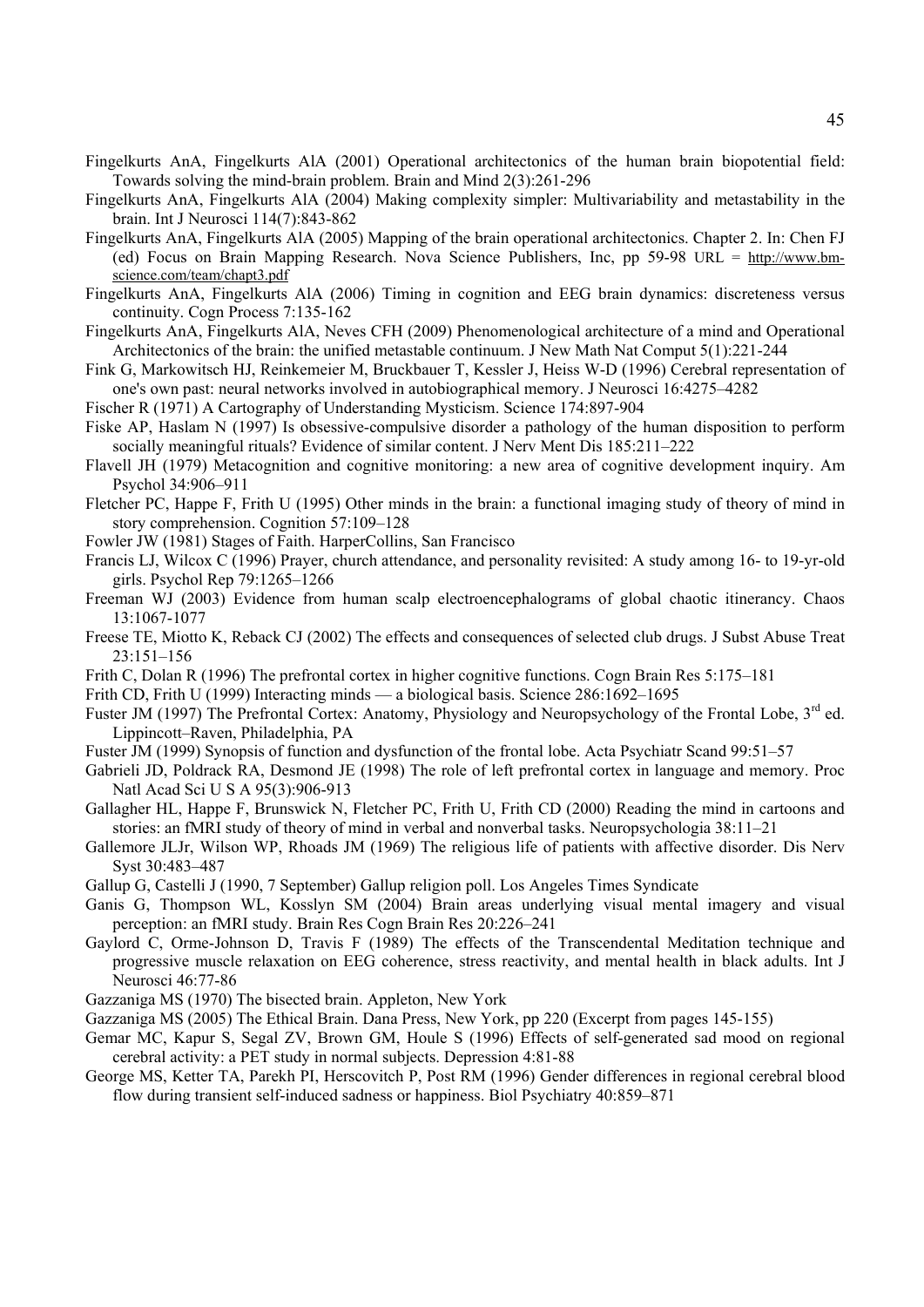- Getz GE, Fleck DE, Strakowski SM (2001) Frequency and severity of religious delusions in Christian patients with psychosis. Psychiatry Res 103:87–91
- Giancola PR, Zeichner A (1994) Neuropsychological performance on tests of frontal-lobe functioning and aggressive behavior in men. J Abnorm Psychol 103:832–835
- Gijsbers AJ (2003, July) The dialogue between neuroscience and theology. Paper presented at the Conference on Science and Christianity (COSAC) held at Avondale College, Cooranbong
- Glennon RA (1990) Do classical hallucinogens act as 5-HT2 agonists or antagonists? Neuropsychopharmacology 3:509–517
- Godefroy O, Cabaret M, Petit-Chenal V, Pruvo JP, Rousseaux M (1999) Control functions of the frontal lobes. Modularity of the central-supervisory system? Cortex 35:1–20
- Goel V, Grafman J, Tajik J, Gana S, Danto D (1998) Modelling other minds. Brain 120:1805–1822
- Goldman-Rakic PS (1987) Circuitry of primate prefrontal cortex and regulation of behaviour by representational memory. In: Mountcastle VB, Plum F, Geiger SR (eds) Handbook of Physiology, vol 5, American Physiological Society, Bethesda, MD, pp 373–417
- Gordon H (1978) Left hemisphere dominance for rhythmic elements in dichotomically presented melodies. Cortex 14:58-70
- Grafman J, Litvan I (1999) Importance of deficits in executive functions. Lancet 354:1921–1923
- Grafman J, Schwab K, Warden D, Pridgen A, Brown HR, Salazar AM (1996) Frontal lobe injuries, violence, and aggression: a report of the Vietnam Head Injury Study. Neurology 46:1231–1238
- Greene JD, Sommerville RB, Nystrom LE, Darley JM, Cohen JD (2001) An fMRI investigation of emotional engagement in moral judgment. Science 293:2105–2108
- Gribov IA (1988) Schöpferische Activität- Wesen and Voraussetzung vor dem Hintergrund der sowjetischen Hirnhemisphärenforschung. Dynamische psychiatrie 106/107:378-395
- Gribov IA (1992) Creativity and brain hemispheres: educational implications. European Journal for High Ability 3:6-14
- Grossoehme DH, Cotton S, Leonard A (2007) Spiritual and religious experiences of adolescent psychiatric inpatients versus healthy peers. J Pastoral Care Counsel 61(3):197-204
- Gusnard DA, Akbudak E, Shulman GL, Raichle ME (2001) Medial prefrontal cortex and self-referential mental activity: relation to a default mode of brain function. Proc Natl Acad Sci U S A 98:4259–4264
- Hansen G, Jensen SB, Chandresh L, Hilden T (1988) The psychotropic effect of ketamine. J Psychoactive Drugs 20:419–425
- Harris Interactive poll (2006) Retrieved from

http://www.harrisinteractive.com/news/allnewsbydate.asp?NewsID=1131

- Hay D (1990) Religious Experience Today: Studying the Facts. London, Mowbray
- Hebert R, Lehmann D, Tan G, Travis F, Arenander A (2005) Enhanced EEG alpha time-domain phase synchrony during Transcendental Meditation: Implications for cortical integration theory. Signal Processing 85:2213– 2232
- Hood RWJr, Spilka B, Hunsberger B, Corsuch R (1996) The Psychology of Religion: An Empirical Approach 2nd ed, Guilford, New York
- Hossein Nasr S, Leaman O (1996) History of Islamic philosophy. Routledge, London New York
- Ingvar DH (1985) Memory of the future: an essay on the temporal organization of conscious awareness. Hum Neurobiol 4:127–136
- Ingvar DH (1991) How shall we measure regional brain work? In: Lassen NA, Ingvar DH, Raichle ME, Friberg L (eds) Brain Work and Mental Activity. Munksgaard, Copenhagen, pp 346–359
- Ito S, Stuphorn V, Brown JW, Schall JD (2003) Performance Monitoring by the Anterior Cingulate Cortex During Saccade Countermanding. Science 302(5642):120–122
- James W (1902) The varieties of religious experience. Longmans, Green & Company, New York
- Jasper H, Penfield W (1954) Epilepsy and the Functional Anatomy of the Human Brain. 2nd edition. Brown and Co, Little
- John ER (2001) A field theory of consciousness. Conscious Cogn 9:184-213
- John ER (2002) The neurophysics of consciousness. Brain Res Brain Res Rev 39:1-28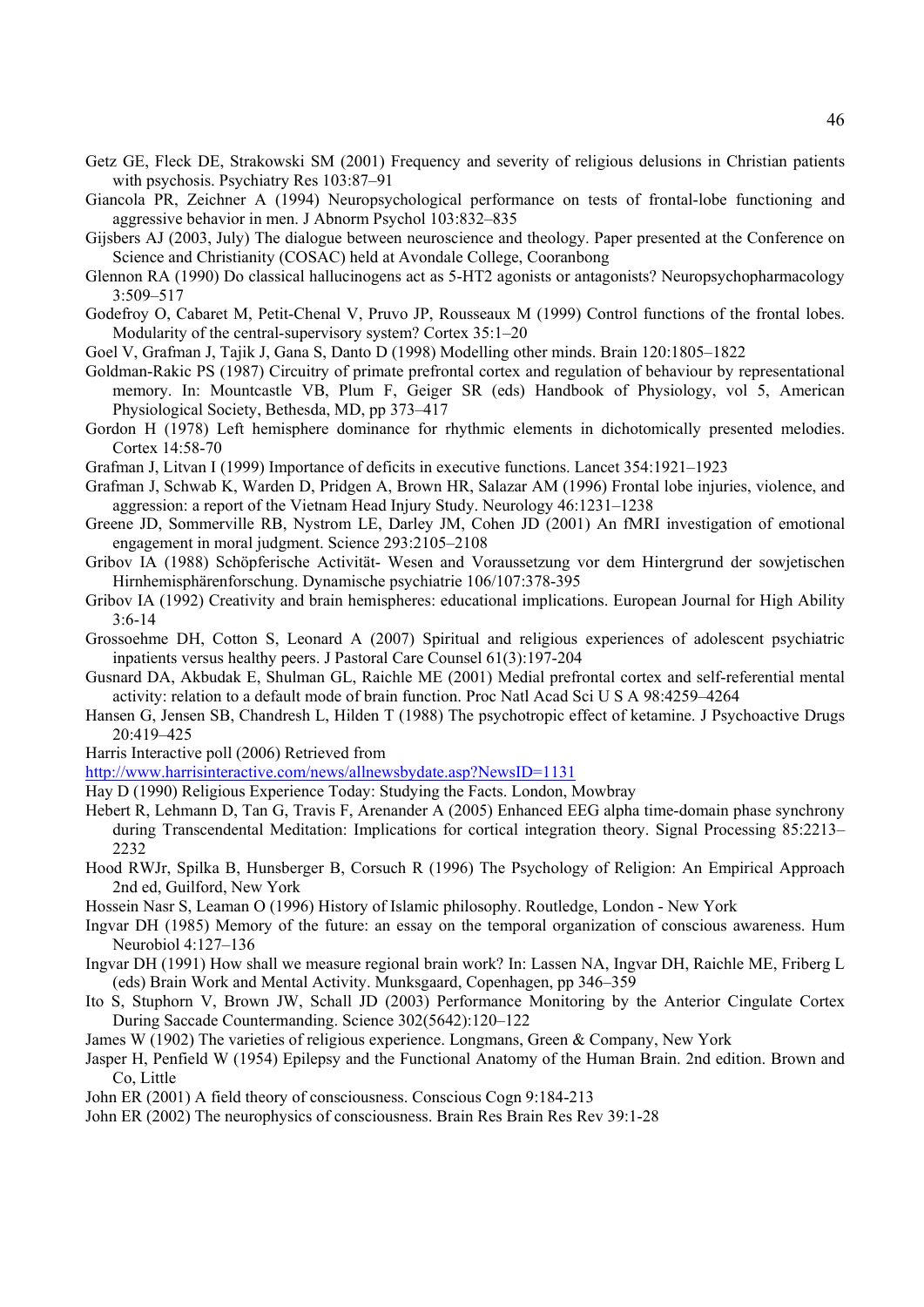- Johnson SC, Baxter LC, Wilder LS, Pipe JG, Heiserman JE, Prigatano GP (2002) Neural correlates of selfreflection. Brain 125:1808–1814
- Joseph R (2001) The limbic system and the soul. Evolution and the Neuroanatomy of Religious Experience. Zygon, The Journal of Religion and Science 36:105-136
- Jung CG, von Franz M-L (1964) Man and his Symbols. Doubleday & Co., Inc, Garden City, New York
- Kahn D, Stickgold R, Pace-Schott EF, Hobson JA (2000) Dreaming and waking consciousness: a character recognition study. Sleep Res 9(4):317–325
- Kallio S, Revonsuo A (2003) Hypnotic phenomena and altered states of consciousness: A multilevel framework of description and explanation. Contemporary Hypnosis 20:111–164
- Kaplan AYa, Fingelkurts AnA, Fingelkurts AlA, Borisov SV, Darkhovsky BS (2005) Nonstationary nature of the brain activity as revealed by EEG/MEG: Methodological, practical and conceptual challenges. Signal Processing 85:2190-2212
- Karnath H-O (2001) New insights into the functions of the superior temporal cortex. Nat Rev Neurosci 2:568-576
- Katz Z (1971) Sociology of religion in the USSR: A beginning? Slavic Rev 30(4):870-875 Kelley WM, Macrae CN, Wyland CL, Caglar S, Inati S, Heatherton TF (2002) Finding the self? An event-related fMRI study. J Cogn Neurosci 14:785–794
- Kelemen D (2004) Are children ''intuitive theists''? Reasoning about purpose and design in nature. Psychol Sci 15(5):295-301
- Kelemen D, Callanan M, Casler K, Pérez-Granados D (2005) Why things happen: Teleological explanation in parent–child conversations. Dev Psychol 41:251–264
- Kim J (1992) "Downward causation" in emergentism and nonreductive physicalism. In: Beckermann A, Flohr H, Kim J (eds) Emergence of reduction? Essays on the prospects of nonreductive physicalism. Walter de Gruyter, Berlin, pp 119-138
- Kim K, Hwu H, Zhang LD, Lu MK, Park KK, Hwang TJ, Kim D, Park YC (2001).Schizophrenic delusions in Seoul, Shanghai and Taipei: A transcultural study. Journal of the Korean Medical Society 16:88–94
- King RAH (2005) Common to body and soul: Philosophical approaches to explaining living behaviour in Greco-Roman antiquity. Walter de Gruyter, Berlin.
- Kirk KM, Eaves LJ, Martin NG (1999) Self-transcendence as a measure of spirituality in a sample of older Australian twins. Twin Res 2:81–87
- Kjaer TW, Nowak M, Kjaer KW, Lou AR, Lou HC, John F (2001) Precuneus-prefrontal activity during awareness of visual verbal stimuli. Conscious Cogn 10(3):356–365
- Kjaer TW, Bertelsen C, Piccini P, Brooks D, Alving J, Lou HC (2002) Increased dopamine tone during meditation-induced change of consciousness. Cogn Brain Res 13:255–259
- Klaf FS, Hamilton JG (1961) Schizophrenia—A hundred years ago and today. J Ment Sci 107: 819–827
- Klima G (1984) Libellus pro Sapiente: A criticism of Allan Bäck's argument against St. Thomas Aquinas's theory of the incarnation. New Scholasticism 58:207-219.
- Knight RT, Garbowecky M (1995) Escape from linear time: Prefrontal cortex and conscious experience. In: Gazzaniga MS (ed) The cognitive neurosciences. MIT Press, Boston, pp 1357-1371
- Koenig HG, Cohen HJ (eds) (2002) The Link between Religion and Health: Psychoneuroimmunology and the Faith Factor. Oxford University Press
- Koenig HG, McCullough ME, Larson DB (2001) Handbook of religion and health. Oxford University Press, New York
- Kohlmetz C, Kopiez R, Altenmuller E (2003) Stability of motor programs during a state of meditation: electrocortical activity in a pianist playing 'Vexations' by Erik Satie continuously for 28 hours. Music and Psychology Research 31(2):173-186
- Kringelbach ML, O'Doherty J, Rolls ET, Andrews C (2003) Activation of the human orbitofrontal cortex to a liquid food stimulus is correlated with its subjective pleasantness. Cereb Cortex 13:1064–1071
- Krippner S, Jaeger C, Faith L (2001) Identifying and utilizing spiritual content in dream reports. Dreaming 11:127-147
- Kroll J, Sheehan W (1989) Religious beliefs and practices among 52 psychiatric in patients in Minnesota. Am J Psychiatry 146:67–72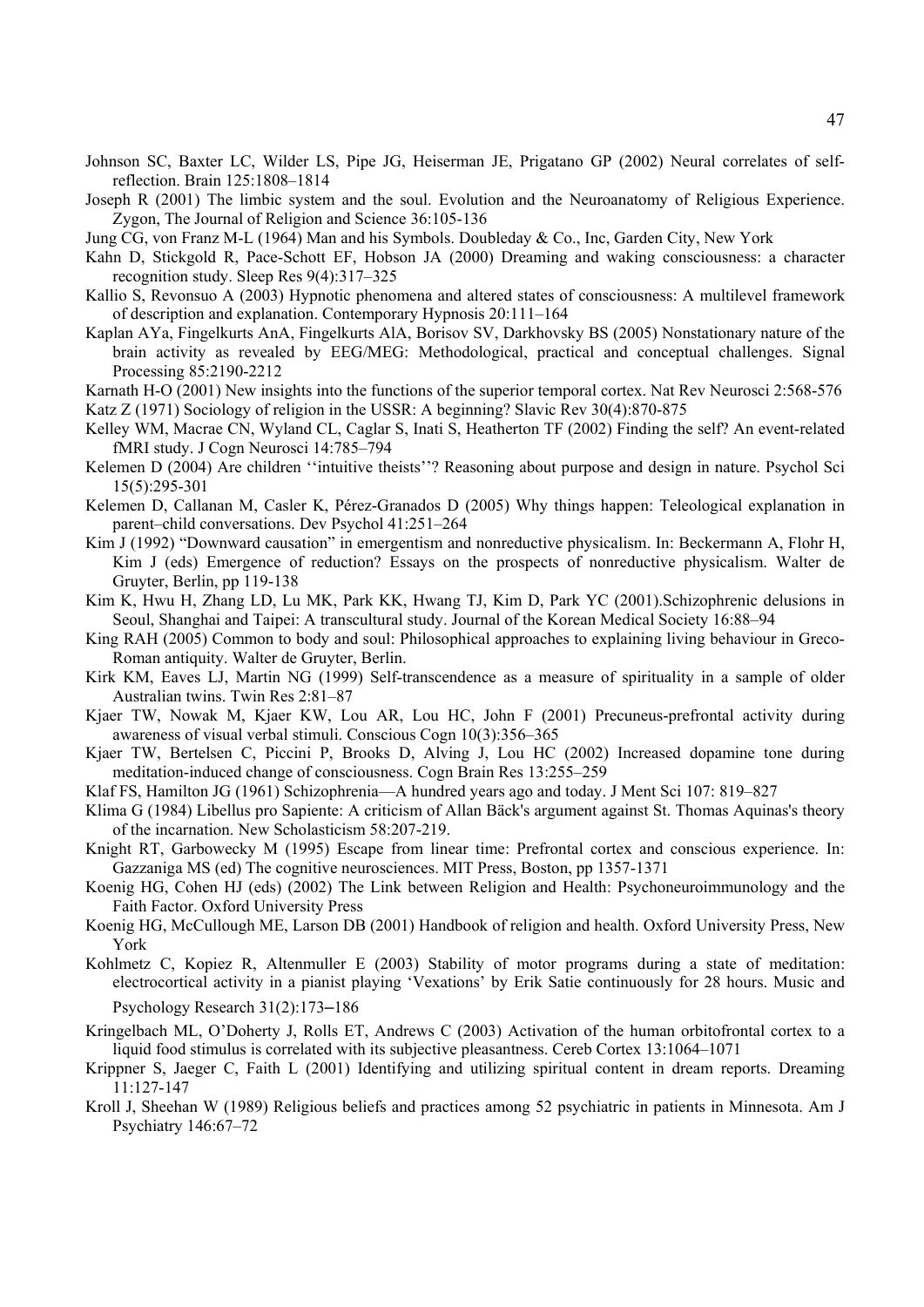- Krummenacher P, Brugger P, Fahti M, Mohr C (2002, July) Dopamine, paranormal ideation, and the detection of meaningful stimuli. Poster presentation at the 3rd Forum of European Neuroscience, Paris, France
- Kune GA, Kune S, Watson LF (1993) Perceived religiousness is protective for colorectal cancer: data from the Melbourne Colorectal Cancer Study. J R Soc Med 86:645-647
- Lane RD, Nadel L (2000) Cognitive Neuroscience of Emotion. Oxford UP, New York
- Lane RD, Fink GR, Chau PML, Dolan RJ (1997a) Neural activation during selective attention to subjective emotional responses. NeuroReport 8:3969–3972
- Lane RD, Reiman EM, Ahern GL, Schwartz GE, Davidson RJ (1997b) Neuroanatomical correlates of happiness, sadness, and disgust. Am J Psychiatry 154:926-933
- Lane RD, Reiman EM, Axelrod B, Yun LS, Holmes A, Schwartz GE (1998) Neural correlates of levels of emotional awareness. Evidence of an interaction between emotion and attention in the anterior cingulate cortex. J Cogn Neurosci 10:525–535
- Lapierre D, Braun CMJ, Hodgings S (1995) Ventral frontal deficits in psychopathy: neuropsychological test findings. Neuropsychologia 33:139–151
- Larson DB, Swyers JP, McCullough ME (eds) (1998) Scientific Research on Spirituality and Health: A Consensus Report. National Institute for Healthcare Research, Washington, D.C.
- Leary T (1964) The Religious Experience. Psychedelic Review 1:324-346
- Leary T, Clark WH (1963) Religious Implications of Consciousness Expanding Drugs. Relig Educ 58(2):251-256
- Lehar S (2003) Gestalt isomorphism and the primacy of subjective conscious experience: A gestalt bubble model. Behav Brain Sci 26:375-408
- Lehmann D, Faber PL, Achermann P, Jeanmonod D, Gianotti RR, Pizzagalli D (2001) Brain sources of EEG gamma frequency during volitionally meditation-induced, altered states of consciousness, and experience of the self. Psychiatry Res 108:111–121
- Levy R, Friedman HR, Davachi L, Goldman-Rakic PS (1997) Differential Activation of the Caudate Nucleus in Primates Performing Spatial and Nonspatial Working Memory Tasks. J Neurosci 17(10):3870-3882
- Levy J, Trevarthen C (1976) Metacontrol of hemispheric function in human split-brain patients. J Exp Psychol Hum Percept Perform 2:299-312
- Lewis CA (1994) Religiosity and obsessionality: The relationship between Freud's ''religious practices''. J Psychol 128:189–196
- Lewis-Williams JD, Dowson T (1988) The signs of the times: Entopic phenomena in Upper Paleolithic art. Current Anthropology 29: 201-245
- Liebovici L (2001) Effects of remote, retroactive incessory prayer on outcomes in patients with bloodstream infection: randomised controlled trial. Br Med J 323:1450-1451
- Lobusov EV, Fingelkurts AlA, Fingelkurts AnA, Kaplan AYa (2001) EEG analysis of deep relaxation states induced by QiGong practice. Vestnik Moskovskogo Universiteta (Bulletin of Moscow University). Series 16. Biology, 3:36-43 (in Russian)
- Logan RK (2006) The extended mind model of the origin of language and culture. In: Nathalie G, Jean P, Van B, Diederik A (eds) Evolutionary epistemology, language and culture. Springer, Dordrecht
- Luria AR (1966) Higher Cortical Functions in Man. Basic Books, New York
- Lutz A, Lachaux JP, Martinerie J, Varela FJ (2002) Guiding the study of brain dynamics by using first-person data: Synchrony patterns correlate with ongoing conscious states during a simple visual task. Proc Natl Acad Sci U S A 99:1586-1591
- Luu P, Posner MI (2003) Anterior cingulate cortex regulation of sympathetic activity. Brain 126(10):2119-2120
- MacDonald DA, Holland D (2002) Spirituality and complex partial epileptic-like signs. Psychol Rep 91:785–792
- Maddock RJ (1999) Retrosplenial cortex and emotion. New insights from functional imaging of the human brain. TINS 22:310–316
- Maddock RJ, Garrett AS, Buonocore MH (2003) Posterior cingulate cortex activation by emotional words: fMRI evidence from a valence decision task. Hum Brain Mapp 18:30–41
- Makarec K, Persinger MA (1985) Temporal lobe signs: electroencephalographic validity and enhanced scores in special populations. Percept Mot Skills 60(3):831-842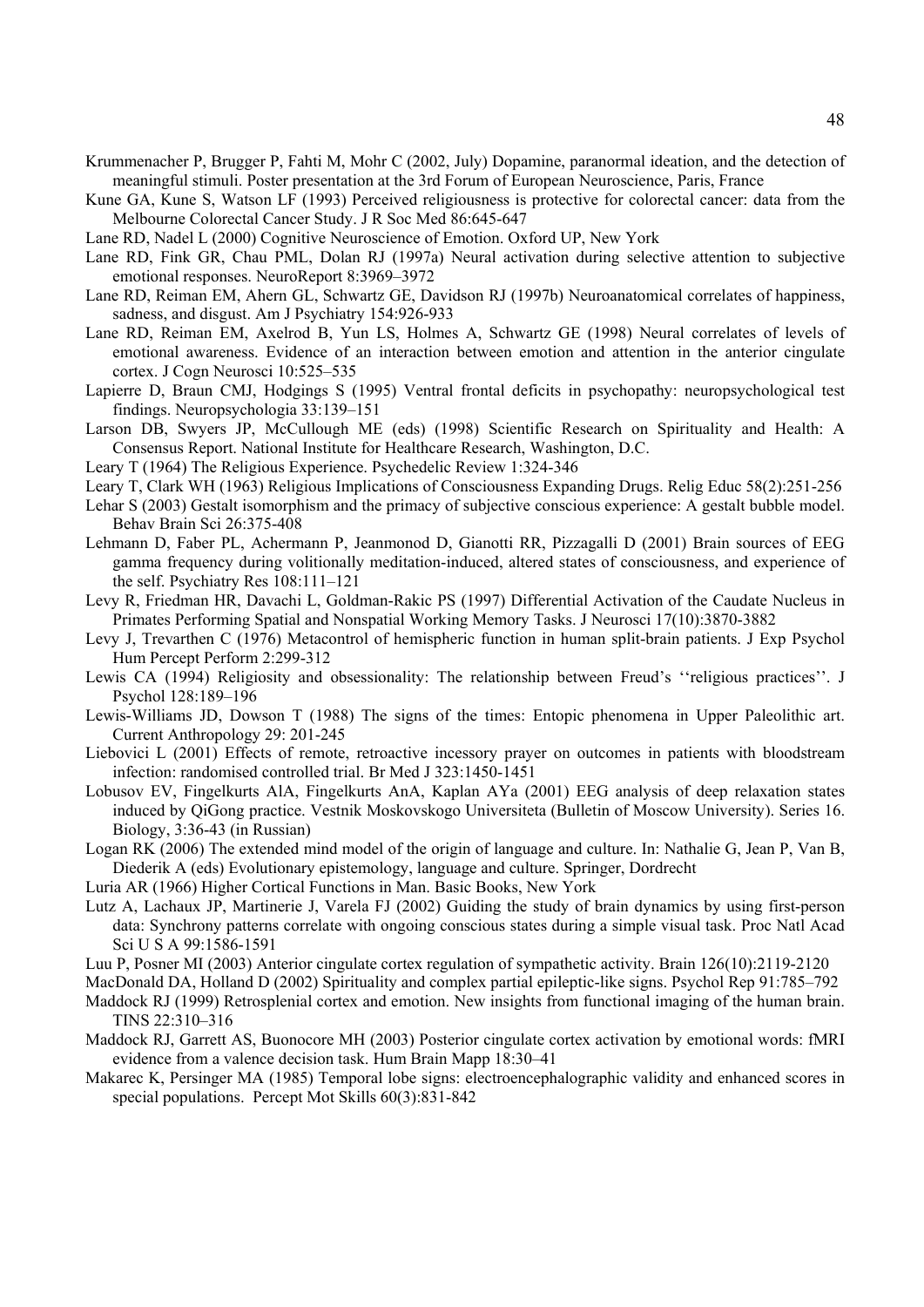- Maltby J (1997) Personality correlates of religiosity among adults in the Republic of Ireland. Psychol Rep 81:827–831
- Mandell A (1980) Toward a Psychobiology of Transcendence: God in the Brain. In: Davidson JM, Davidson RJ (eds) The Psychobiology of Consciousness. Plenum, N.Y.
- Markowitsch HJ, Vandekerckhovel MM, Lanfermann H, Russ MO (2003) Engagement of lateral and medial prefrontal areas in the ecphory of sad and happy autobiographical memories. Cortex 39:643–665
- Marks L (2005) Religion and Bio-Psycho- Social Health: A Review and Conceptual Model. J Relig Health 44(2):173-186
- Marshall P (2005) Mystical encounters with the natural world. Experiences and explanations. Oxford University Press, pp 324
- Matthews DA, Marlowe SM, Macnutt FS (2000) Effects of prayer on patients with rheumatoid arthritis. South Med J 93(12):1177-1186
- McDougall I, Brown FH, Fleagle JG (2005) Stratigraphic placement and age of modern humans from Kibish, Ethiopia. Nature 433: 733–736
- McIntosh AR, Fitzpatrick SM, Friston KJ (2001) On the marriage of cognition and neuroscience. NeuroImage 14:1231-1237
- McGuire PK, Silbersweig DA, Frith CD (1996b) Functional neuroanatomy of verbal self-monitoring. Brain 119:907–917
- McGuire PK, Paulesu E, Frackowiak RSJ, Frith CD (1996a) Brain activity during stimulus independent thought. Neuroreport 7:2095–2099
- Meck WH (1996) Neuropharmacology of timing and time perception. Cogn Brain Res 3:227–242
- Menn A (1997) History of religion. In search of direction, truth, and life. V. II. Moscow: Slovo, pp. 463.
- Menn A (1999) Menn answering questions.: Alexander Menn Foundation, Moscow, pp 318
- Mesulam M-M (1986) Frontal cortex and behavior. Ann Neurol 19:320–325
- Metcalfe J, Shimamura AP (1994) Metacognition: knowing about knowing. MIT Press, Cambridge, MA
- Miotto EC, Bullock P, Polkey CE, Morris RG (1996) Spatial working memory and strategy formation in patients with frontal lobe excisions. Cortex 32:613–630
- Mithen S (1996) The prehistory of the mind: The cognitive origins of art and science. Thames and Hudson, London
- Mithen S (1999) Symbolism and the supernatural. In: Dunbar R, Knight C, Power C (eds) The Evolution of Culture. Rutgers University Press: New Brunswick, NJ, pp 147–171
- Moghaddam B (2003) Bringing order to the glutamate chaos in schizophrenia. Neuron 40(5):881-884
- Morneau DM, MacDonald DA, Holland CJ (1996) A confirmatory study of the relation between self-reported complex partial epileptic signs, peak experiences and paranormal beliefs. Br J Clin Psychol 35:627–630
- Morris JS, Ohman A, Dolan RJ (1999) A subcortical pathway to the right amygdala mediating ''unseen'' fear. Proc Natl Acad Sci U S A 96:680–1685
- Muhammad Ali M (2002) The Holy Qur'an with English translation and commentary. Ahmadiyya Anjuman Isha'at Islam Lahore Inc, USA
- Müller GE (1896) Zur psychophysik der gesichtsempfindungen. Zeitschrift für Psychologie 10:1-82
- Muramoto O (2004) The role of the medial prefrontal cortex in human religious activity. Med Hypotheses 62:479–485
- Ndetei DM, Vadher A (1985) Content of grandiose phenomenonology across cultures. Acta Psychiatr Scand 72:38–39
- Neggers SF, Van der Lubbe RH, Ramsey NF, Postma A (2006) Interactions between ego- and allocentric neuronal representations of space. Neuroimage 31(1):320-331
- Nevskaja AA, Leushina LI (1990) Hemispheres asymmetry and visual images recognition. Nauka, Leningrad
- Newberg AB, d'Aquili EG (1994) The near death experience as archetype: A model for 'prepared' neurocognitive processes. Anthropology of Consciousness 5:1–15
- Newberg AB, d'Aquili EG (2000) The neuropsychology of religious and spiritual experience. Journal of Consciousness Studies 7(11-12):251-266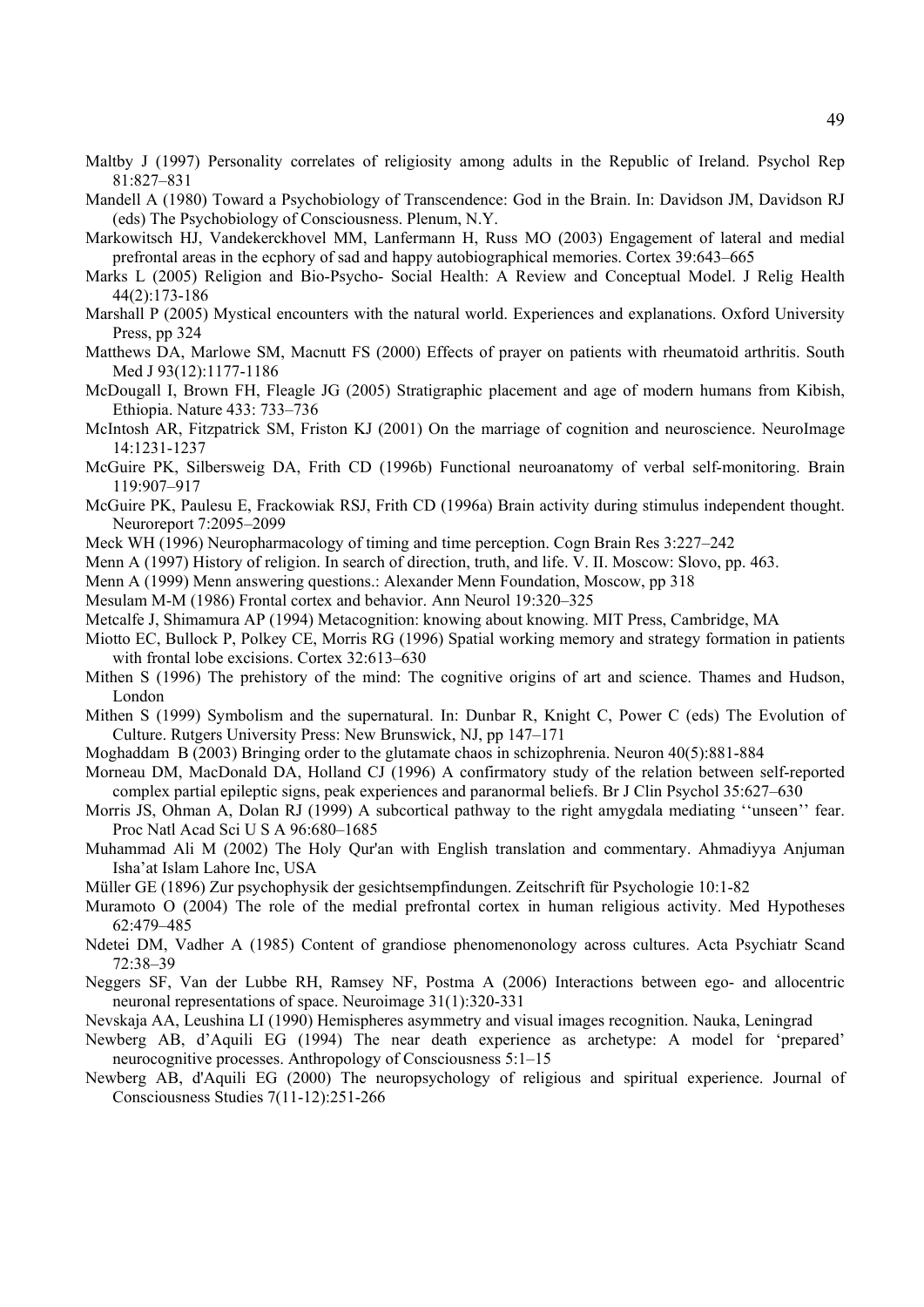- Newberg AB, Lee BY (2005) The neuroscientific study of religious and spiritual phenomena: or why god doesn't use biostatistics. Zygon 40(2):469-489
- Newberg AB, d'Aquili EG, Rause VP (2001) Why God Won't Go Away: Brain Science and the Biology of Belief. Ballantine, New York
- Newberg AB, Alavi A, Baime M, Pourdehnad M, Santanna J, d'Aquili E (2001) The measurement of regional cerebral blood flow during the complex cognitive task of meditation: a preliminary SPECT study. Psychiatry Res 2:113-122
- Newberg AB, Pourdehnad M, Alavi A, d'Aquili EG (2003) Cerebral blood flow during meditative prayer: preliminary findings and methodological issues. Percept Mot Skills 97:625–630
- Norenzayan A, Heine SJ (2005) Psychological universals: what are they and how can we know? Psychol Bull 131(5):763–784
- Nunez PL (2000) Toward a quantitative description of large-scale neocortical dynamic function and EEG. Behav Brain Sci 23:371-437
- Olson JM, Vernon PA, Harris JA, Jang KL (2001) The heritability of attitudes: A study of twins. J Pers Soc Psychol 809(6):845-860
- Ornstein R (1972) The psychology of consciousness. W H Freeman, San Francisco
- Oser FK (1991) The development of religious judgement. New Dir Child Dev 52:5–25
- Padoa-Schioppa C, Assad JA (2006) Neurons in the orbitofrontal cortex encode economic value. Nature 441(7090):223-226
- Pagano RR, Warrenburg S (1983) Meditation: In search of a unique effect. In: Davidson RJ, Schwartz GE, Shapiro D (eds) Consciousness and self-regulation, Vol 3, Plenum Press, New York
- Pardo JV, Pardo PJ, Raichle ME (1993) Neural correlates of self-induced dysphoria. Am J Psychiatry 150:713– 719
- Perry EK, Perry RH (1995) Acetylcholine and hallucinations: Disease-related compared to drug-related alterations in human consciousness. Brain Cogn 28:240–258
- Persinger MA (1984) People who report religious experiences may also display enhanced temporal-lobe signs. Percept Mot Skills 58:963–975
- Persinger MA (1991) Preadolescent religious experience enhances temporal lobe signs in normal young adults. Percept Mot Skills 72:453–454
- Persinger MA (1993) Vectorial cerebral hemisphericity as differential sources for the sensed presence, mystical experiences and religious conversions. Percept Mot Skills 76(3 Pt 1):915-930
- Persinger MA, Makarec K (1987) Temporal lobe epileptic signs and correlative behaviors displayed by normal populations. J Gen Psychol 1114:179-195
- Peters E, Day S, McKenna J, Orbach G (1999) Delusional ideation in religious and psychotic populations. Br J Clin Psychol 38:83–96
- Previc FH (2006) The role of the extrapersonal brain systems in religious activity. Conscious Cogn 15:500–539
- Pribram KH (1973) The primate frontal cortex Executive of the brain. In: Pribram KH, Luria AR (eds) Psychophysiology of the frontal lobes. Academic Press, New York, pp 293-314
- Proudfoot W (1985) Religious experience. University of California Press, Berkeley, CA
- Radin D, Nelson R (2002, October) Meta-analysis of mind-matter interaction experiments, 1959 to 2000. In: Chez RA (ed) Proceedings for participants of the Conference on the Science and Spirituality of Healing. Home Moravian Church, Old Salem, NC, pp 54-65
- Raine A, Yang Y (2006) Neural foundations to moral reasoning and antisocial behavior. Soc Cogn Affect Neurosci 1:203–213
- Rechtschaffen A, Verdone P, Wheaton J (1963a) Reports of mental activity during sleep. Can Psychiatr Assoc J 8:409-414
- Rechtschaffen A, Vogel G, Shaikun G (1963b) Interrelatedness of mental activity during sleep. Arch Gen Psychiatry 9:536-547
- Reiman EM, Lane RD, Ahern GL, Schwartz GE, Davidson RJ, Friston KJ, Yun LS, Chen K (1997) Neuroanatomical correlates of externally and internally generated human emotion. Am J Psychiatry 154:918– 925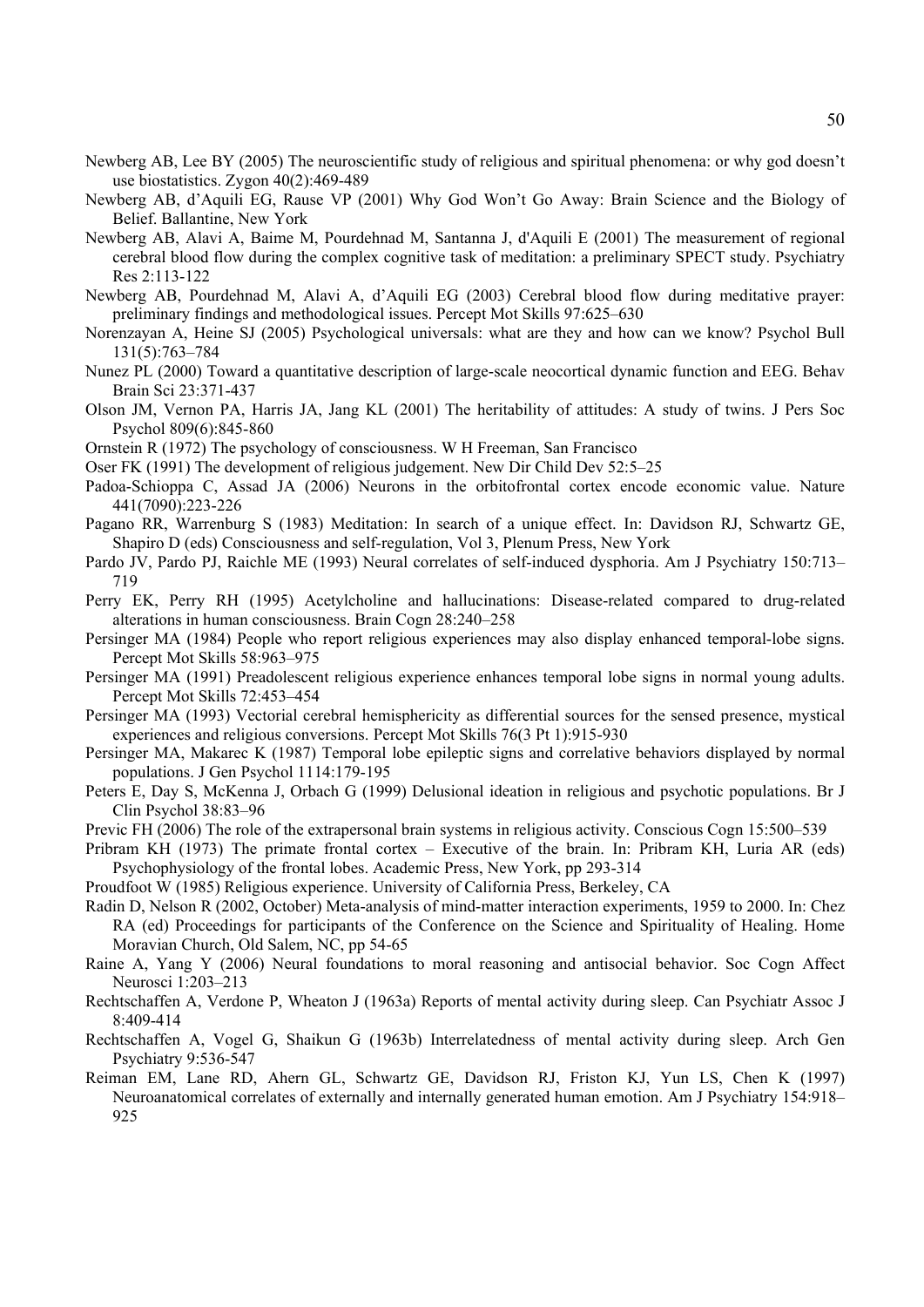Revonsuo A (1995) Consciousness, dreams, and virtual realities. Philosophical Psychology 8:35-58

Revonsuo A (2001) Can functional brain imaging discover consciousness in the brain? Journal of Consciousness Studies 8:3-23

Revonsuo A (2006) Inner Presence. Consciousness as a Biological Phenomenon. The MIT Press

- Richert RA, Barrett JL (2006) The child's God and cognitive development. The encyclopaedia of spiritual development in childhood and adolescence. Sage Publishing, Thousand Oaks, CA
- Roberts AC, Wallis JD (2000) Inhibitory control and affective processing in the prefrontal cortex: neuropsychological studies in the common marmoset. Cereb Cortex 10:252–262

Robinson E (1983) The original vision: A study of the religious experience of childhood. Harper San Francisco, San Francisco

Robinson I (2000) Can an atheist have a religious experience. Australian Rationalist 54:5-16

- Rohde E (1925) Psyche: The cult of souls and the belief in immortality among the Greeks. Routledge  $\&$  Kegan Paul, London
- Rolls ET, Kringelbach ML, de Araujo IE (2003) Different representations of pleasant and unpleasant odours in the human brain. Eur J Neurosci 18:695–703
- Rolston H (2005) Genes, brains, minds: The human complex. Chapter one. In: Bulkeley K, (ed) Soul, psyche, brain: New directions in the study of religion and brain-mind science. Palgrave Macmillan, New York, pp 10- 35

Roman RE, Lester D (1999) Religiosity and mental health. Psychol Rep 85:1088

- Rosse RB, Collins JPJr, Fay-McCarthy M, Alim TN, Wyatt RJ, Deutsch SI (1994) Phenonemonologic comparison of the idiopathic psychosis of schizophrenia and drug-induced cocaine and phencyclidine psychoses: A retrospective study. Clin Neuropharmacol 17:359–369
- Roth BL, Baner K, Westkaemper R, Siebert D, Rice KC, Steinberg S, Ernsberger P, Rothman RB (2002) Salvinorin A: a potent naturally occurring nonnitrogenous kappa opioid selective agonist. Proc Natl Acad Sci U S A 99:11934–11939
- Ruby P, Decety J (2003) What you believe versus what you think they believe: a neuroimaging study of conceptual perspective-taking. Eur J Neurosci 17:2475–2480
- Ruby P, Sirigu A, Decety J (2002) Distinct areas in parietal cortex involved in long-term and short-term action planning: A PET investigation. Cortex 38(3):321–339
- Rueckert L, Grafman J (1996) Sustained attention deficits in patients with right frontal lesions. Neuropsychologia 34:953–963
- Runehov ALC (2004) Sacred or Neural: Neuroscientific Explanations of Religious Experience. A Philosophical Evaluation, Uppsala University Press: Uppsala
- Runions JE (1979) The mystic experience: A psychiatric reflection. Can J Psychiatry 24:147–151
- Sarter M, Bruno JP (1998) Cortical acetylcholine, reality distortion, schizophrenia, and Lewy Body dementia: Too much or too little cortical acetylcholine? Brain Cogn 38:297–316
- Saver JL, Rabin J (1997) The neural substrates of religious experience. J Neuropsychiatry Clin Neurosci 9:498– 510
- Saxe R, Kanwisher N (2003) People thinking about thinking people. The role of the temporo-parietal junction in "theory of mind". NeuroImage 19:1835–1842
- Saxe R, Wexler A (2005) Making sense of another mind: the role of the right temporoparietal junction. Neuropsychologia 43:1391–1399
- Saxe R, Carey S, Kanwisher N (2004) Understanding other minds: Linking developmental psychology and functional neuroimaging. Annu Rev Psychol 55:1–27
- Schuman M (1980) The psychophysiological model of meditation and altered states of consciousness: A critical review. In: Davidson JM, Davidson RJ (eds) The psychobiology of consciousness. Plenum Press, New York
- Seiter C (2002, April) Transferred potentials fact or artefact? Results of a pilot study. Paper presented at the Conference "Toward a Science of Consciousness", Tucson, AZ

Shallice T, Evans ME (1978) The involvement of the frontal lobes in cognitive estimation. Cortex 14:294–303

Shallice T, Fletcher P, Frith CD, Grasby P, Frackowiak RSJ, Dolan RJ (1994) Brain regions associated with aquisition and retrieval of verbal episodic memory. Nature 368:633–635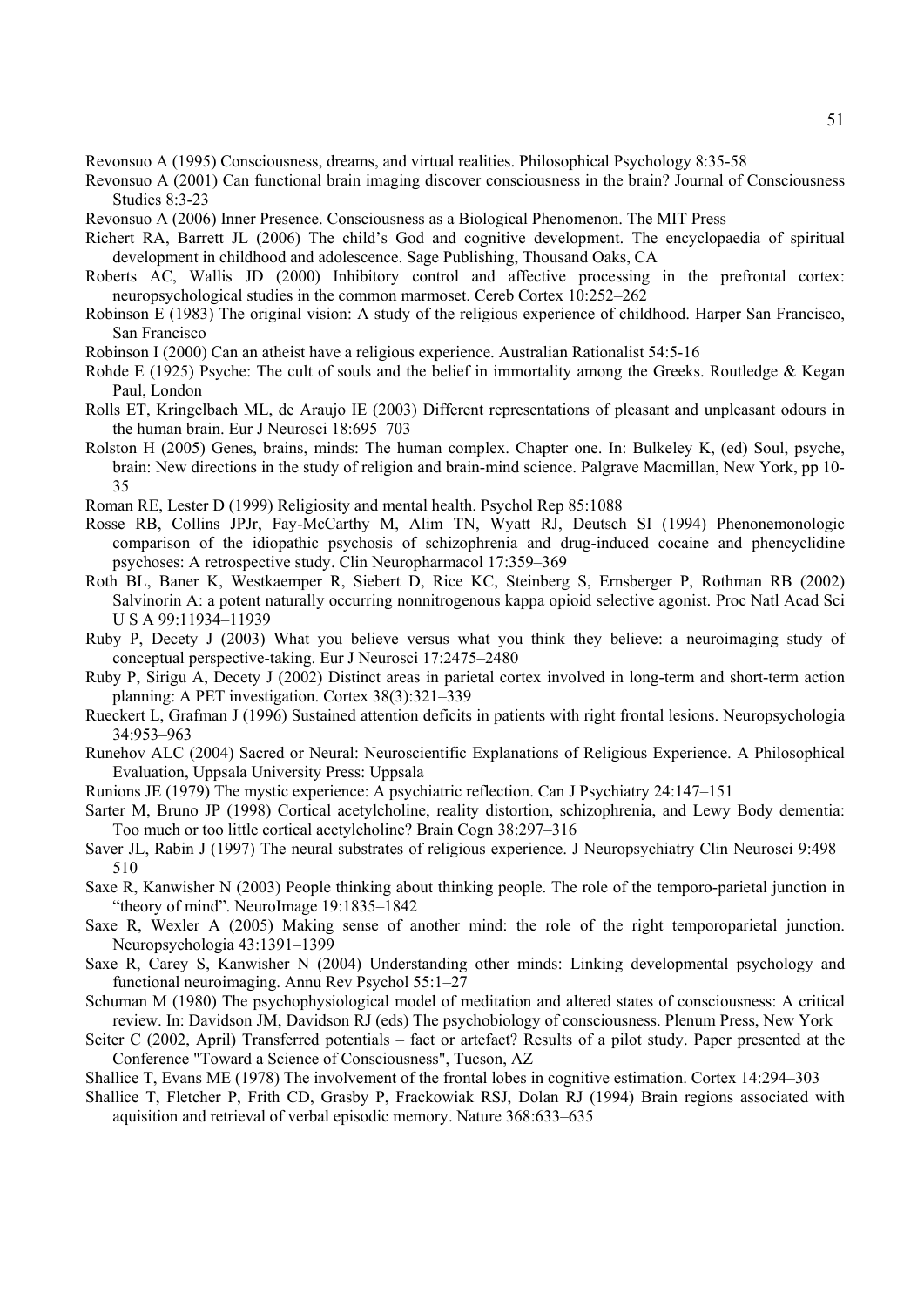- Shaner A (1999) Delusions, superstitious conditioning and chaotic dopamine dynamics. Med Hypotheses 52:119– 123
- Sherman SM (2005) The role of the thalamus in cortical function: not just a simple relay. Thalamus Relat Syst 3:205-216
- Sherman SM, Guillery RW (2005) Exploring the thalamus and its role in cortical function. Second Edition. Cambridge, MIT Press
- Sim MK, Tsoi WF (1992) The effects of centrally acting drugs on the EEG correlates of meditation. Biofeedback Self Regul 17:215–220
- Smith C, Denton ML (2005) Soul searching: The religious and spiritual lives of American teenagers. Oxford University Press, New York, NY
- Smythies J (1999a) The biochemical basis of coma. Psycoloquy 10(026)
- ftp://ftp.princeton.edu/pub/harnad/Psycoloquy/1999.volume.10/psyc.99.10.026.coma-biochemistry.1.smythies http://www.cogsci.soton.ac.uk/cgi/psyc/newpsy?10.026
- Smythies J (1999b) Redox mechanisms at the glutamate synapse and their significance: a review. Eur J Pharmacol 370:1-7
- Sosis R (2000) Religion and intragroup cooperation: Preliminary results of a comparative analysis of utopian communities. Cross Cult Res 34(1):77–88
- Sosis R, Bressler E (2003) Co-operation and Commune Longevity: A Test of the Costly Signaling Theory of Religion. Cross Cult Res 37(2):11–39
- Spencer J (1975) The mental health of Jehovah's Witnesses. Br J Psychiatry 126:556–559
- Sperber D (1996) Explaining Culture: A Naturalistic Approach. Blackwell
- Sperry RW, Gazzaniga M, Bogen I (1969) Interhemispheric relationships: the neocortical commissures, syndromes of hemisphere disconnection. In: Vinken PJ, Bruyn GW (eds) Handook of clinical neurology, vol.4: Disorders of speech, perception, and symbolic behaviour, Amsterdam: Elsevier, pp. 237-290
- Spilka B, Hood R, Gorsuch R (1984) The psychology of religion: An empirical approach. Prentice-Hall, Englewood Cliffs, NJ
- States BO (2000) Dream bizarreness and inner thought. Dreaming 10(4):179-192
- Stower L, Ryan MA (1998) Vision of the whole child: The significance of religious experiences in early childhood. Aust J Early Child 23(1):1-4
- Stuss DT, Benson DF (1984) Neuropsychological studies of the frontal lobes. Psychol Bull 95:3–28
- Swinburne R (1986) The evolution of the soul. Clarendon Press, Oxford
- Takahashi T, Murata T, Hamada T, Omori M, Kosaka H, Kikuchi M, Yoshida H, Wad Y (2005) Changes in EEG and autonomic nervous activity during meditation and their association with personality traits. Int J Psychophysiol 55:199– 207
- Tamminen K (1994) Religious experiences in childhood and adolescence: A viewpoint of religious development between the ages of 7 and 20. Int J Psychol Relig 4:61–85
- Taves A (2005) Religious Experience. In: Encyclopedia of religion, 2nd edition, Macmillan, vol 11, 7736-7750
- Taylor JG (2001) The central role of the parietal lobes in consciousness. Conscious Cogn 10(3):379–417
- Tek C, Ulug B (2001) Religiosity and religious obsessions in obsessive-compulsive disorder. Psychiatry Res 104:99–108
- Telles S, Nagarathna R, Nagendra H R (1998) Autonomic changes while mentally repeating two syllables—one meaningful and the other neutral. Indian J Physiol Pharmacol 42(1):57–63
- Tolin DF, Abramowitz JS, Kozak MJ, Foa EB (2001) Fixity of belief, perceptual aberration, and magical ideation in obsessive-compulsive disorder. J Anxiety Disord 15:501–510
- Travis F (2001) Autonomic and EEG patterns distinguish transcending from other experiences during Transcendental Meditation practice. Int J Psychophysiol 42:1-9
- Travis F, Wallace RK (1999) Autonomic and EEG patterns during eyes-closed rest and Transcendental Meditation (TM) practice: The basis for a neural model of TM practice. Conscious Cogn 8:302-318
- Trinkaus E, Shipman P (1993) The Neandertals: Changing the image of mankind. Alfred A. Knopf Pub: New York, pp. 454